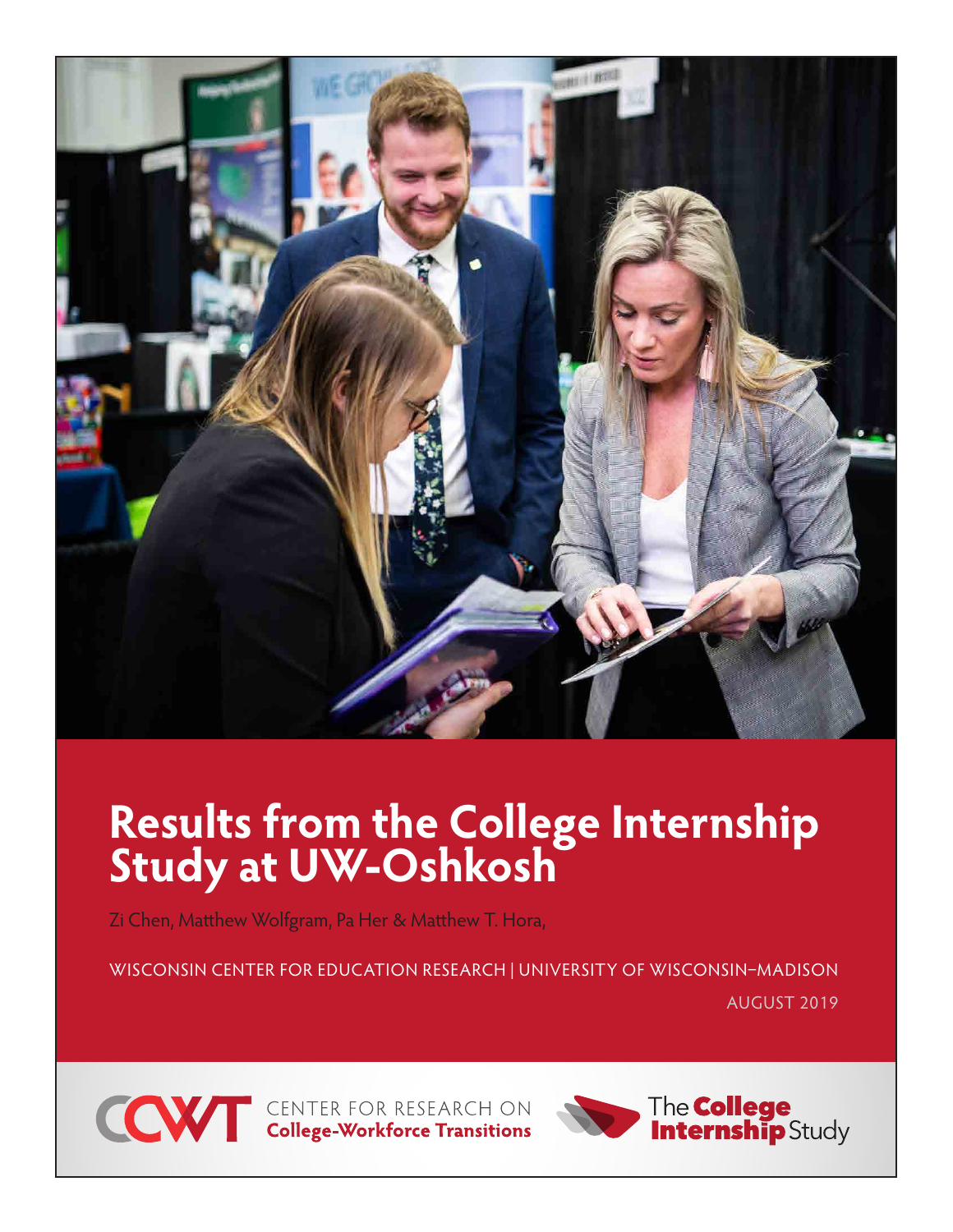### **EXECUTIVE SUMMARY**

This report includes preliminary findings from the first round of data collection at the University of Wisconsin Oshkosh for *The College Internship Study,* which is a mixedmethods longitudinal study of internship programs run by the Center for Research on College-Workforce Transitions (CCWT) at the University of Wisconsin-Madison (UW-Madison). The study includes an online survey of students in the second half of their academic programs (n=221), focus groups with students who have and who have not had an internship experience  $(n=19)$ , interviews with career advisors and faculty  $(n=11)$ , and interviews with area employers involved in internship program administration (n=15). The first stage of data collection occurred in the Spring of 2019, which will be followed by a second round of data collection in the Spring of 2020.

The research questions guiding this study focus on how stakeholders conceptualize and define the idea of internships, participation rates by certain demographic characteristics, and the relationship between internship program structure and student outcomes. Some key findings from our analysis of the data include:

- Students, educators, and employers all consider internships to be associated with "experience," "college," and "learning." Interestingly, the theme of internship compensation (i.e., being "paid") was third from the top of the list for students, but only 11th from the top for educators and absent from the employer list;
- Forty-nine percent of the respondents to our survey had participated in an internship program within the past year (n=108), which also means that 51% (n=113) did not take an internship;
- Of the students who had taken an internship, 39.4% were in programs that did not require an internship while 54.3% of participants reported that internships were required to graduate;
- Participation in internships was not correlated with many of the demographic variables measured in our survey, such as gender, race, first-generation student or disability status. However, students with a higher parental income, part-time employment or no employment were more likely to have participated in an internship. Internship participation also significantly varied across academic program disciplinary sectors;
- Sixty-two percent  $(n=70)$  of students who did not take an internship had wanted to do so. Barriers to participation in internships included a heavy course load (74.3%), a need to work at current job (64.2%), a lack of internship opportunity (61.3%),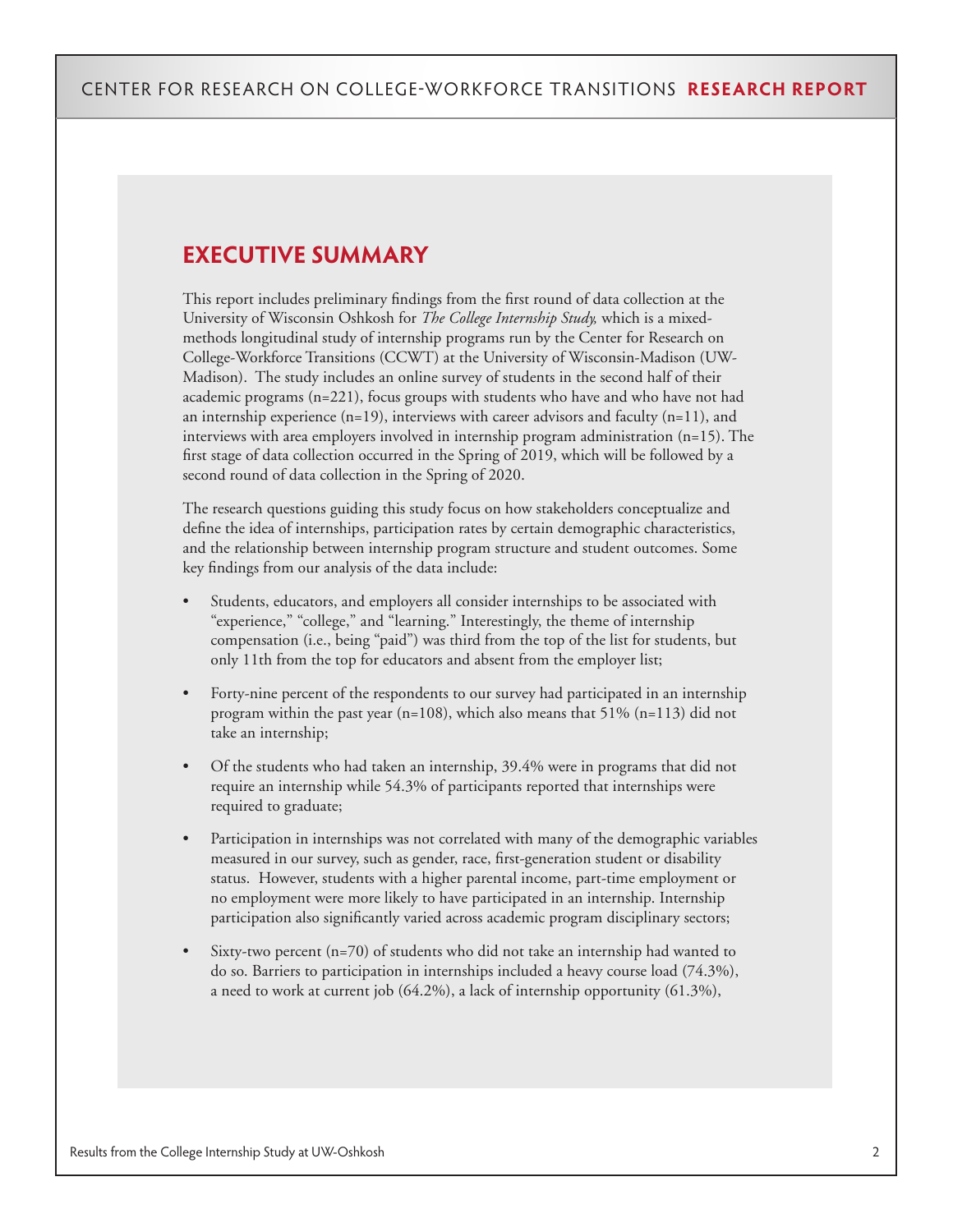insufficient pay offered (54.3%), a lack of transportation (41.4%), and a lack of childcare (28.6%). Focus group participants also reported several barriers to their participation in internships, including challenges finding or obtaining a placement, financial considerations, scheduling problems, and a lack of needed skills;

- Several features of internship program structure were strongly associated with student satisfaction and their perception that the internship helped to develop their skills and personal career goals, including: the quality of supervisor support and mentoring, the goal clarity of work tasks, and the link between academic program and internship learning;
- Career adaptability, a psychosocial resource for individuals to manage career-related challenges and changes, was significantly associated with students' internship satisfaction and perceived developmental value;
- While outcomes such as employment status and wages will be studied over the next 12 months, short-term outcomes of participating in an internship program include boosting students' resumes, gaining self-confidence, skills, and experience, and exploring the profession.

This report concludes with recommendations for specific strategies that students, faculty and staff at UW-Oshkosh, and employers who supervise interns, can take to increase participation rates, access, and program quality for internship programs in the Fox Valley.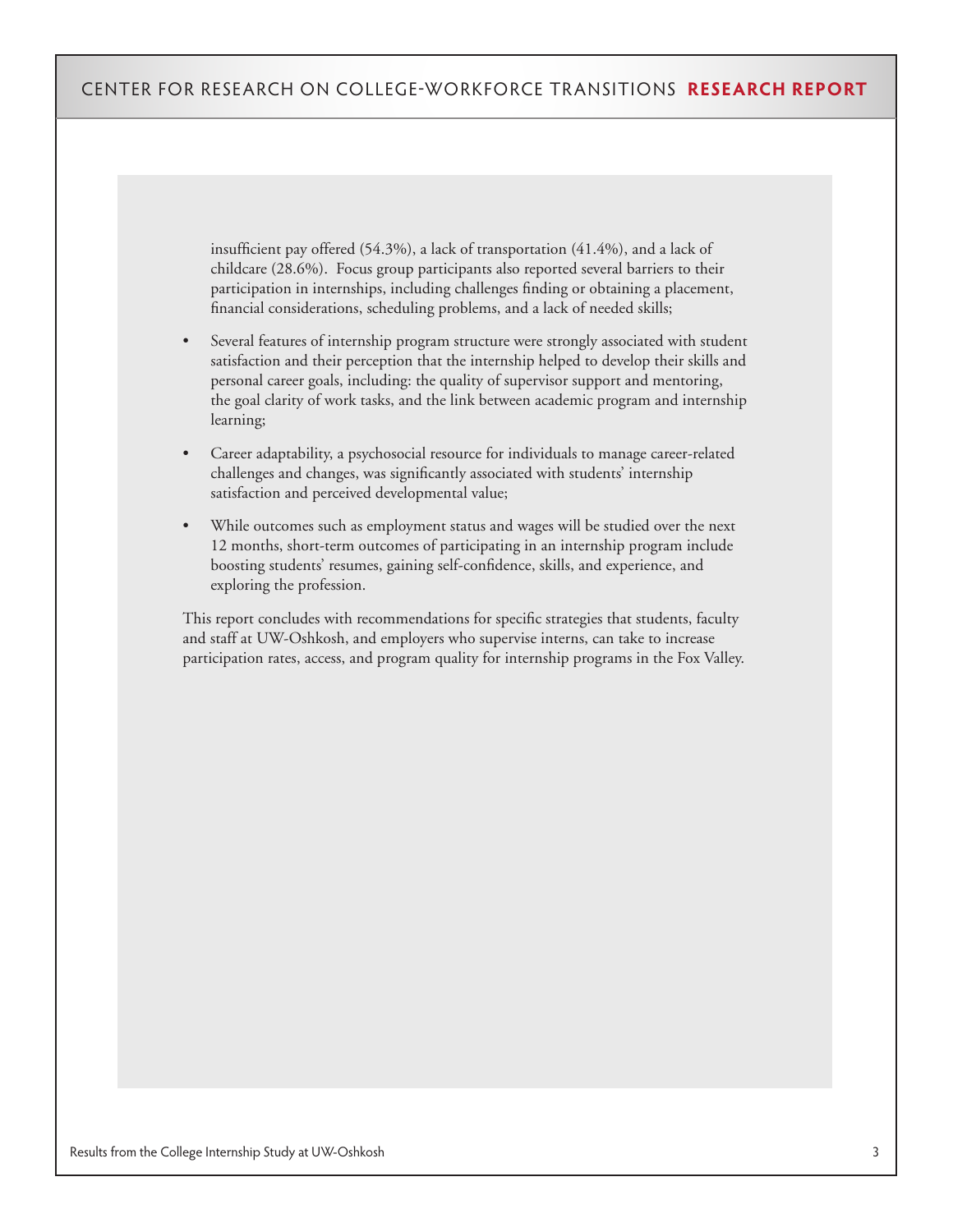### **TABLE OF CONTENTS**

| I.    |                                                                             |
|-------|-----------------------------------------------------------------------------|
| П.    | BACKGROUND: What does the research literature say about internships? 6      |
| III.  |                                                                             |
| IV.   | RESULTS: Institutional capacity and procedures for administering            |
| V.    | RESULTS: How do students, educators, and employers conceptualize the        |
| VI.   | RESULTS: Which students are taking internships at UW-Oshkosh?  12           |
| VII.  | RESULTS: Barriers to participation in internships for UW-Oshkosh students20 |
| VIII. | RESULTS: What types of internships are students at UW-Oshkosh taking,       |
| IX.   |                                                                             |
| Χ.    | RECOMMENDATIONS FOR PROVIDING EQUITABLE,                                    |
|       |                                                                             |
|       |                                                                             |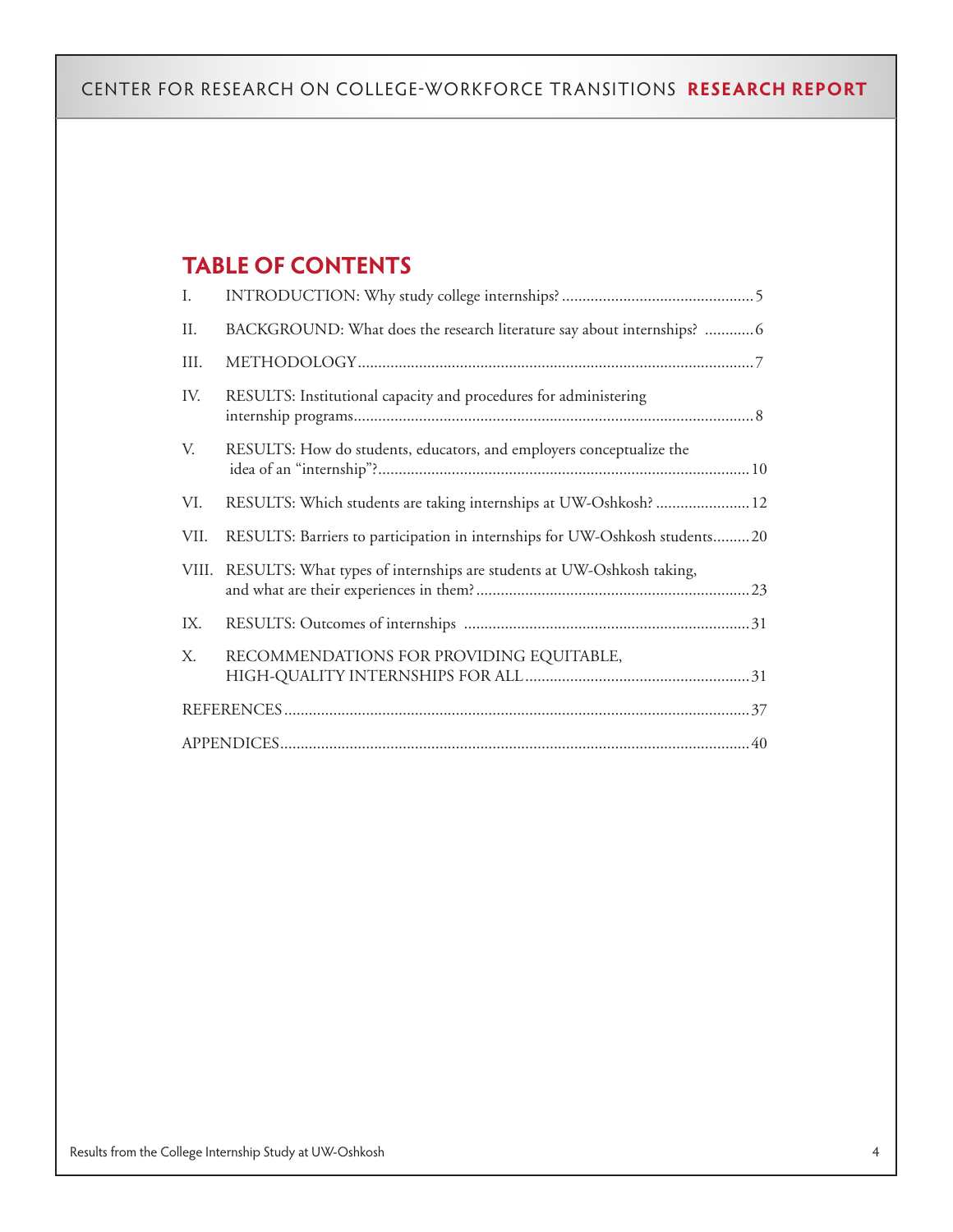### **I. INTRODUCTION: Why study college internships?**

Internships are widely perceived as important co-curricular experiences that can enhance student learning and facilitate their transition to the workforce. Advocates argue that through internships, students can develop new skills and abilities by transferring academic knowledge to real-world tasks, explore different career options, develop new professional networks and even obtain full-time employment. At the same time, employers can use internship programs to develop a pipeline of new recruits that can be vetted on the job for future employment, and postsecondary institutions can increase their students' career prospects and real-world experiences. Given these potential outcomes, internships are often described as a "win-win-win" situation for higher education, employers, and students themselves.

However, the research literature clearly indicates that internships are neither easy to design and implement, nor are they a panacea for the long-standing problems of cultivating students' skills and easing their entry into the labor market (Hora, Wolfgram, & Thompson, 2017). Access to internships themselves can be difficult, particularly for low-income, first-generation students who may be unable to engage in unpaid labor and/or lack social networks that facilitate participation in internship programs. Furthermore, while internships can provide a rich, experiential learning opportunity for students, long promoted by education theorists and learning scientists (e.g., Dewey, 1938; Resnick, 1987), designing a robust learning experience within an internship is much easier said than done. Not all internship experiences are designed and implemented with attention to best practices in the field, which could be due to a lack of knowledge about internships, adequate human and financial resources, or institutional capacity and supervisory expertise at the college or job-site.

Despite these challenges of access and program quality, policymakers and educators view internships as a potentially important and influential component of students' education and career development. But before the potential of internships can be fully realized, it is necessary to first document the current state-of-affairs at the institutional level, so that future planning can be based on rigorous evidence. For instance, data on student participation and experiences with internships as well as the perspectives of career services staff and employers can be used to: (1) identify strengths and weaknesses in current programming, (2) establish a baseline for long-term analysis of program quality and impacts, and (3) inform decision-making about future program development and resource allocation.

In early 2018, the Center for Research on College-Workforce Transitions (CCWT) at University of Wisconsin-Madison launched *The College Internship Study* as a translational research program that could provide key stakeholders with robust, actionable evidence about internship programs. Since in-depth data on internships tend to be difficult to access, our aim in this study is to provide institutional leaders, faculty and instructors, and career services professionals at UW-Oshkosh with rigorous data on issues related to internship program access and quality. In doing so, we place students' experiences and perspectives at the heart of the analysis while also attending to the critical issue of institutional capacity—two considerations that should guide decision-making about future policy and practice around internship programs.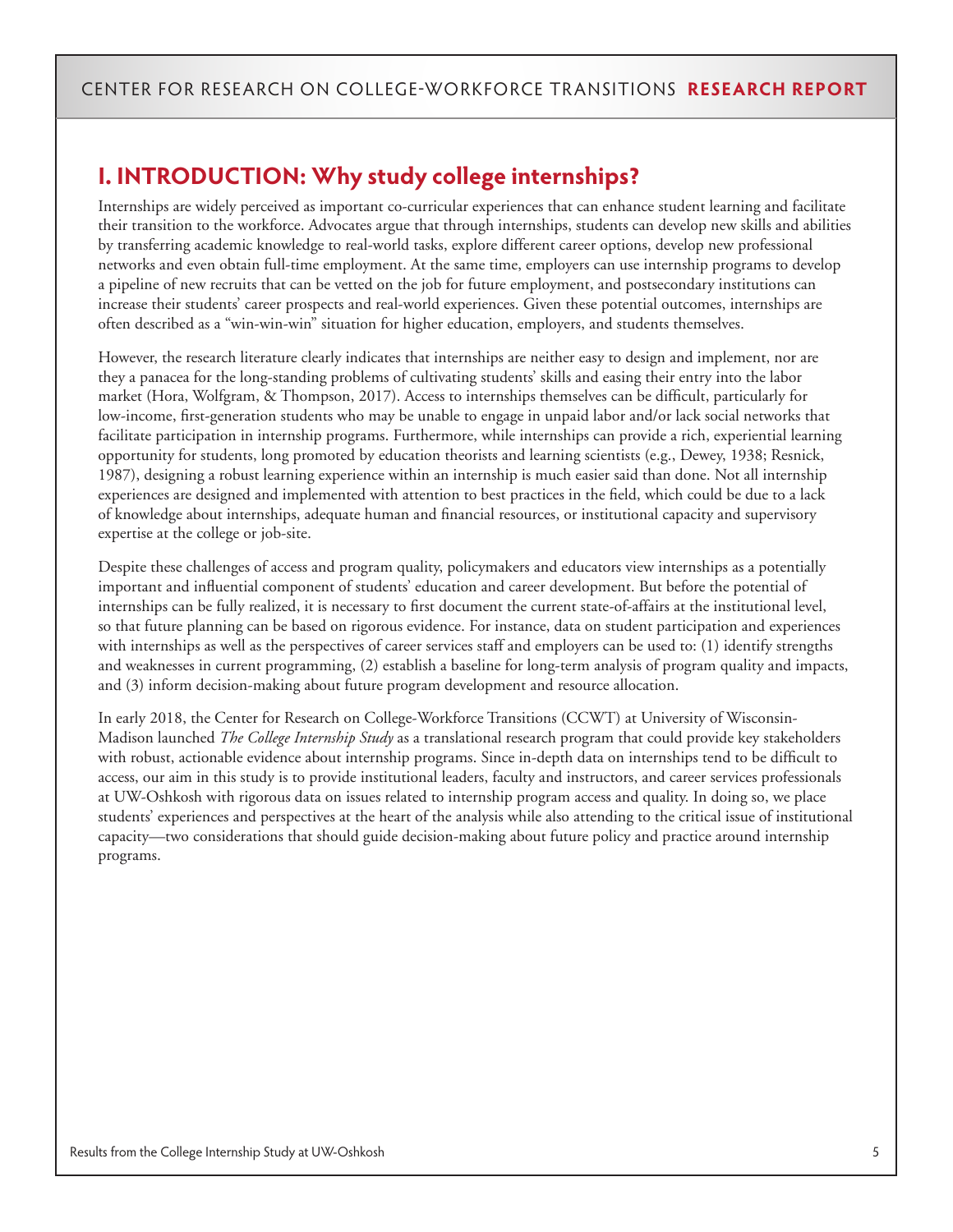### **II. BACKGROUND: What does the research literature say about internships?**

An extensive body of research exists on college internships across a variety of disciplines and countries, leading to a literature that is simultaneously robust and inconsistent (Hora, Wolfgram, & Thompson, 2017). One of the biggest challenges facing the field of internship research is the lack of clear and standardized definitions regarding internships in general, and the paucity of empirical research on the structure of internship programs themselves. Given their similarity with other co-curricular experiences like co-ops or practicums and the variability in internship program design with respect to factors such as duration and task quality in many studies it is highly unlikely that study participants are answering questions about their internships with a similar frame of reference in mind.

Furthermore, before claiming causal relations between particular programs and student outcomes, it is essential to first describe these variables and the mechanisms that may govern their relations (Loeb et al., 2017). Consequently, descriptive research on critical mediating factors such as "the structure and format of internships" is essential in order to avoid treating the internship experience like a "black box" that mysteriously transforms students into work-ready individuals (Silva et al, 2016, p. 704). Similarly, it is untenable to assume that all internships provide a robust experiential learning opportunity in the spirit of the types of hands-on learning envisioned by educational theorists (e.g., Dewey, 1938 and Resnick, 1987). As a result, research examining the specific structural features of the learning environment that comprise the internship experience is particularly needed to inform internship policy and practice (Cannon & Geddes, 2019)..

In our study, we build upon promising lines of inquiry that examine important features of internship program structure such as compensation, quality of supervision, and task clarity. For instance, studies on the coordination between employers and academic programs have shown that the more internships are clearly coordinated with academic coursework, the more students will gain from the overall experience (Katula & Threnhauser, 1999; Narayanan, Olk, & Fukami, 2010). Another important factor in perceived internship quality and efficacy is the behavior of job-site supervisors. Active and meaningful supervisor support was found to positively impact business students' satisfaction with the internship experience (D'abate, Youndt, & Wenzel, 2009), and was also positively associated with job pursuit, satisfaction, and career development in a study of 99 students in an undergraduate management program (McHugh, 2016). Other program design features that have been associated with satisfaction and other student outcomes include the duration of internships (Murphy, Merritt, & Gibbons, 2013), the degree of student autonomy to design and perform tasks (Virtanen, Tynjala & Etelapelto, 2014), the clarity and variety of work tasks (Bauer et al., 2007; Beenen & Rousseau, 2010), and the presence of detailed feedback from both educators and employers (Rothman, 2007).

With respect to outcome measures, some of the most common effects of internship participation examined in the literature are those of students' employment status, employer demand, or students' perceived readiness to enter the labor market (e.g., Baert, Neyt, Siedler, Tobback, & Verhaest, 2019; Jung & Lee, 2017; Nunley, Pugh, Romero, & Seals, 2010; Powers, Chen, Prasad, Gilmartin, & Sheppard, 2018; Weible & McClure, 2011). While these long-term outcomes of internships are important, another effect of experiential and work-based learning is the development of students' psychological resilience and self-concept (Callanan & Benzing, 2004; Paulson & Eugene Baker, 1999; Taylor, 1988). A concept in vocational psychology that is particularly salient for college students in a labor market that increasingly features short-term contract work and frequent job switching is that of career adaptability, or the psychosocial capacity and skills to continuously adapt, persist, and self-manage one's career tasks, transitions and personal traumas (Savickas, 1997, 2005), which is a psychosocial variable examined in our study.

Finally, career advisors and postsecondary educators are increasingly concerned about the problem of access, particularly for low-income, first-generation students who may be unable to engage in unpaid labor and/or lack transportation, childcare, or social networks that facilitate participation on internship programs (Curiale, 2009; Finley & McNair, 2013; Perlin 2012). Additionally, internship opportunities in rural areas and for students in certain fields (e.g., arts and humanities) may be limited, further exacerbating the access problem that may afflict students in many or our nation's colleges and universities.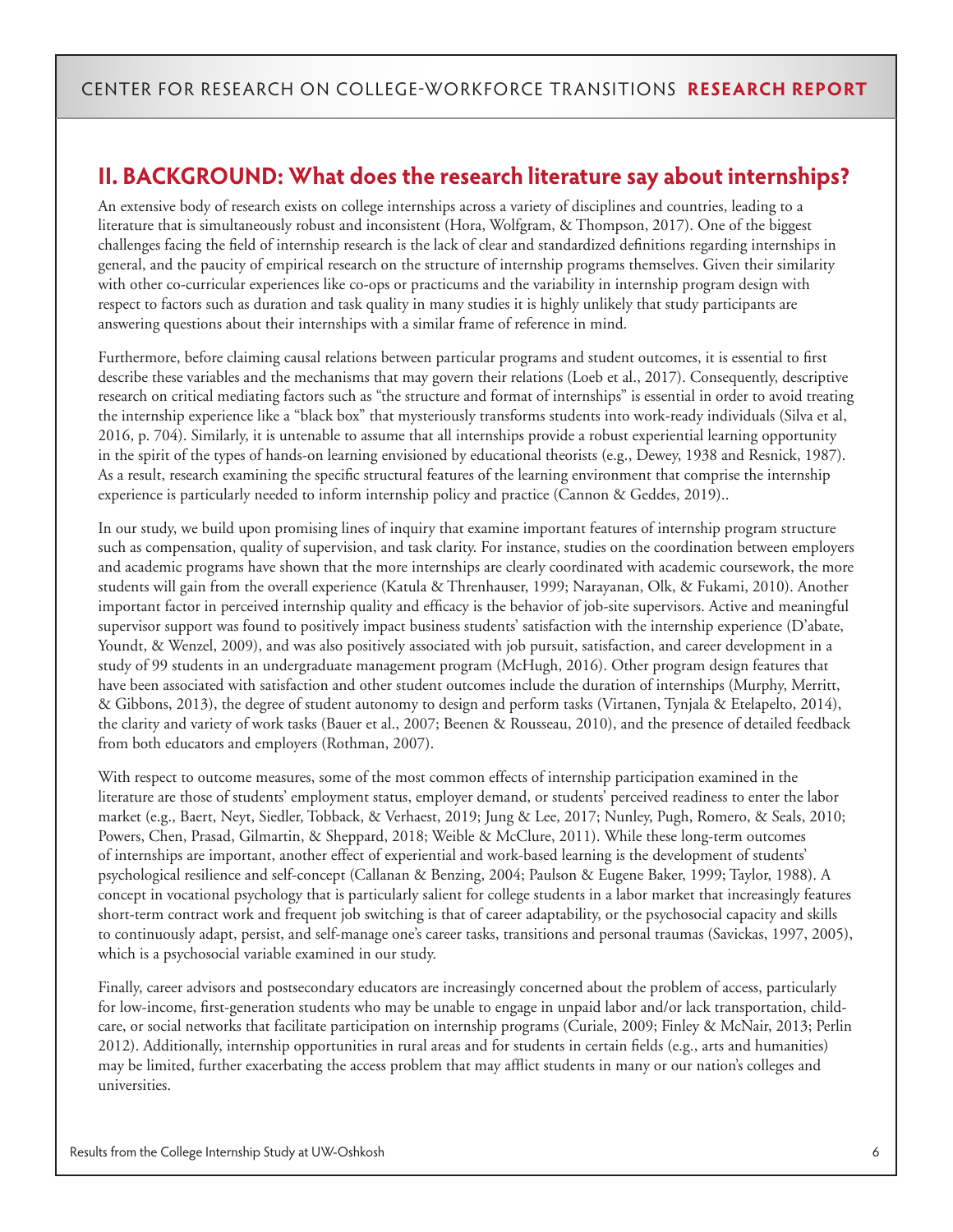### **III. METHODOLOGY**

*The College Internship Study* is a mixed-methods longitudinal study of internship programs that is guided by the following research questions: (1) How do students, educators, and employers conceptualize the idea of an "internship"? (2) Does participation in internships vary by students' race, major, or socio-economic status? And, (3) To what degree are characteristics of internship programs associated with student satisfaction and students' perception of the value of the internship for their own career development?

The data collected for the study include an online survey of students in the second half of their academic programs, focus groups with students who have and who have not had an internship experience, interviews with individuals (e.g., career advisors, faculty, and area employers) involved in internship program administration and implementation, and documents and online resources about internship programs and services at the institution. A team of trained researchers collected this data at UW-Oshkosh in the Spring of 2019. The online survey was administered to 1250 students in the second half of their program (with the exception of students in nursing and teacher education programs), and 221 responded which resulted in a response rate of 17.7%. The survey included questions about student demographics, characteristics of internship programs, barriers to internship participation, and students' career adaptability (i.e., a psychological construct linked to positive vocational outcomes). At the conclusion of the survey, 19 students volunteered for focus groups, which lasted approximately 45 minutes each, included between 1 and 3 students, and included more in-depth questions about experiences with and barriers to internships. In addition, 11 educators and 15 employers participated in an hour-long interview regarding his/her own experiences administering internships (see Table 1).

|                                                 | <b>Survey</b> | <b>Focus Groups</b> | <b>Interviews</b> |
|-------------------------------------------------|---------------|---------------------|-------------------|
| <b>Students</b><br>13 (n=19 individuals)<br>221 |               | N/A                 |                   |
| <b>Educators</b>                                | N/A           | N/A                 | N/A               |
| Faculty/instructors                             | N/A           | N/A                 | 5                 |
| Career advisors                                 | N/A           | N/A                 | 6                 |
| <b>Employers</b>                                | N/A           | N/A                 | 15                |

#### **Table 1: Description of Spring 2019 sample**

The data reported here represent the first phase of data collection at UW-Oshkosh (Time 1). Data will also be collected in the Spring of 2020 (Time 2), and will include a follow-up survey of students who responded to the T1 survey, which will represent a panel of students to track as they enter the workforce. Interviews will also be conducted with a sub-sample of these students, and also educators and employers in order to assess the nature of internship programming and/or effects over time.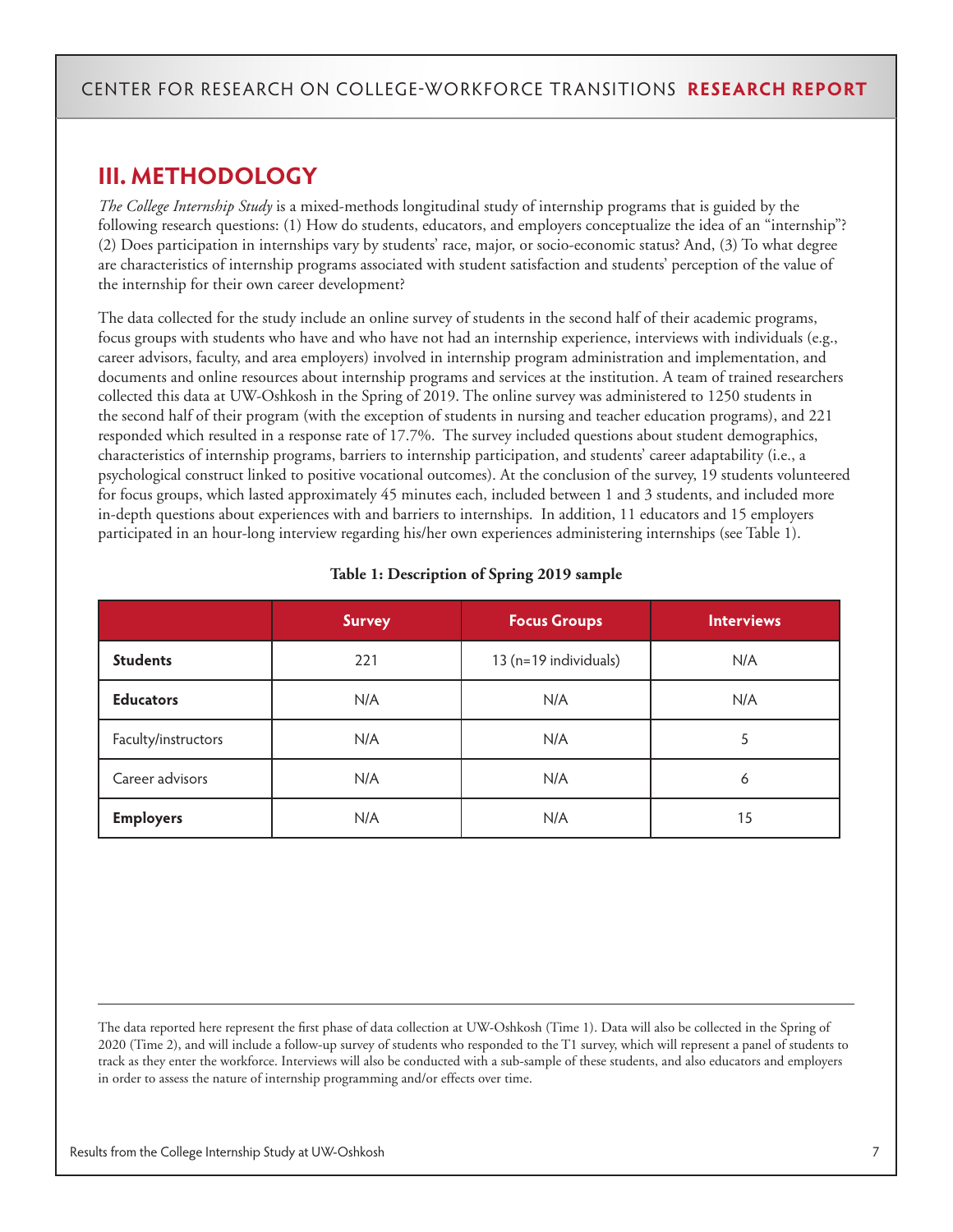|                | <b>Survey Sample</b>                                                                                                       | <b>Institutional Population</b>                                                      |
|----------------|----------------------------------------------------------------------------------------------------------------------------|--------------------------------------------------------------------------------------|
| Total          | 221                                                                                                                        | 1250                                                                                 |
| Gender         | Male = $83$   37.6%<br>Female = $136   61.5%$                                                                              | Male=50.9%<br>Female= $49.0\%$                                                       |
| Race           | Asian = $13   5.9%$<br>Black = $3   1.4%$<br>Hispanic = $10$   4.5%<br>American Indian = $2   0.9%$<br>White = 184   83.3% | Asian= $5.6\%$<br>Black=3.8%<br>Hispanic=5.6%<br>American Indian=1.8%<br>White=81.9% |
| 1st gen status | Yes = $89 \mid 40.2\%$<br>$No = 132   59.7%$                                                                               | $Yes=N/A$<br>$No=N/A$                                                                |

#### **Table 2: Description of student sample**

These data were analyzed using a variety of techniques, including qualitative analytic techniques such as inductive theme analysis of interview and focus group transcripts, saliency analysis of free-list terms; as well as quantitative analytic techniques such as descriptive analyses of survey responses, chi-square testing, Fisher's exact test of independence, logistic regression, and multiple regression analysis of survey data. In our study we advance no claims of causality among internship program participation and/or design features and student outcomes, but instead provide the type of descriptive research that must precede such empirical research and explore associations among these variables (Loeb et al, 2017). A more detailed description of our research methodology is included in Appendix A of this report.

### **IV. RESULTS: Institutional capacity and procedures for administering internship programs**

One of the goals of our research was to map the institutional routines in place regarding how internship programs are designed, implemented, and monitored. This kind of diagnostic assessment provides a "road map" of the five Ws—where, who, what, when, and why—of a program or initiative. Without such information at hand, it is difficult to ascertain precisely how programs like internships function within a complex organization, what (if any) kinds of mechanisms may be at work in shaping student outcomes, and where strengths and weaknesses exist that could be addressed in future programming. In the case of internship programs, which are often not administered through a centralized unit (e.g., a single career services office) but are managed by multiple parties across (and even outside of) campus, this type of diagnostic mapping is even more important. At the UW-Oshkosh we collected information on these issues from staff and students, along with an analysis of online and hard-copy documents.

Similar to this map of the institutional capacity, companies that provide training and consultation services for employer internship programs (such as Intern Bridge, www.internbridge.com), provide support for organizations to audit their own resources, processes, and desired outcomes for their internship programs. Such an exercise is important to confirm that the organization's resources are aligned with the goals of their internship program.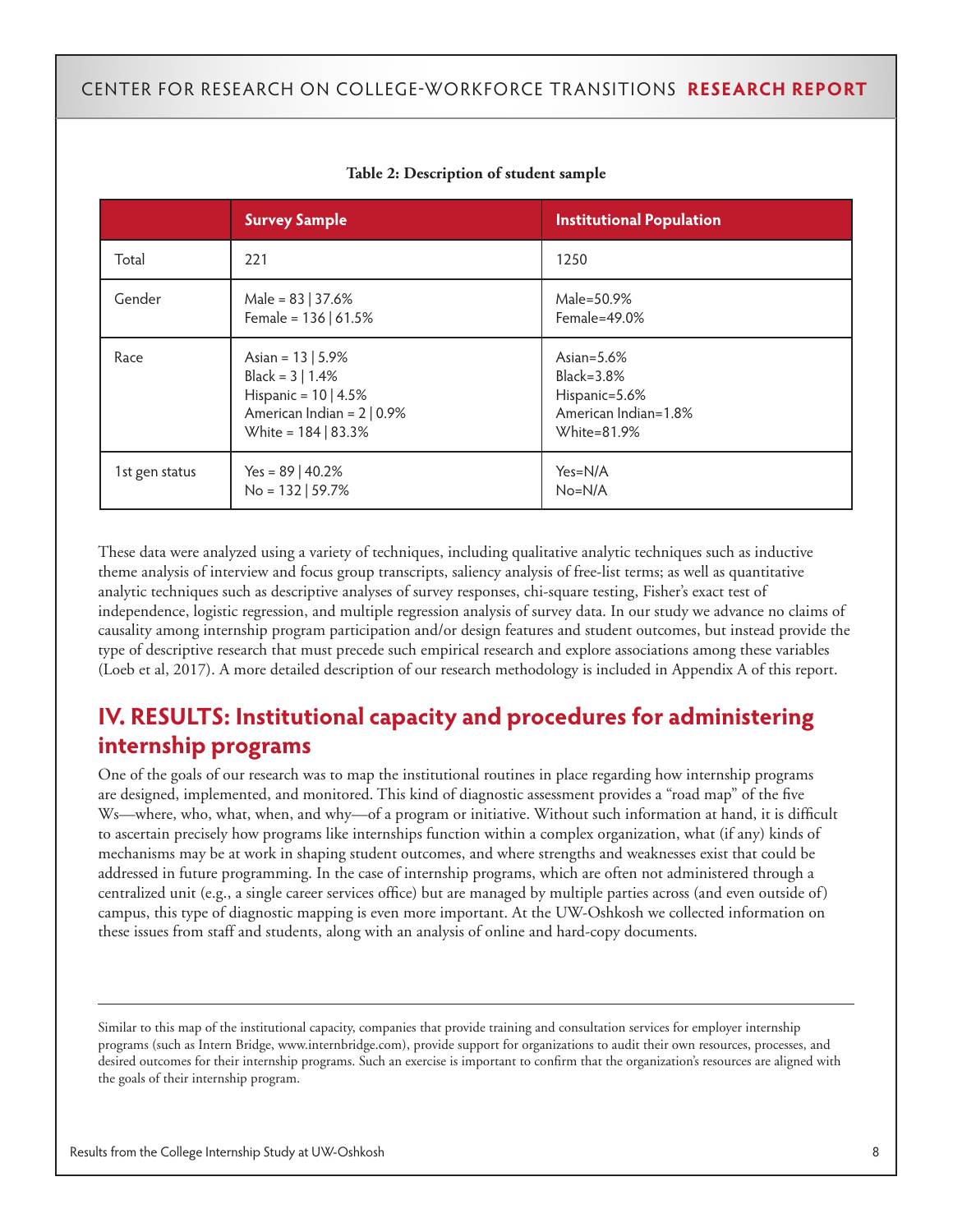### **Are internships required to graduate from UW-Oshkosh?**

All 9 majors in the UW-Oshkosh College of Business require an internship for graduation, as well as the following 6 programs across campus: Human Services Leadership, Social Work, Computer Science, Kinesiology, Medical Technology, Radio TV Film. Nursing and Education have a required practicum rather than an internship. In total, 36 programs at UW-Oshkosh offer a credited internship course, either as a program requirement or as an elective.

### **Who is in charge of administering internship programs?**

The organization of internship programing at UW-Oshkosh varies across the three colleges that offer internships, as one administrator explained, "So, at the institutional level there is not one internship experience available for all students." The College of Business has a highly structured and centrally organized internship program, with advisors and administrative staff (1.25 FTE) dedicated to supporting student internships in their college. In contrast, the support of internships in the College of Letters and Sciences is decentralized, with individual faculty within academic departments and programs each managing their own internship programs. Students in the human services programs in the College of Education and Human Services also do internships, which are organized at the departmental level. General support for students' careers and internships is provided by the Office of Career & Professional Development, which has a staff of 7.5 FTE career advisors who all support student internships in the context of their career advising work; two of which focus specifically on internship support and another who specializes in employment relations. The office also employs between 2-4 graduate interns to help support student career development. For the 2017-2018 academic year, the office reported 4,817 student appointments that involved supporting student internships. Also during that time, 6,718 students used Handshake to obtain information and apply for internships and/or regular employment (a total of 10,173 internships were posted on Handshake). In addition, the staff and the Office of Career & Professional Development conducted 7 career fairs, 185 classroom presentations, and 6 other events, that normally involved supporting student internship opportunities.

### **What is involved in the administration of internship programs?**

Staff at the Office of Career & Professional Development conduct resume reviews and interview coaching with students, and collaborate with faculty and employers to identify appropriate internship sites. Advisors also support student internships by giving career development presentations in internship courses offered by faculty, by sponsoring internship and job recruitment fairs on campus, and by conducting a cross-campus internship course for students in programs that may lack that opportunity. Advisors at the Office of Career & Professional Development are heavily involved in the process of cultivating relationships with employers for the purposes of identifying internship hosts (faculty occasionally engage in this work as well). In some cases, faculty match students with particular employers, and in other cases, they send emails to students with potential internship opportunities for students to pursue.

Faculty in programs with an internship requirement and/or course are also involved in a number of coordination activities with the student and the internship supervisor. This type of coordination can involve: 1) educating and formalizing an agreement on the expectations of the internship between the student, supervisor, and faculty; 2) midterm or more frequent check-in meetings and a final end-of-internship evaluation meeting with the student and/ or supervisor; and 3) assigning and evaluating reflective a writing assignment or project for the student to process their experience.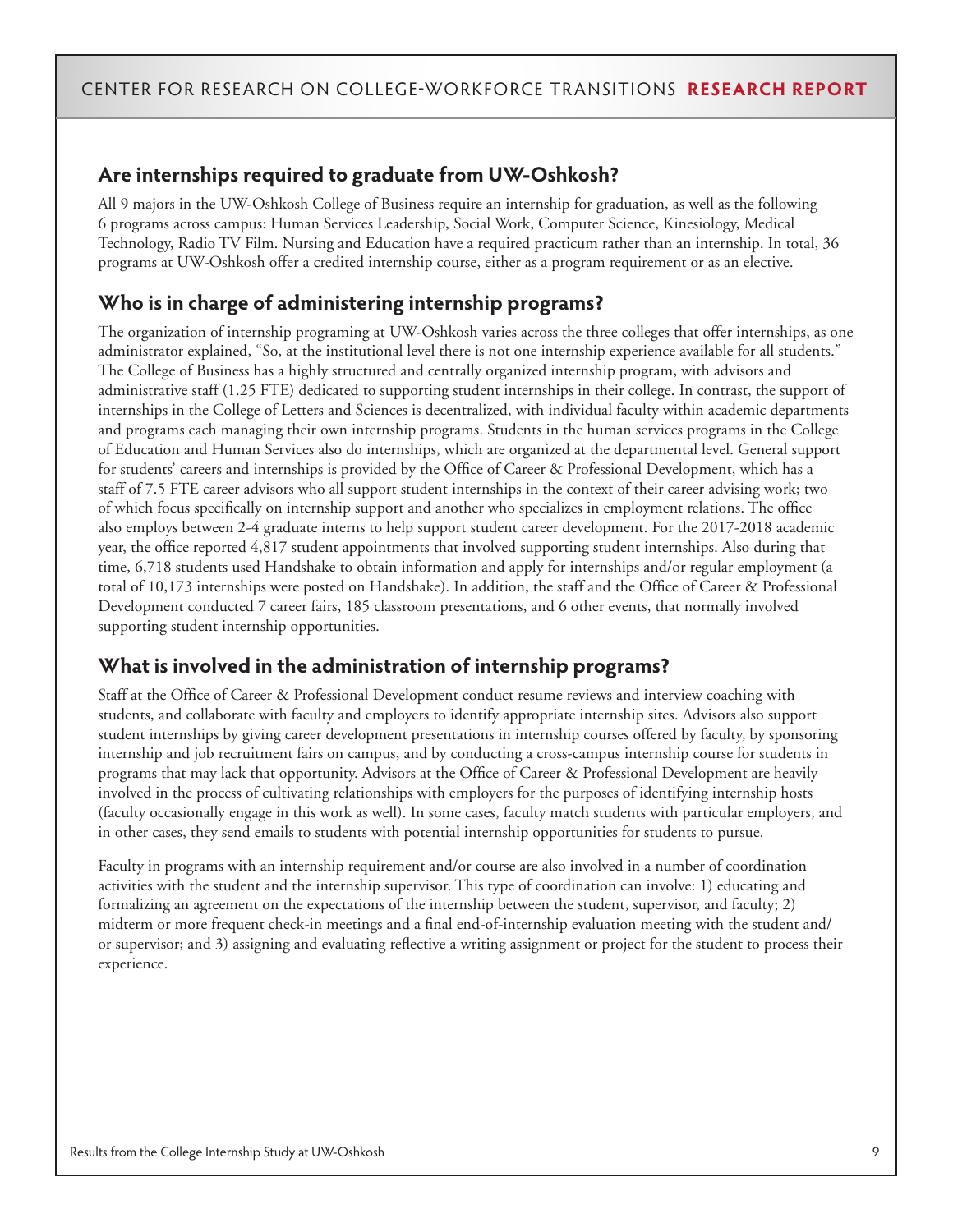### **When do these activities take place?**

While some fields tend to have a typical timing for internships during the academic year (e.g., accounting internships may be during tax season) others find that they have interns participating year-round. Large employers sometimes conduct their internship programs during the summer. While internship opportunities often become available during the academic year—depending on employers' needs—a number of students stated that they preferred summer internships, which they found easier to schedule because they were not enrolled in courses for the summer term.

### **Why are personnel and organizational units involved in internship programs?**

Many of the faculty and advisors who we interviewed for this study viewed their efforts to facilitate student internship experiences as an important and central aspect of their work. They highlighted the academic, developmental, and career preparation outcomes for their students, gained through applying academic knowledge to work settings. As one career advisor explained, "To me, an internship is a way to really gain that firsthand experience in the field. And really to apply what they're learning in their programs in a real work setting." Advisors also emphasized that the first-hand experience in a professional field provided by an internship was an ideal setting for students to explore their career interests. Both instructors and advisors have also observed that many students, who may be hesitant at first, often develop great personal self-confidence and acquire needed self-advocacy, communication, and teamwork skills through their internships. And some faculty stated that they felt that internships helped their students become more aware of the importance and relevance of their academics to their future career, and caused a renewed motivation to succeed and complete their academic studies and to transition to the workforce.

### **V. RESULTS: How do students, educators, and employers conceptualize the idea of an "internship"?**

From our review of the research literature on college internships, the term internship is used to describe a variety of different programs and experiences, such that a standardized definition of the term did not exist in policy, research, or practice. Most commonly, the term was not defined at all in the literature and instead was presented as if a common understanding of the program's characteristics were known to all. Besides terminological confusion that inhibits comparability across studies, there is the related issue of not knowing what different parties think about when they hear the term internship, or what cultural anthropologists call a "cultural domain" (Borgatti, 1994).

### **Focus group and interview results: What do "internships" mean to different people?**

In our study, we sought to document the specific ideas and phrases that students, educators and employers associated with the term "internships," which sheds light on the assumptions and associations that social groups attach to an idea or phrase. This data was collected at the beginning of focus groups with students and interviews with educators and employers.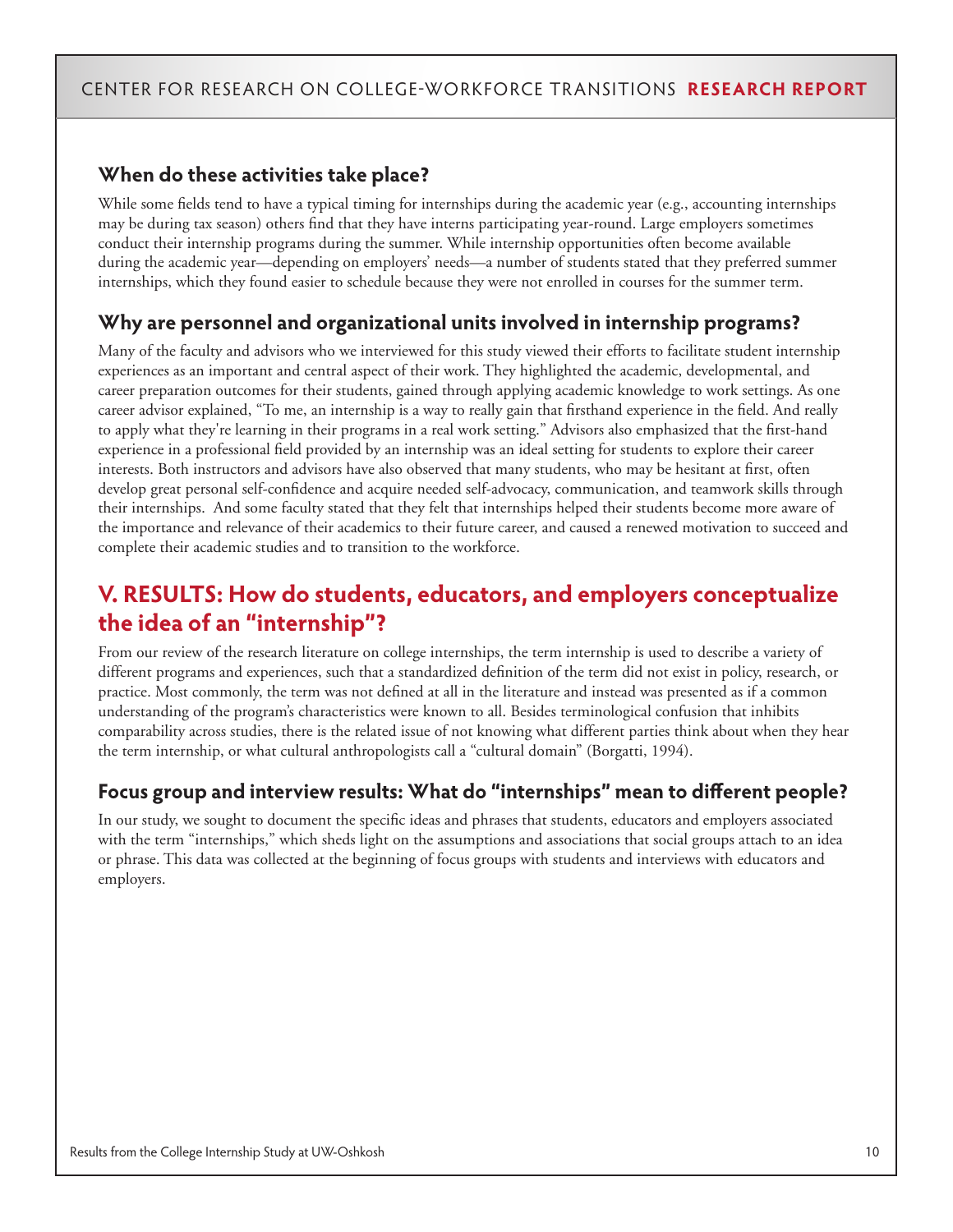| Students (n=18)     |          | Educators (n=11)      |          | <b>Employers (n=15)</b> |          |  |
|---------------------|----------|-----------------------|----------|-------------------------|----------|--|
| Term                | Salience | Term                  | Salience | <b>Term</b>             | Salience |  |
| Experience          | 0.456    | Experience            | 0.621    | College                 | 0.53     |  |
| College             | 0.337    | Learning              | 0.41     | Learning                | 0.434    |  |
| Paid                | 0.25     | Connections           | 0.363    | Intern qualities        | 0.353    |  |
| Advancement         | 0.233    | Mentorship/guidance   | 0.294    | Experience              | 0.33     |  |
| Learning            | 0.23     | College               | 0.292    | Development             | 0.287    |  |
| Opportunity         | 0.18     | Practical application | 0.271    | Advancement             | 0.208    |  |
| Career              | 0.157    | Positive              | 0.238    | Internship tasks        | 0.193    |  |
| Unpaid              | 0.155    | Professionalism       | 0.21     | Opportunity             | 0.19     |  |
| Development         | 0.148    | Soft skills           | 0.199    | Soft skills             | 0.14     |  |
| Internship location | 0.143    | Negative              | 0.189    | Mentorship/guidance     | 0.139    |  |
| Connections         | 0.127    | Paid                  | 0.189    | Future                  | 0.14     |  |
| Relation to major   | 0.117    | Valuable              | 0.173    | <b>Skills</b>           | 0.119    |  |
| Future              | 0.109    | Exploration           | 0.167    | Exploration             | 0.116    |  |
| Real world          | 0.079    | Development           | 0.155    | Temporary               | 0.107    |  |
| Low-value work      | 0.072    | Advancement           | 0.141    | Positive                | 0.105    |  |

**Table 3. Free-list results for term "internship" for students, educators, and employers at UW-Oshkosh.**

Table 3 illustrates that students, educators, and employers all consider internships to be associated with "experience," "college," and "learning." Interestingly, the theme of internship compensation (i.e., being "paid") was third from the top of the list for students, but only 11th from the top for educators and absent from the employer list. Among the top five of the lists, students also prioritized "advancement," educators prioritized "connections" and "mentorship/ guidance," and employers prioritized intern "qualities" and the "development" of interns, emphasizing their perspective as individuals who recruit, hire, and supervise interns for their firms or organizations.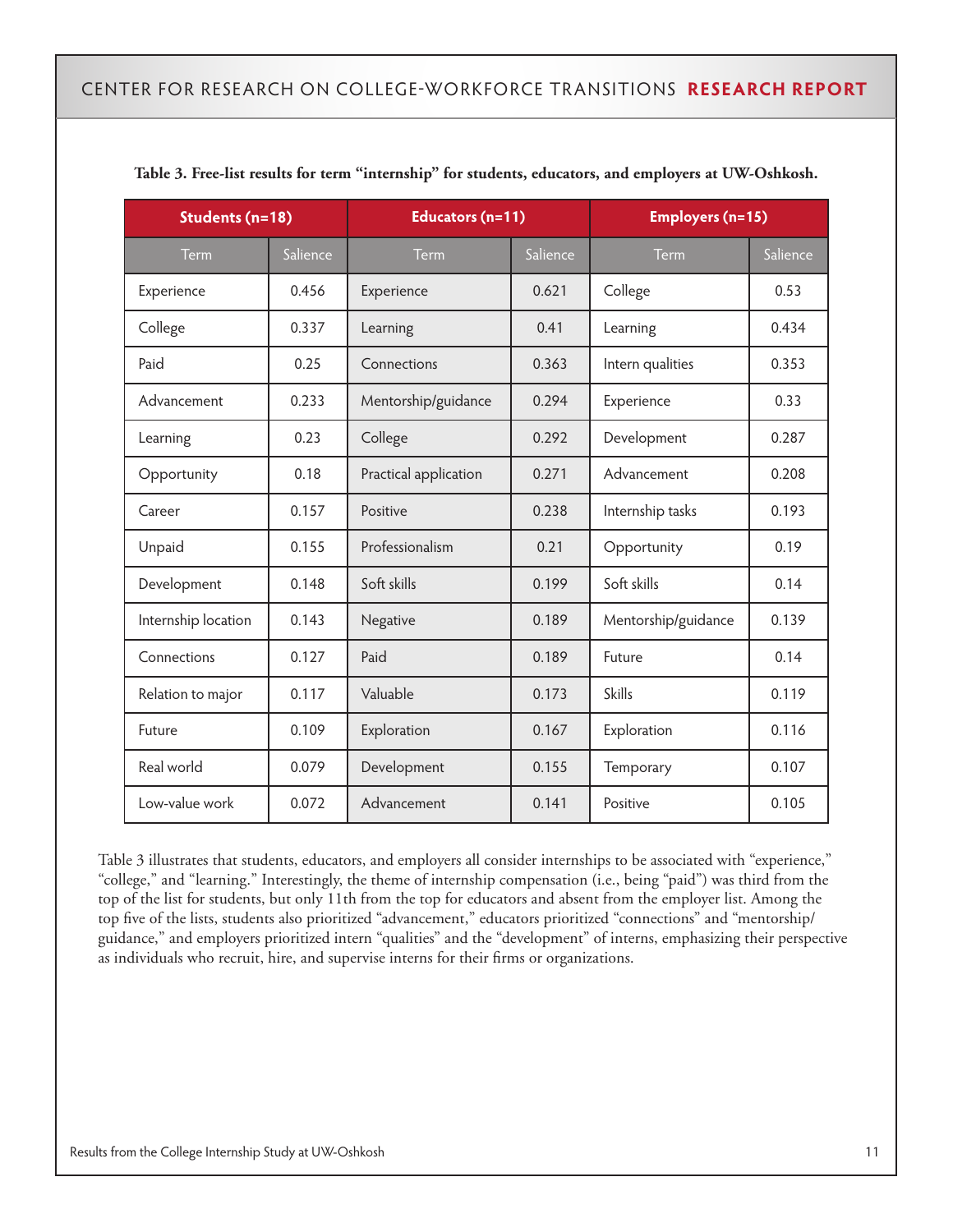## **VI. RESULTS: : Which students are taking internships at the University of Wisconsin-Oshkosh?**

In this section we present findings from the online survey and student focus groups regarding the number of students at UW-Oshkosh who have (and have not) participated in internships.

#### **Survey results: How many students are participating in internships?**

One of the most fundamental questions facing research, policy, and practice on college internships is how many students are participating in these programs. Among our study sample (N=221) we found that 108 students (48.9%) took an internship in the past 12 months, with 65 students (60.2%) having only one internship experience and 35 students (32.4%) had two or three internships.





These results indicate that a large number—approximately more than half of the study sample—have not had an internship experience, indicating that substantial growth in rates of internship participation is possible at UW-Oshkosh. However, this result should be interpreted with caution, so that participation in internships is not viewed solely as an issue to be addressed by mandating them for graduation. Instead, participation should also be considered in light of other issues including barriers to participation for students (e.g., compensation), availability of employer hosts, and requirements of and relevance for individual academic programs.

### **Survey results: Are there any demographic, life circumstance, psychological, or program characteristics that are associated with participation and nonparticipation in internship programs?**

A wide range of factors may explain why a student elects to take an internship (or not), and understanding these factors is essential for institutional stakeholders who aim to improve access to these workplace learning experiences. In this section we report findings regarding differences in internship participation according to three categories: demographic variables (i.e., gender, race/ethnicity, first-generation college status, disability status, and parents' income), psychological variables (i.e., career adaptability), and features of academic programs (i.e., requirement to take internships).

#### **Demographic characteristics and internship participation**

Little research exists on the relationship between participation in internship programs and demographic characteristics of college students. Given growing concerns about access to internship programs—particularly for students of color, low-income and first-generation students—we examine the issue of equitable access for all groups among UW-Oshkosh students who responded to our survey.

The results show similar participation for female and male students (see Figure 2; 42.2% vs 52.9%). Most of the participating students (83.3%) are White, 51.1% of them had internship experiences and 48.9% of them had no internship experiences. Participation in internships were also analyzed for student respondents by the following variables: disability status and first-generation status (see Figures 4 and 5). The relationship between internship participation and these variables were not statistically significant.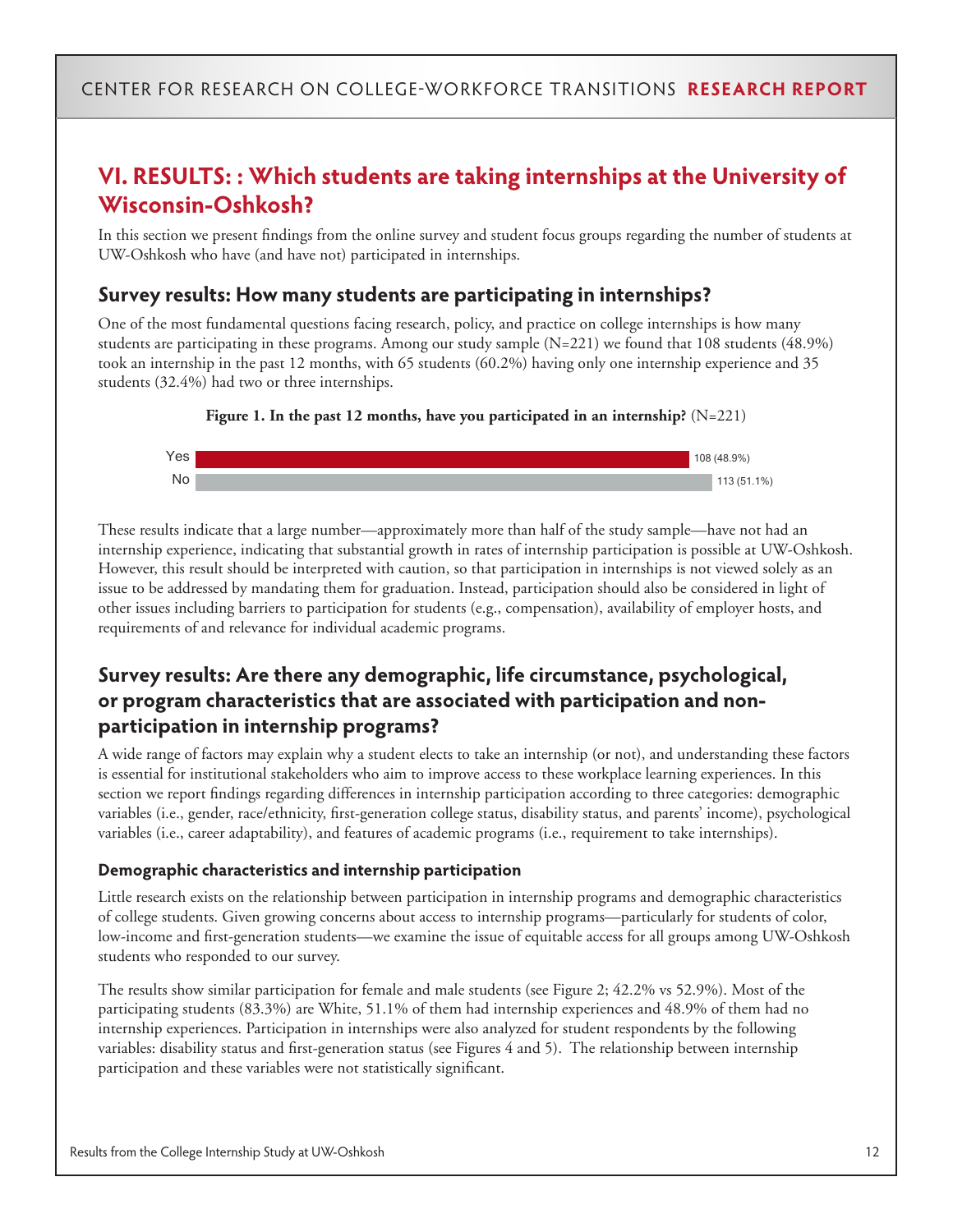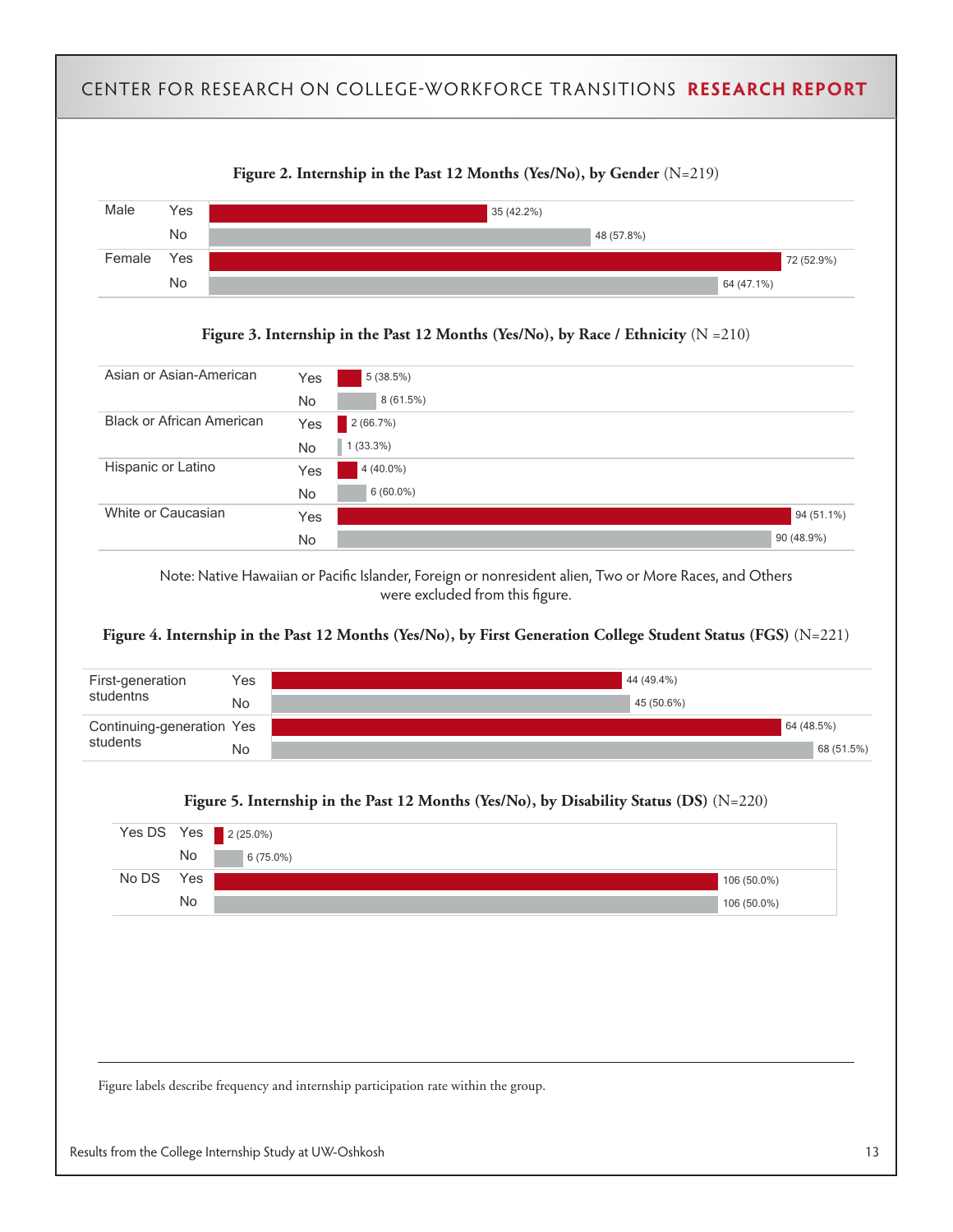Parental income is an important indicator of students' socio-economic status. We asked students to report their parents' income from eight categories, ranging from less than \$24,999 to \$200,000 or more. Logistic regression results indicated that parental income significantly positively associated with internship participation (β = .05,  $p = .015$ ). Lower parental income is associated with lower probability that one participates in an internship. The odds ratio is 1.05, which indicated that for every one unit increase in parental income, the likelihood that a student participates in internship increases by approximately 1.05 times. These results suggest that students with low parental income may require additional support, encouragement, or assistance with securing an internship.



#### **Figure 6. Internship in the Past 12 Months (Yes/No), by Parental Income** (N=219)

Note: the group "N/A my parents/guardians are deceased" was excluded

#### **Life circumstances and internship participation**

Next, research on college affordability and students' basic needs has indicated that issues such as food insecurity, rising costs of college tuition, and related issues have a negative impact on student persistence and achievement (e.g., Maroto, Snelling & Linck, 2015). To examine these issues we report employment status, reliance on food assistance, challenges with the cost of housing, and skills and knowledge provided by current main job for the entire study sample. In addition, we also examine the relationship between these variables and internship participation.

Figure 7 displays employment status (PT/FT/No-employment) for those who work. For students who worked at a fulltime job that is not an internship during the last 12 months, only 34.5% had an internship. For students who worked at part-time job and students who did not work for pay at a job, internship participation rate was significantly higher,  $\chi^2(2, 217) = 13.28, p = .001.$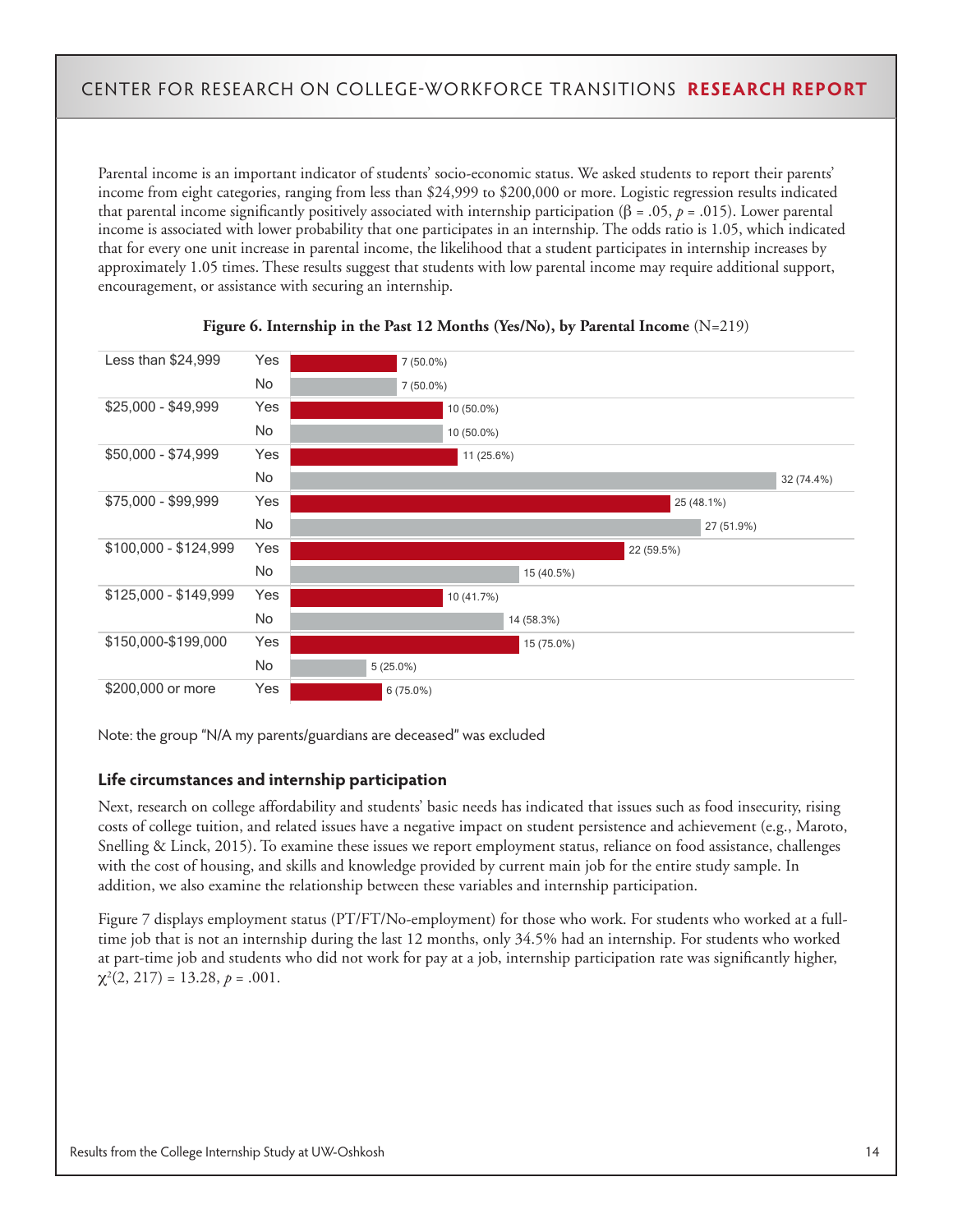

Awareness about college students' challenges with securing adequate food, or what is known as food insecurity, is growing in the U.S. (Broton & Goldrick-Rab, 2016). In our survey, we included a question asking if students had received free food or meals using the Supplemental Nutrition Assistance Program or a food bank, and the results indicate that for students who have and who have not had an internship, only 1.3% (n=3) reported relying on these resources in the past 30 days (see Figure 8). Given that housing costs can strain a students' financial situation, we also asked about problems with paying rent or mortgages, with 4.5% (n=10) of students reporting housing cost problems (See Figure 9). Due to the small number of students who reported these two constraints, we will not use the current data to infer their relationships with internship participation.





**Figure 9. Internship in the Past 12 Months (Yes/No) by Students Having Trouble Paying Rent or Mortgage**  (N=221)

| Not paying rent or         | Yes | $6(60.0\%)$ |             |
|----------------------------|-----|-------------|-------------|
| morgage                    | No  | $4(40.0\%)$ |             |
| Paying rent or morgage Yes |     |             | 102 (48.3%) |
|                            | No  |             | 109 (51.7%) |

In addition to these potential constraints on internship participation, given that many students work part- or full-time, we explored whether or not their job was contributing to their career goals.

Although we are using p value to infer statistical significance in the current study, it is worth noting that p value should not be taken as a definitive validation of relationships between variables. Many factors may influence p value such as effect size, size of sample and spread of the data (Dahiru, 2008; Ziliak and McCloskey, 2008), so p value does not necessarily preclude a cautious analysis of results based on survey data. p should be used as a warning signal on the possibility how likely it is that any observed difference between groups is due to chance.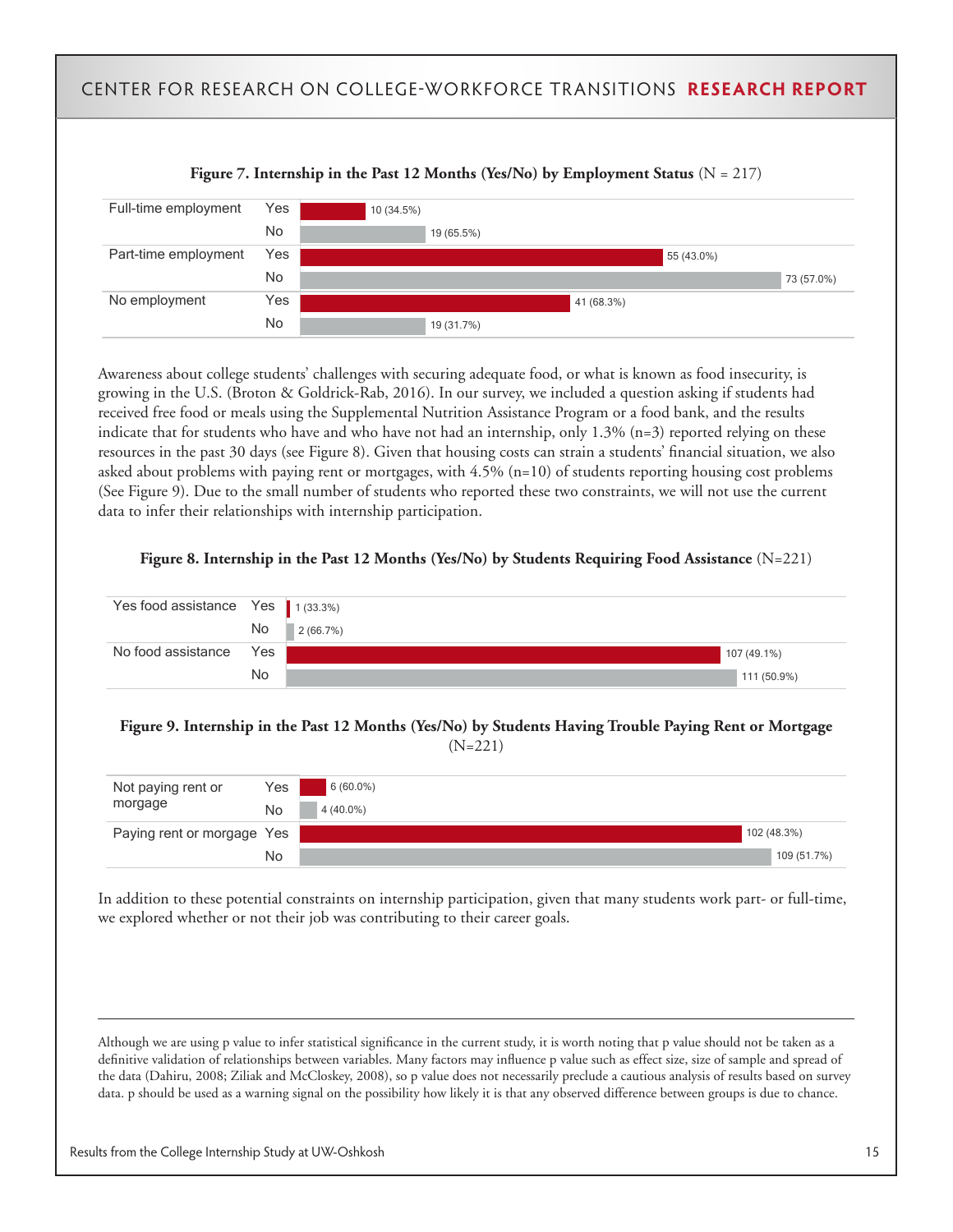#### **Figure 10. How well do you think that your main job provides you with important work-related skills, knowledge, and abilities that you will need in your desired career?** (N = 221)



The results indicate that 47.3% of the students with a non-internship job felt that their main job was providing important career-related skills very well or extremely well. This finding raises the prospect that for some students, their "main" paying job may in fact be providing career-relevant skills, albeit without the potential added benefit of close coordination with their academic program that some internships may provide. In addition, figure 11 shows that students who reported that their main job did not provide them with important career-related skills, knowledge, and abilities were more likely to participate in an internship. However, these differences were not statistically significant.

#### **Figure 11. Relationship between Internship Participation and How Well Current Job Provides Students with Important Skills in Desired Career** (N = 221)



#### **Psychological factors and internship participation**

Research in counseling and vocational psychology indicates that psychological factors are also strongly related to a variety of career-related outcomes. For instance, career adaptability is a psychosocial resource that facilitates a person's ability to manage career-related tasks and changes (Savickas, 1997), which is significantly associated with one's adaptive behaviors (e.g., career planning, career exploration, self-efficacy), employability, vocational self-identity, and satisfaction regarding life, career and school experiences (Rudolph, Lavigne, & Zacher, 2017).

In this study, we examined the relationship between career adaptability and internship participation, using a validated career adaptability survey developed by Savickas and Porfelli (2012). These survey items encompass four sub-scales including concern about the future, control over one's future, curiosity about different career options, and confidence to achieve one's goals, each of which are measured by six items that elicit how strongly the respondent rates themselves on these attributes. These items use a five-point Likert style set of response options (1=not strong; 5=strongest), resulting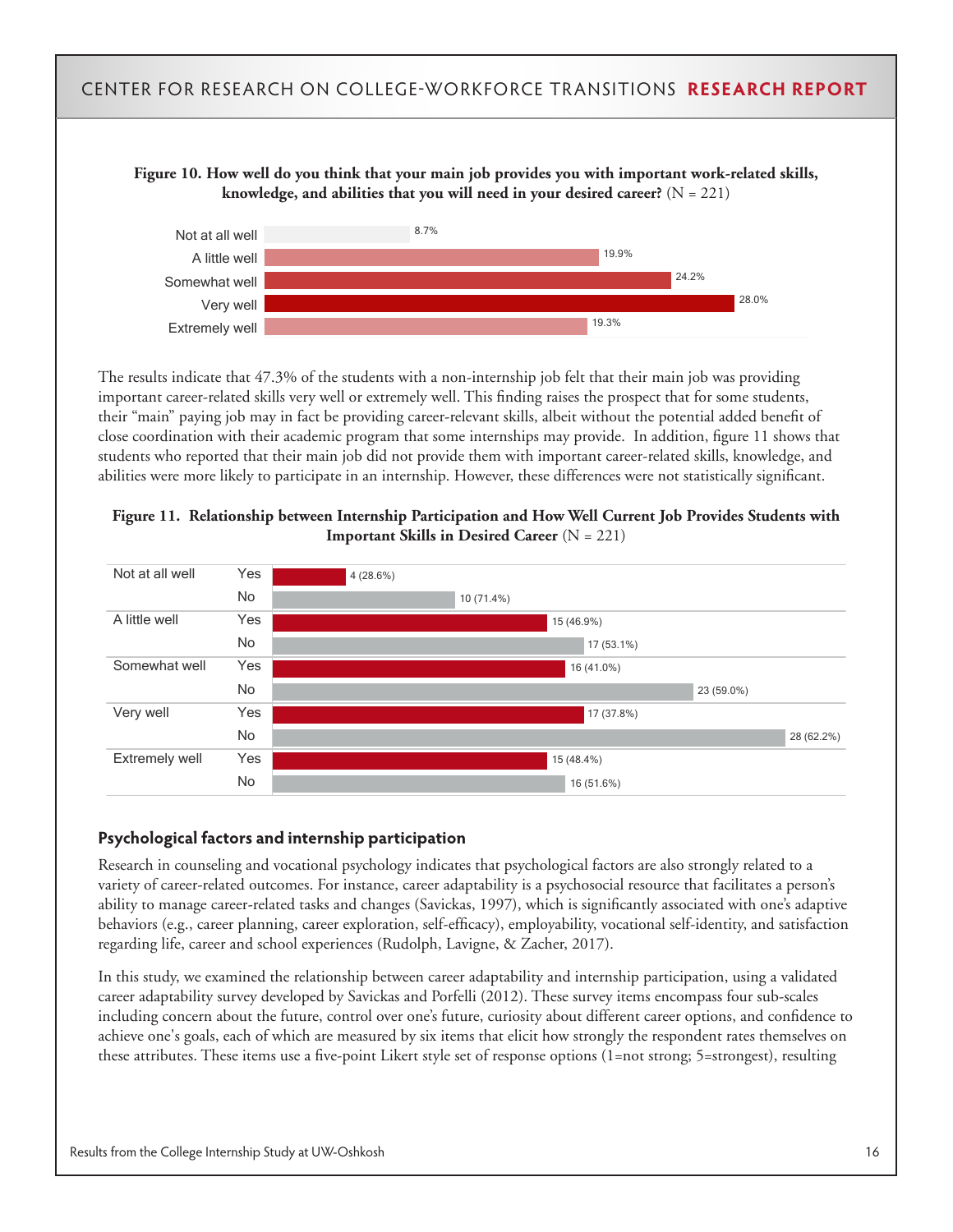in a range of 6-30 for each sub-scale. Cronbach's alpha of the four subscales, using the current data, range from 0.83 to 0.94. To illustrate the types of questions that are included in the career adaptability survey, we report two examples from the UW-Oshkosh dataset (see Figures 12, 13).





**Figure 13. Please rate how strongly you have developed each of the following abilities: Planning how to achieve my goals**  $(N = 221)$ 



The results indicate that the survey respondents from UW-Oshkosh rate themselves relatively high across the career adaptability sub-scales: concern (M=3.72, SD=0.79), control (M=3.70, SD=0.72), curiosity (M=3.43, SD=0.78), and confidence (M=3.77, SD=0.72). Logistic regression analyses indicated no significant relationship between the composite career adaptability score and internship participation.

#### **Features of academic programs and internship participation**

It is also possible that some features of a students' academic program and performance may be related to their participation in internships. Here, we examine the relationship between students' academic programs and students' participation in internship programs.



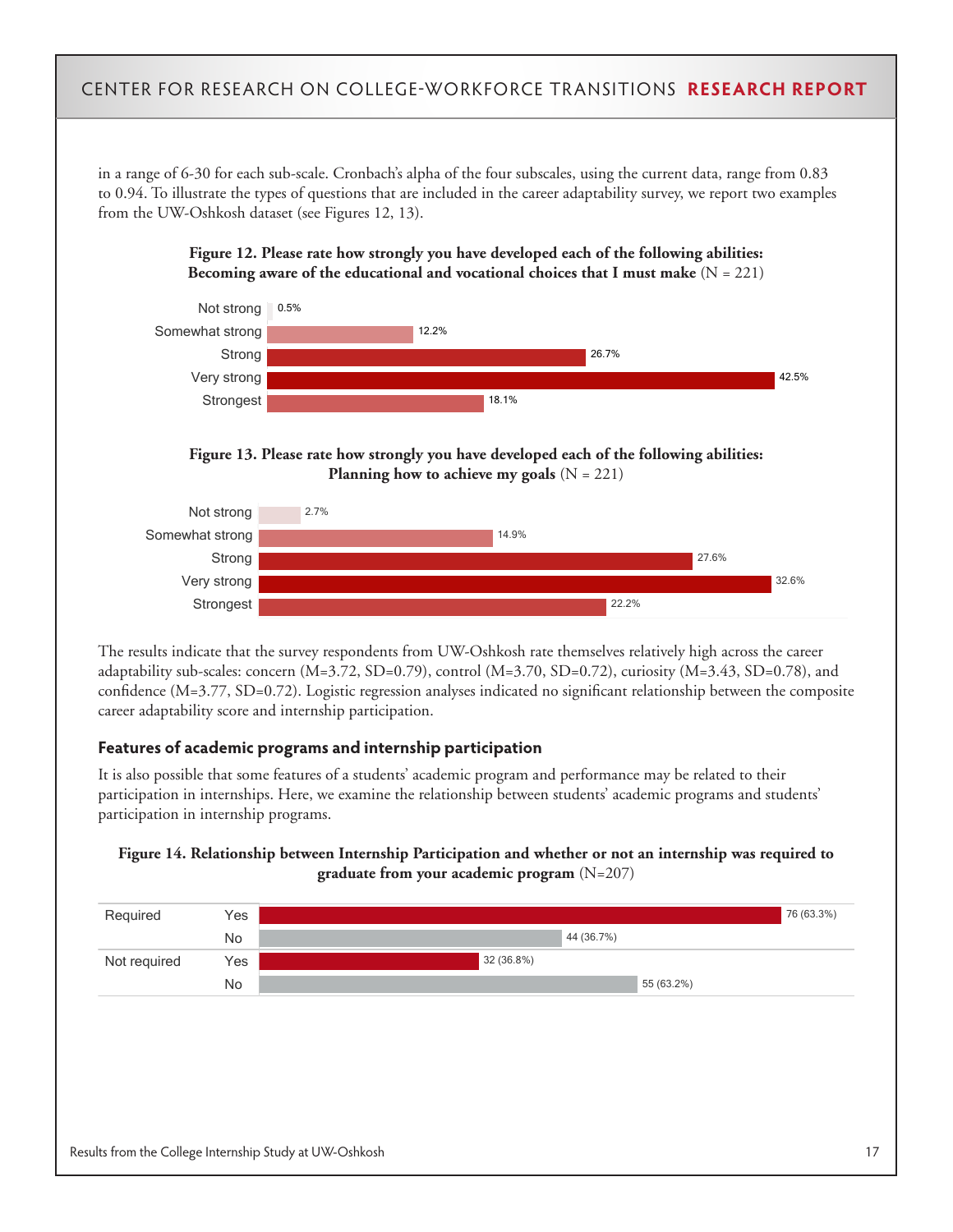The results indicate that 54.3% of the respondents were in academic programs that required internships for graduation, who were more likely to participate in an internship compared to students who were not required to take an internship to graduate (63.3% vs. 36.8%). In addition, 85.1% of the 221 survey respondents were full-time students and 14.5% were part-time students. The internship participation rate of full-time students (48.9%) was similar with part-time students (48.5%).





Additionally, we examined internship participation rates by disciplinary sectors. We adopted the major field categories defined by the National Survey of Student Engagement (NSSE, 2018). These results indicate that disciplinary sectors with the largest numbers of students with internships are Business (31.2%), followed by Social Sciences (12.2%), Biological Sciences, Agriculture, & Natural Resources (11.8%), and Social Service Professions (10.4%). A Fisher's exact test indicated that internship participation rates significantly differ across those program disciplinary sectors, p =.009. Business has the highest participation rate (63.8%), followed by Social Sciences (59.3%), Engineering (57.1%), Social Service Professions (56.5%), Communication, Media, and Public Relations (43.8%), Health Professions (37.5%), Biological Sciences, Agriculture, & Natural Resources (34.6%), and Physical Science, Math, and Computer Science (29.4%). Arts and Humanities has the lowest participation rate (20%).





NR = Natural Resources; CS = Computer Science; PR = Public Relations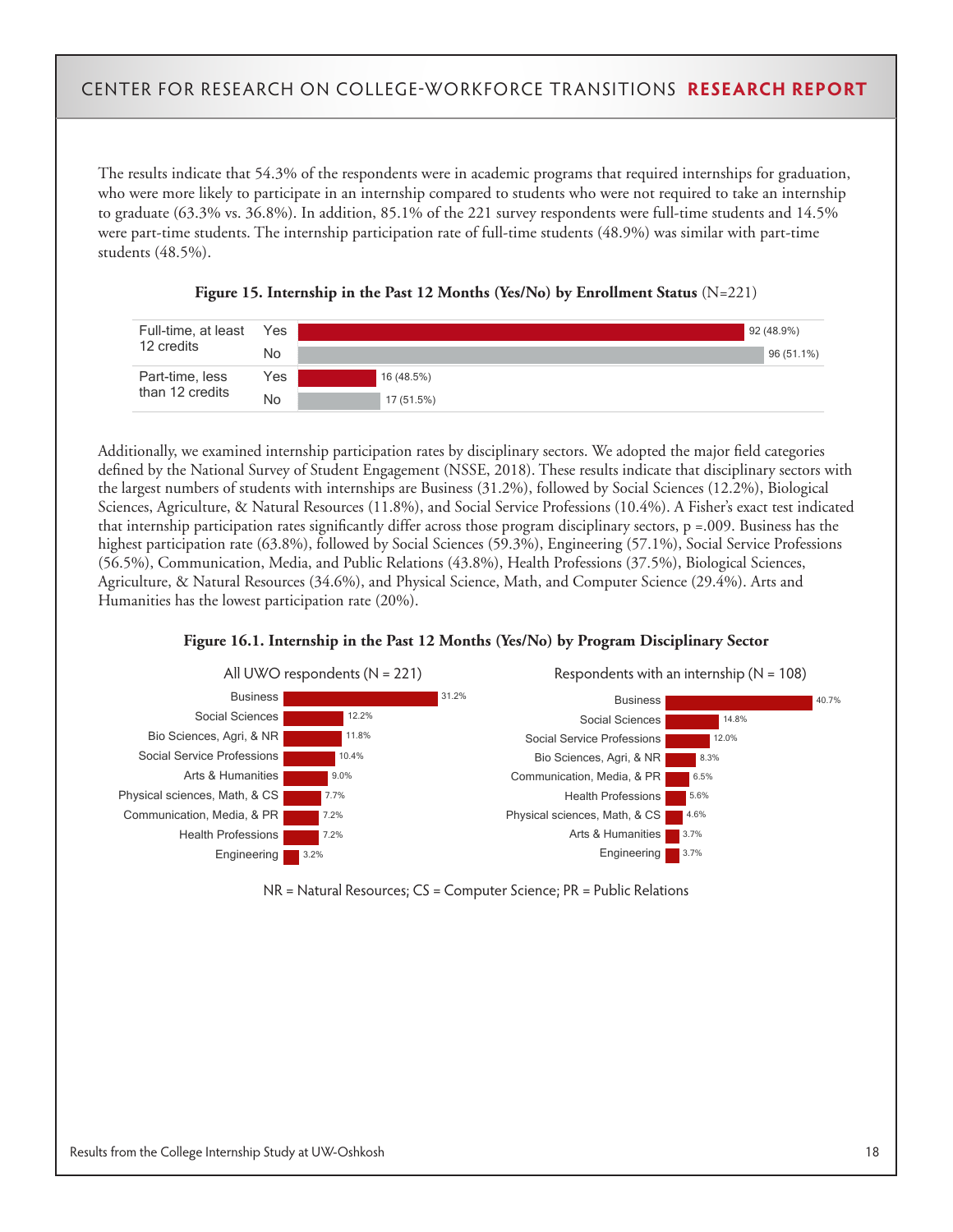

#### **16.2. Relationship between Internship Participation and Students' Program Sectors** (N=221)

Finally, we examined the relationship between participating students' grade-point average (GPA) and internship participation. A Fisher's exact test indicated that internship participation rates significantly differ across those program disciplinary sectors, p < .001. However, logistic regression analysis did not indicate GPA as a significant predictor of one's internship participation.



#### **Figure 17. Relationship between Internship Participation and Students' Grade Point Average** (N=219)

Results from the College Internship Study at UW-Oshkosh 19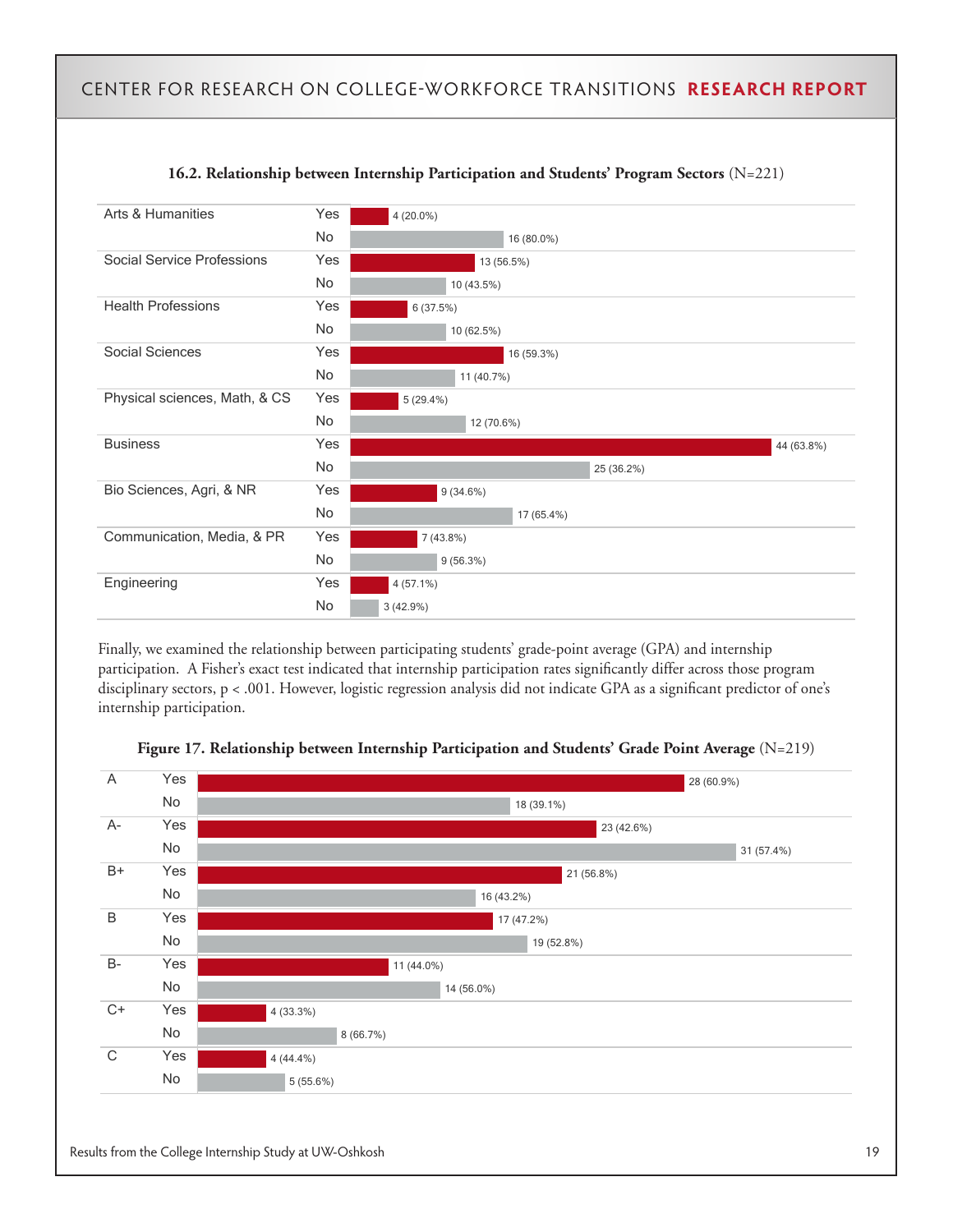## **VII. RESULTS: : Barriers to participation in internships for UW-Oshkosh students**

In this section we present findings from the online survey and student focus groups regarding barriers to participation in internships for students at UW-Oshkosh. Access to internships is a critical issue with respect to the problems of inequality and social mobility facing higher education and society at large. Since internships may provide students with valuable social and cultural capital, and enhance their employability in the labor market, these barriers to internship participation should be viewed as one of many potential roadblocks that many students must contend with.

### **How many students wanted to participate in an internship but could not? If not, why not?**

For the 113 students who did not participate in an internship, 61.9% of them had wanted to do so (see Figure 18). We asked them to rank the various reasons from most important to least important for not pursuing an internship. The findings indicate that many students ranked their heavy course load  $(n=22)$ , a lack of internship opportunity in their fields  $(n=19)$ , and a need to work at a current job  $(n=15)$  as the most important reasons for not pursing an internship. For the second ranked reasons, a need to work at current job  $(n=19)$  and heavy course load  $(n=14)$  had had the highest responses. Additionally, 11 students ranked insufficient pay as the third reasons (see Figure 19.2). In general, 74.3% of students consider a heavy course load as a barrier, 64.2% for a need to work at current job, 61.3% for a lack of internship opportunity, 54.3% for insufficient pay offered, 41.4% for a lack of transportation, and 28.6% for a lack of childcare (See Figure 19.1). Improving our understanding of the barriers to participation in internships for this population is a critical issue facing our nation's colleges and universities.



**Figure 18. You indicated that you did not participate in an internship in the past 12 months.**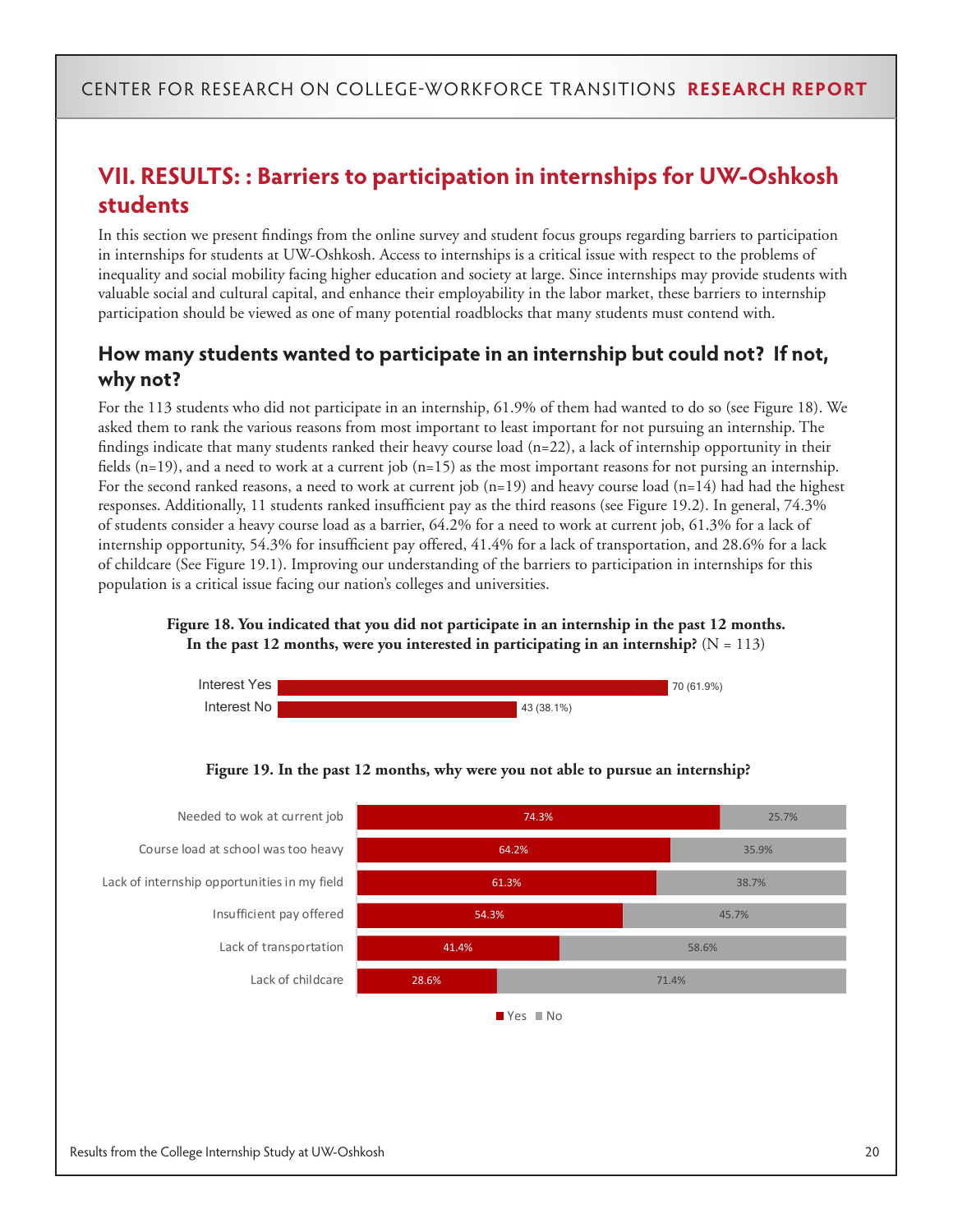Within the Yes box, rank the reasons from most important to least important for not



Figure 19.2. Rank the reasons from most important to least important for not pursuing an internship.

## **End of Report Focus group: What were students' concerns and difficulties in participating in internships?**

In addition to these results from our online survey, we held 13 focus groups with 19 students at UW-Oshkosh, and the students discussed their concerns and difficulties to participate in internships.

| <b>Concern/Difficulty</b>                        | <b>Examples</b>                                                                                                                                                                          |
|--------------------------------------------------|------------------------------------------------------------------------------------------------------------------------------------------------------------------------------------------|
| Challenges finding or<br>obtaining an internship | Issues finding an internship, navigating the campus requirements, limited availability of<br>internships by field; issues with internship tasks and relevance to their career trajectory |
| Financial considerations                         | Issues with the need for financial stability, inability to take unpaid internships                                                                                                       |
| Scheduling problems                              | Issues with scheduling internships to coordinate with paid work, academic coursework,<br>and other responsibilities                                                                      |
| Lack of needed skills                            | Lack of needed skills to succeed in internship placement                                                                                                                                 |

| Table 4. UW-Oshkosh Student Concerns and Difficulties in Participating in Internships $(\mathsf{n}\text{=}19)^*$ |  |  |  |  |
|------------------------------------------------------------------------------------------------------------------|--|--|--|--|
|------------------------------------------------------------------------------------------------------------------|--|--|--|--|

\*This sample includes all focus group participants from UW-Oshkosh; these difficulties include those that were discussed most frequency, in descending order of frequency

Students discussed several barriers to their participation in internships: challenges finding or obtaining a placement, financial considerations, scheduling problems, and a lack of needed skills (Table 4). Some students struggle to find internship placements that were relevant to their field or career trajectory, as one student explained, "I guess I don't

pursuing an internship.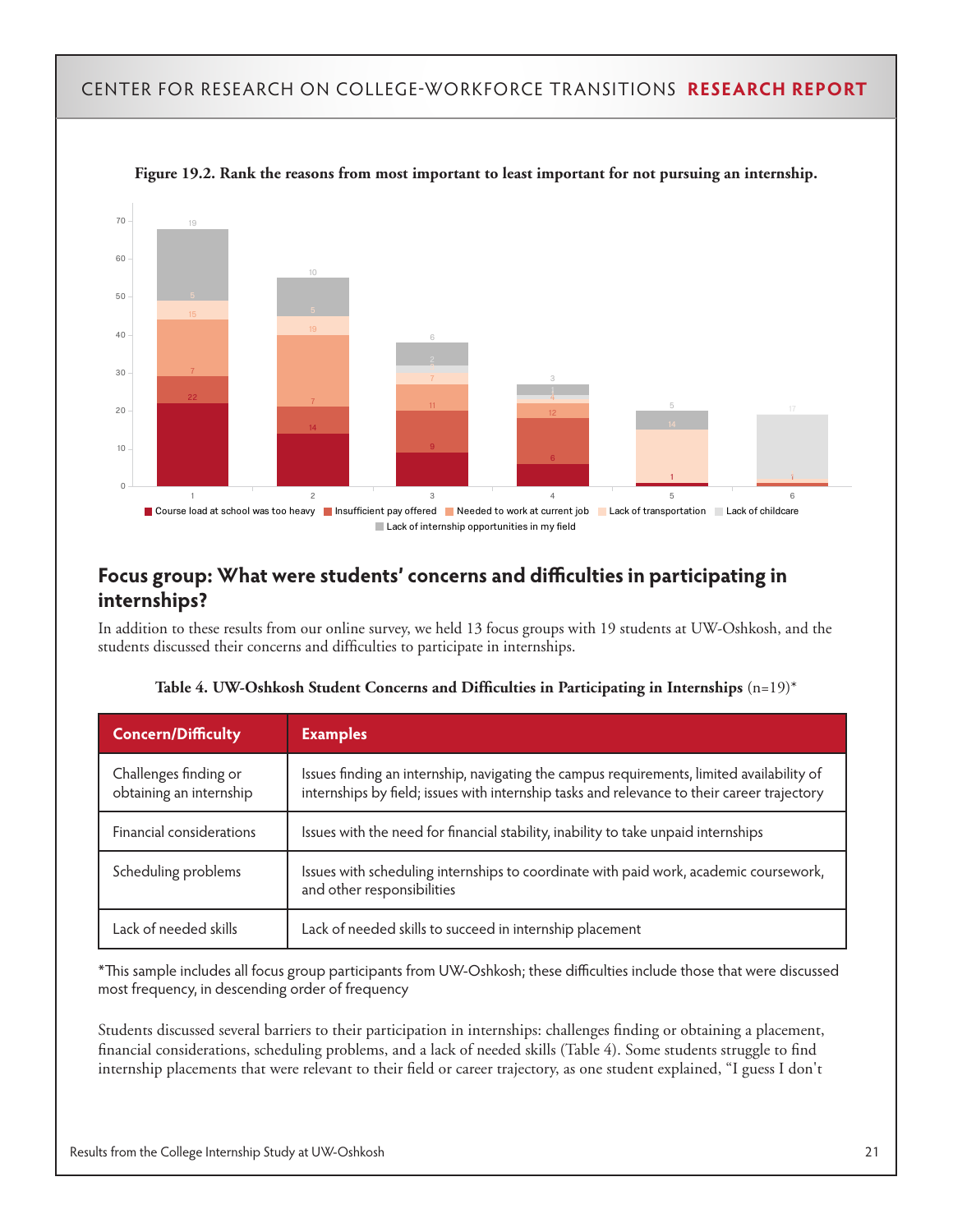really hear of opportunities that often." When opportunities are available, the same student noted that, "I don't always feel qualified for them;" and so they decided to not apply for internships. Two students in a focus group agreed with this general assessment, and in particular, felt that many internships tended to require prior relevant experience which they lacked—and they thought this was ironic because their perception was that internships were themselves primarily a way for students to gain experiences (i.e., the catch-22, *you need experience to gain experience*). For example, one student lacked the transportation needed to obtain volunteer experiences—which she felt was needed obtain an internship and this situation "… kind of discourages me from applying altogether."

Students also consider financial implications to varying degrees. Several students expressed that they could not accept an unpaid or inadequately paid internship. Furthermore, students discussed how some internships pose financial considerations because they require additional transportation and living expenses. One student, for example, decided to decline a highly desirable summer internship placement in the mining industry; not only was the internship unpaid, but there were also substantial relocation and living expenses for the summer which, in total, forced the student to accept a (high quality yet academically unrelated) internship on campus rather than his "dream internship."

Related, students discussed the challenge of internship scheduling, which requires coordinating the internship with needed paid work and academic coursework; as one student characterized it, having to schedule "back-to-back-to-back." Because certain paid employment positions required fixed or inflexible scheduling requirements, students occasionally had concerns that scheduling conflicts on account of an internship might put their jobs at risk. Students also needed to coordinate the scheduling constraints of regular paid work with full-time academic class schedules and study time; and for some students adding the scheduling requirements of an internship seems overwhelming, as one student explained:

*I would just say … being in school and also having to do the internship [is an obstacle], because there were a lot of opportunities that they were offering me but I couldn't [accept], because I had class at that time or I had to go to work.* 

Some of the students who felt this way discussed a strategy of applying for internships during the summer, when they would have a lighter or no academic workload.

Last, students expressed concerns about not having the skills needed to succeed in an internship. One student, for example, felt unprepared because her supply chain management internship required knowledge of Excel and that it was difficult to catch up during the internship because, "Obviously you get a lot of material thrown at you and you're kind of trying to juggle everything." Students who had not done an internship expressed the concern that they were unsure what skills are needed to succeed in a potential internship, as one student stated about an internship he found online, "And so I would have no idea if I would even have the skills needed or the know-how to do well for them in that internship." Students were also concerned that supervisors may be unable or unwilling to train them, and they might be assigned low-quality work, "They might think of you as just like a coffee person or a go do this, go get that [person]."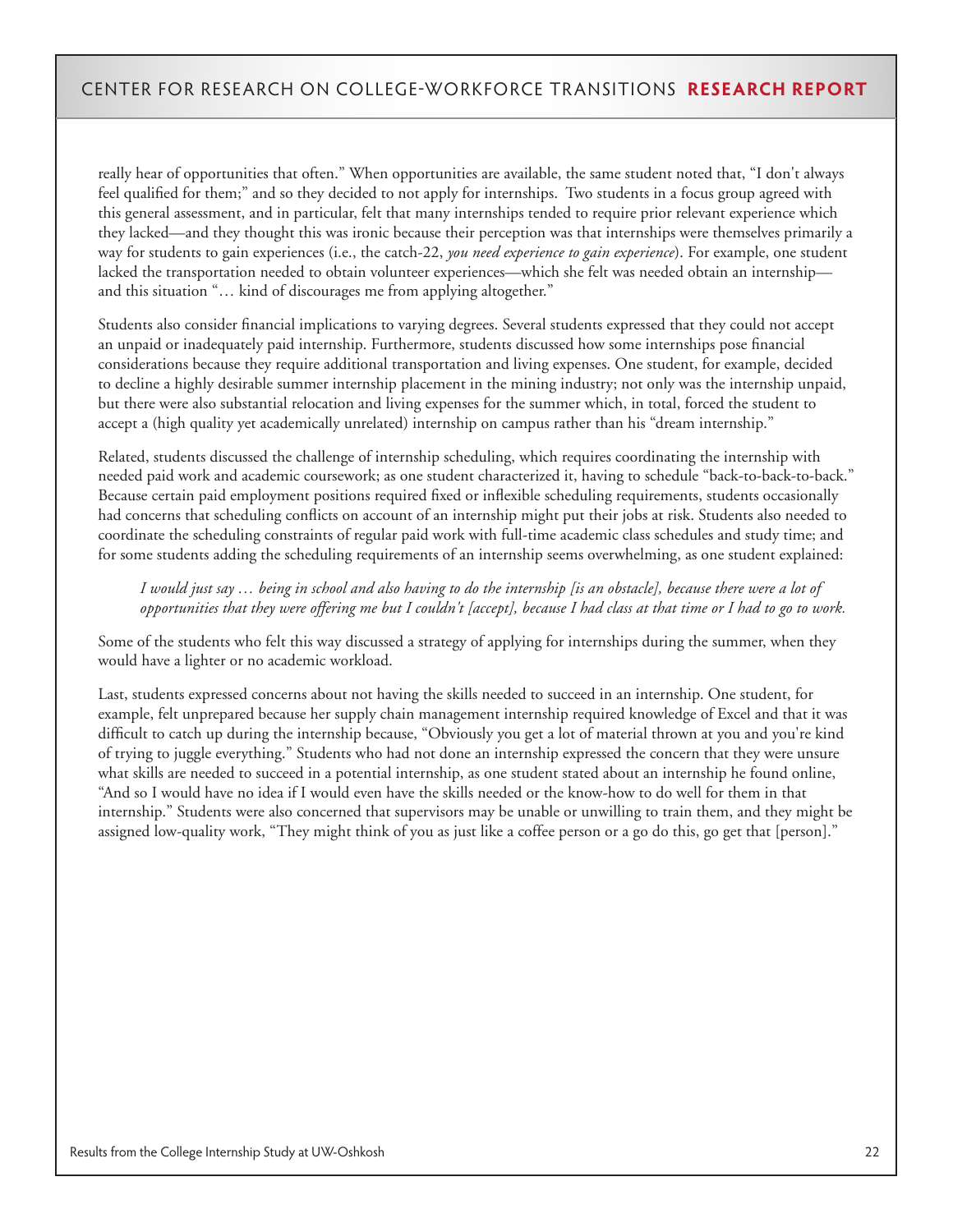### **VIII. RESULTS: What types of internships are students at UW-Oshkosh taking, and what are their experiences in them?**

In this section we present findings regarding the types of internship programs that students at UW-Oshkosh have taken, and their experiences during their internships. After describing key features of students' internship programs from the survey data (e.g., organization type, sector, length, compensation), we then report how students described their internship with respect to characteristics that the literature suggests are associated with positive student outcomes and experiences (e.g., supervisor support, task clarity, etc.). Finally, we discuss students' observations about their internship experiences from focus group discussions.

#### **Survey results: Features of internship programs**

For the 108 students at UW-Oshkosh in our study sample that had taken an internship in the past year, 63% of them did so at a for-profit company, with the remainder at government agencies (15.7%) and non-profit organizations (21.3%). Many of these internships were concentrated in fields such as Finance and Insurance (15.7%), Other Services (15.7%), Health Career and Social Assistance (13.9%), and Manufacturing (11.1%), etc.









As defined by the North American Industry Classification System (NAICS), the Information sector "comprises establishments engaged in the following processes: (a) producing and distributing information and cultural products, (b) providing the means to transmit or distribute these products as well as data or communications, and (c) processing data." More information on this sector is available at https://www.bls. gov/iag/tgs/iag51.htm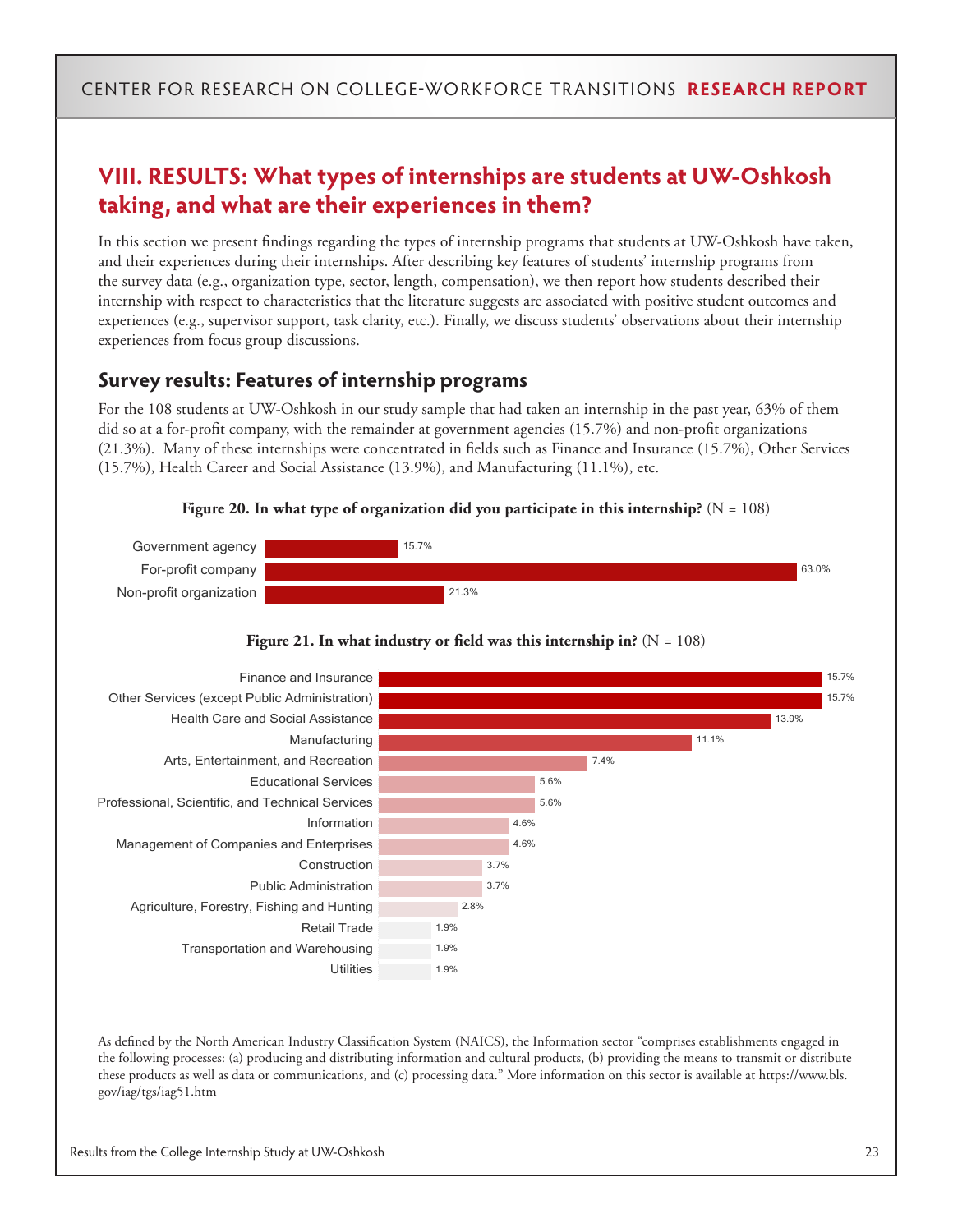#### CENTER FOR RESEARCH ON COLLEGE-WORKFORCE TRANSITIONS **RESEARCH REPORT** Figure 22. For how many weeks did you participate in this internship?  $(N = 108)$ 1-4 weeks 5-8 weeks 9-12 weeks 13-16 weeks 17-20 weeks 21-24 weeks more than 24 weeks 20.4% 24.1% 36.1% 0.9% 9.3% 4.6% 4.6% Figure 23. Was the internship paid or unpaid?  $(N = 108)$ Paid Unpaid 68.5% 31.5% Figure 24. Hourly compensation of internships  $(N = 24)$ Hourly wages Bi-weekly paycheck lump sum stipend Monthly paycheck 79.7% 12.2% 5.4% 2.7%

These results indicate that the largest proportion of survey respondents who had taken an internship did so for more than 24 weeks (36.1%), 13-16 weeks (24.1%), and 9-12 weeks (20.4%). Approximately 9.3% participants having had an internship experience that lasted less than 9 weeks (Figure 22). Further, 68.5% of these students were compensated for their internship work, whereas 31.5% were not (Figure 23). Most of the students (79.7%) reported that they were paid hourly. The average hourly payment is \$14.29, which is above the estimates of living wage for one adult in the city of Oshkosh (\$11.27) (MIT Living Wage Calculator, 2018).

### **Survey results: presence of internship characteristics associated with positive student outcomes**

Next, we turn to one of the primary research questions driving this study: what is the structure and format of internship programs that UW-Oshkosh students are taking? Examining this issue, we focus on features of internships that the research literature suggests are associated with positive student outcomes.

#### **Link between academic program and internship**

One of the core principles of experiential education is the integration of academic or theoretical concepts with opportunities to apply new knowledge in hands-on situations. Research on internships also indicates that close coordination between academic coursework and internship experiences is also linked to interns' satisfaction (e.g., Hergert, 2009). For UW-Oshkosh students who participated in an internship, 60.2% felt that their internship was very or extremely related to their academic coursework (Figure 25). In addition, 54.6% of the students reported that their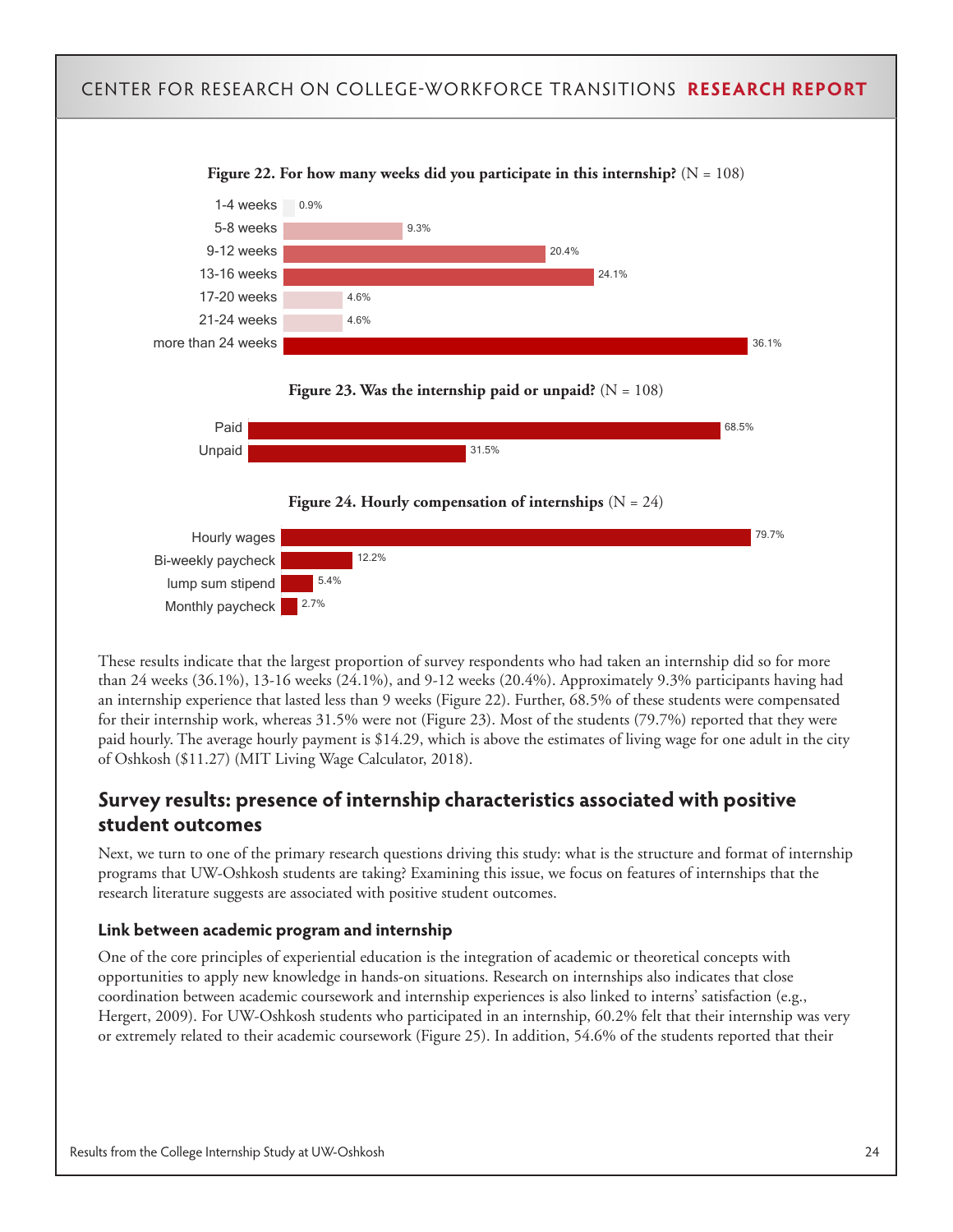academic program staff and internship supervisors collaborated very well or extremely well to ensure this integration (Figure 26). Here, we report results from the two questions focused on this topic.









#### **Perceived supervisor support**

Next, the literature also indicates that supervisors' active support of interns' career development and on-the-job satisfaction is strongly associated with positive student outcomes (McHugh, 2017). This construct was measured using four questions with a five-point Likert scale from  $1=Not$  at all to  $5=A$  great deal  $(M=4.25, SD=0.8)$ : 1) In this internship, how much did your supervisor care about your well-being? 2) In this internship, how much did your supervisor care about your satisfaction at work? 3) In this internship, how much did your supervisor appreciate the amount of effort you made? 4) In this internship, how much respect did you feel you received? Below we report results from two of these items as examples. Among UW-Oshkosh students who had recently completed an internship, 83.4% reported that their supervisors cared about their satisfactions at work to a great deal or quite a bit, and 87% reported that their supervisors appreciate the amount of effort they made to a great deal or quite a bit; both are important indicators of supervisory support (Figure 27).



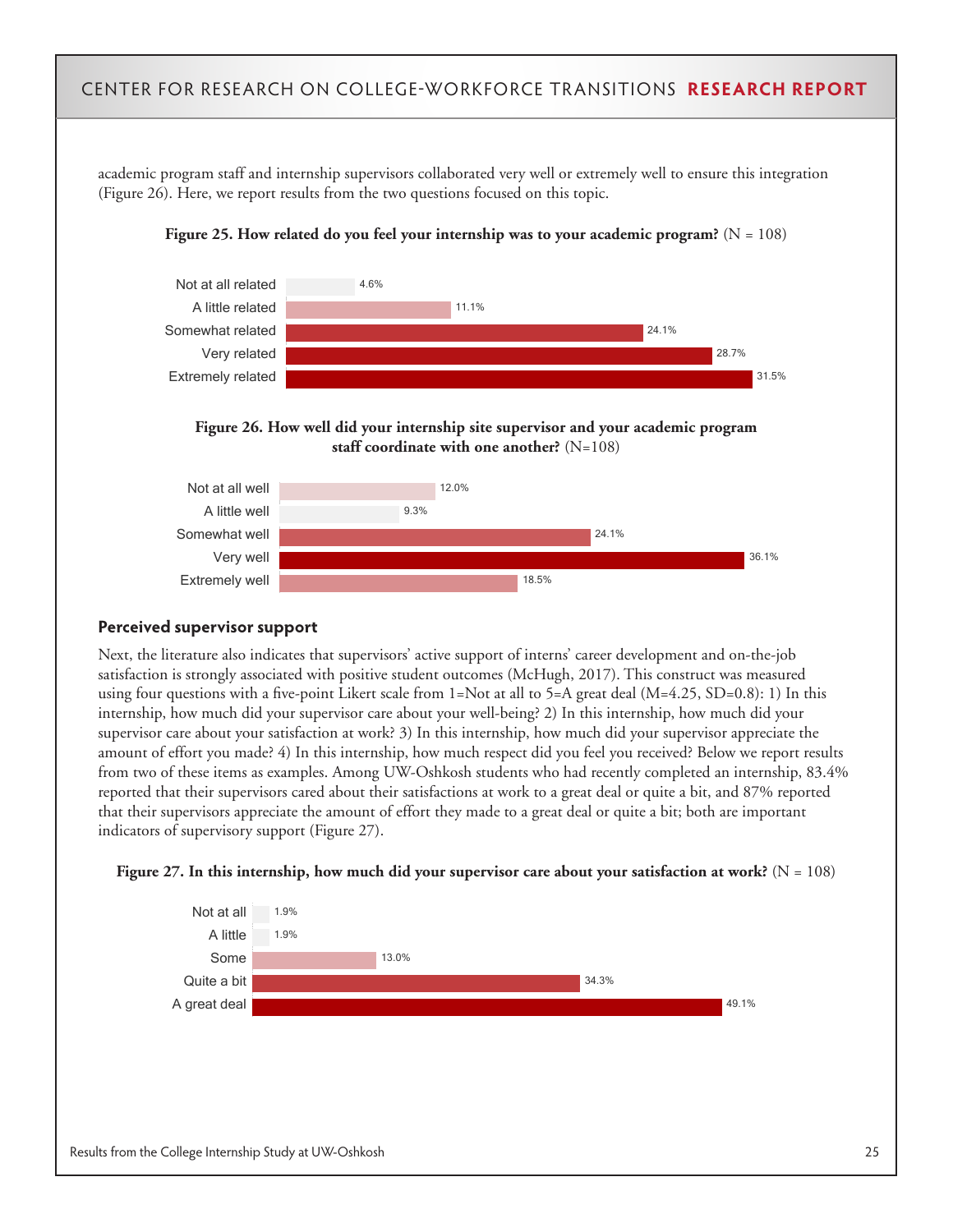

#### **Supervisor mentoring**

Another aspect of supervisor behavior found to be positively associated with intern satisfaction is supervisor mentoring, which pertains to the provision of direction and feedback about task performance and career planning. This construct was measured using five questions with a five-point Likert scale from 1=Never to 5=Extremely often (M=3.4, SD=0.89): 1) How often did your supervisor suggest specific strategies for achieving career goals? 2) How often did your supervisor encourage you to try new ways of behaving in the job? 3) How often did your supervisor give you feedback regarding job performance? 4) How often did your supervisor give you assignments that presented opportunities to learn new skills? 5) How often did your supervisor help you finish tasks or meet deadlines that otherwise would have been difficult to complete? Below we report results from two of these items as examples. UW-Oshkosh students reported that most supervisors provided feedback sometimes (31.5%), very often (21.3%), or extremely often (10.2%). It is concerning that nearly a quarter of the supervisors failed to encourage students to try new ways of performing tasks at the internship site and 14.8% of the students reported not receiving adequate feedback regarding their performance (see Figure 29, 30).







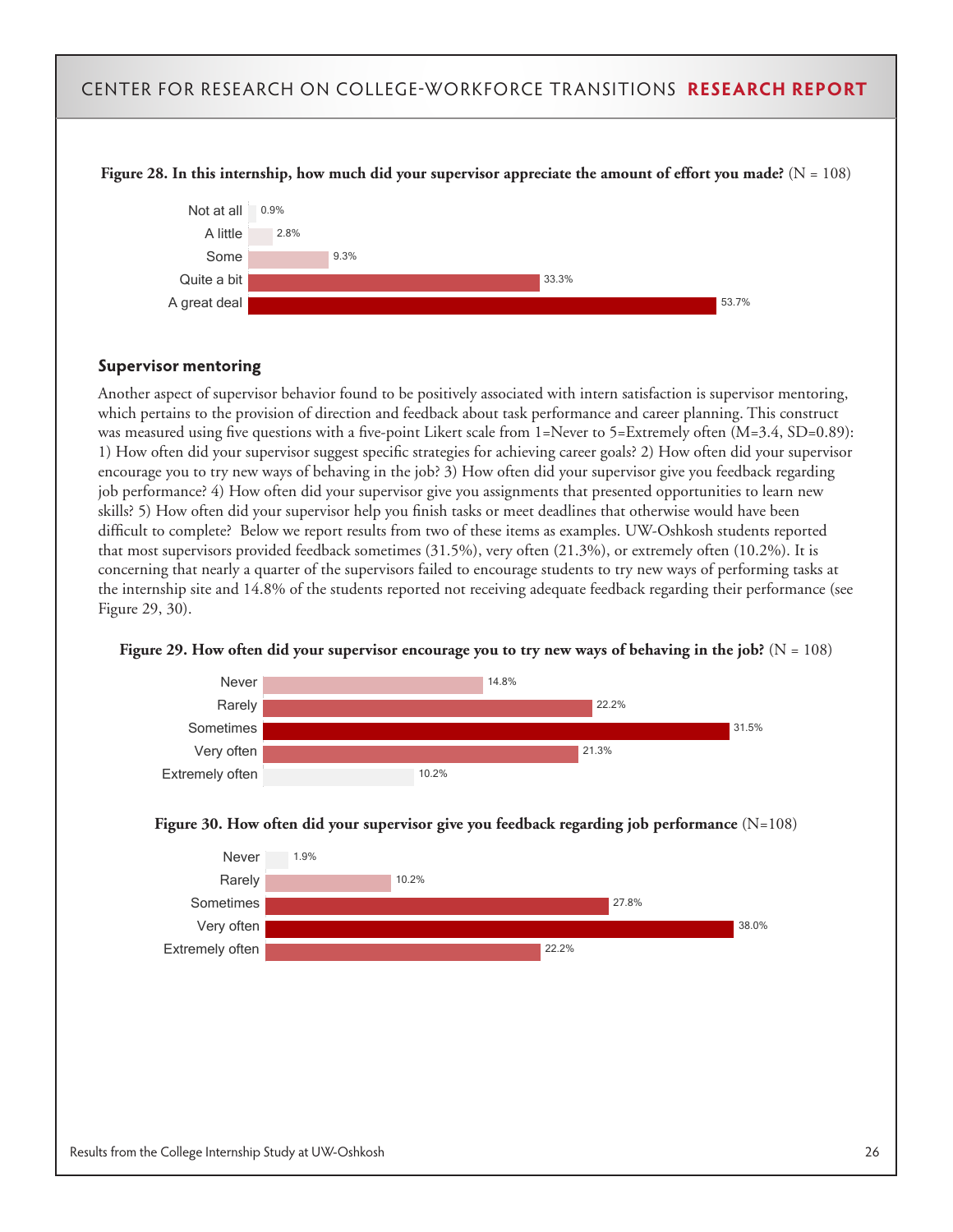#### **Goal clarity**

Clear expectations regarding work products and how they are evaluated are known as task goal clarity in the literature, and this feature of internships is associated with reduced stress and increased satisfaction on the job site (Beenen & Rousseau, 2010). For some internships that are poorly designed and lack meaningful work, students may end up working on ill-structured and poorly managed tasks (Frenette, 2013). This construct was measured using two questions with a five-point Likert scale from 1=Not at all clear to 5=Extremely clear (M=83.63, SD=0.98), and below we report results from these items (see Figures 31, 32).

The results indicate that 65.7% of participating UW-Oshkosh students taking internships felt that they were given clear objectives and 66.7% of students felt that they received clear explanation of what they need to accomplish, though the rest of the students who did not report such task goal clarity raise questions about the work that some students are being asked to perform in their internships.

#### **Figure 31. In this internship, how clear were the objectives you were given about what you needed to accomplish?**   $(N = 108)$



#### **Figure 32. In this internship, how clear was the explanation of what you needed to accomplish?**  $(N = 108)$



#### **Task autonomy**

Besides benefiting from clearly defined tasks, interns also report higher rates of satisfaction when given autonomy and discretion to perform the tasks assigned to them (McHugh, 2017). This construct was measured using two questions with a five-point Likert scale from 1=None to 5=A great deal (M=4.29, SD=0.79), and below we report results for these items (see Figures 33, 34). For UW-Oshkosh students, 88% reported having considerable flexibility in how they completed their work and 80.6% reported having much freedom to decide how to do their work, indicating that for these students the internship is an opportunity to function with autonomy in the workplace.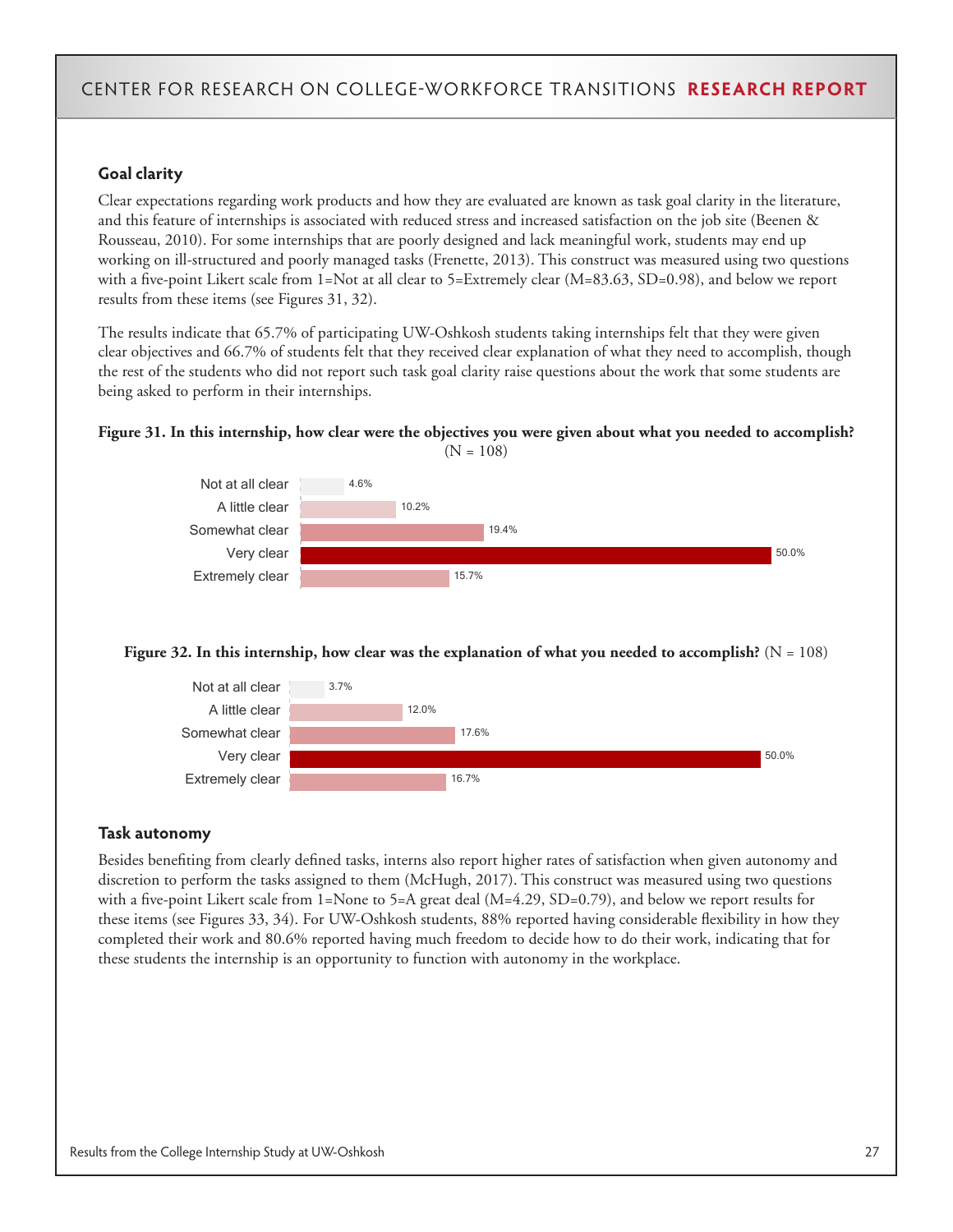

Finally, one of the persistent questions in the literature is whether interns are provided with work that is of equal difficulty to entry-level employees (Hora, Wolfgram & Thompson, 2017). This construct was measured using one question with a five-point Likert scale from 1=Not at all similar to 5=Extremely similar (M=3.5, SD=1.07). The findings indicated 60.2% of the participating UW-Oshkosh students considered their internship tasks to be very similar or extremely similar to those in entry level employment. Answers to this question have implications for both compensation and the meaningfulness of the work itself. There were 20.3% of participating UW-Oshkosh students considered their internships tasks not at all similar or a little similar to an entry-level employment (see Figure 35).



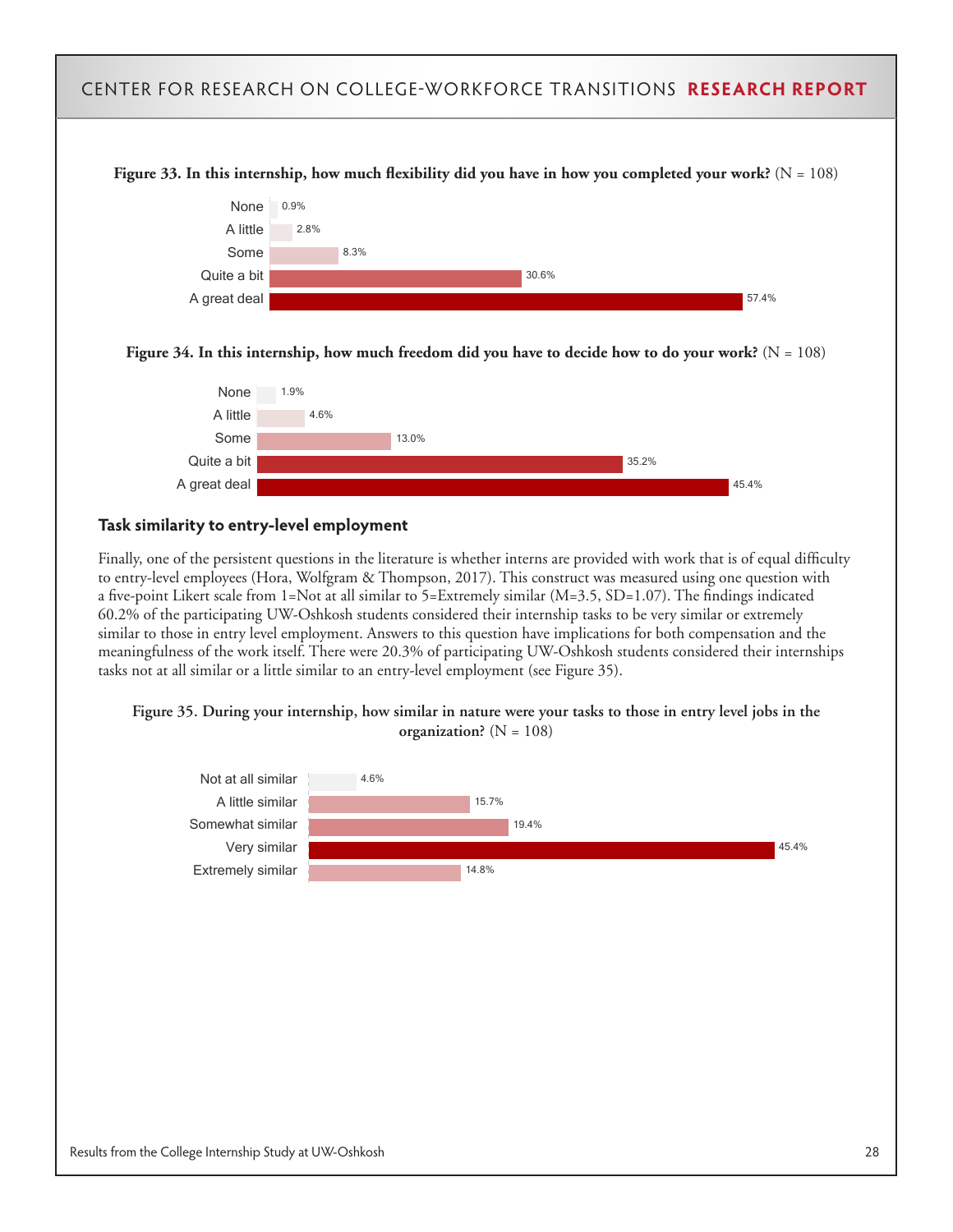#### **Focus group results: What were students' experiences with their internship?**

#### **Table 5. UW-Oshkosh Student Experiences in Internships** (N=9)\*

| <b>Relation to Academics</b> |                                                                                                                                                       |
|------------------------------|-------------------------------------------------------------------------------------------------------------------------------------------------------|
| Highly Related               | Used what was learned in class at the internship; entered internship with the skills needed<br>to succeed.                                            |
| Somewhat Related             | Standards and principles similar between courses and internship, but application in new<br>area; needed to learn some additional techniques or skills |
| Not Related                  | Internship experience entirely separate; totally new skills, area of focus, or both.                                                                  |
| <b>Supervision</b>           |                                                                                                                                                       |
| Autonomous                   | Fully autonomous; worked on tasks separate from supervisor; limited training, guidance,<br>or feedback on tasks                                       |
| Semi-Autonomous              | Supervisors present, provided feedback when necessary and training when needed but<br>not on a regular basis.                                         |
| Highly Supervised            | NA-was not reported by students at the UW-Oshkosh.                                                                                                    |
| <b>Mentoring/feedback</b>    |                                                                                                                                                       |
| Lack of mentoring            | Mentoring occurred infrequently or not at all.                                                                                                        |
| Mentoring relationship       | Mentoring occurred regularly, with a particular person who was designated to provide<br>mentorship and advice.                                        |
| Corporate mentoring          | Mentoring was provided by various members of the professional staff                                                                                   |

Notes. \*This sample only includes those UW-Oshkosh focus group participants who had internships

Students' experiences in internships during their time at UW-Oshkosh varied in terms of the internship's relationship to academics, supervision, and the presence and quality of mentoring. In terms of the internship's relationship to their academic coursework, most students felt that their internship experience was highly related; although there were a few who felt it was either somewhat or not related. Participants who felt that their coursework was related gave examples of specific courses and academic content that they had the opportunity to apply in their internships (e.g., studying about particular chemical processes in class; conducting water quality tests that are based on those particular chemical processes in the internship). And several students mentioned the relevance of "professional skills courses," as one student explained, "That was handy, because that's about how to navigate business culture, and etiquette." In contrast, students who stated it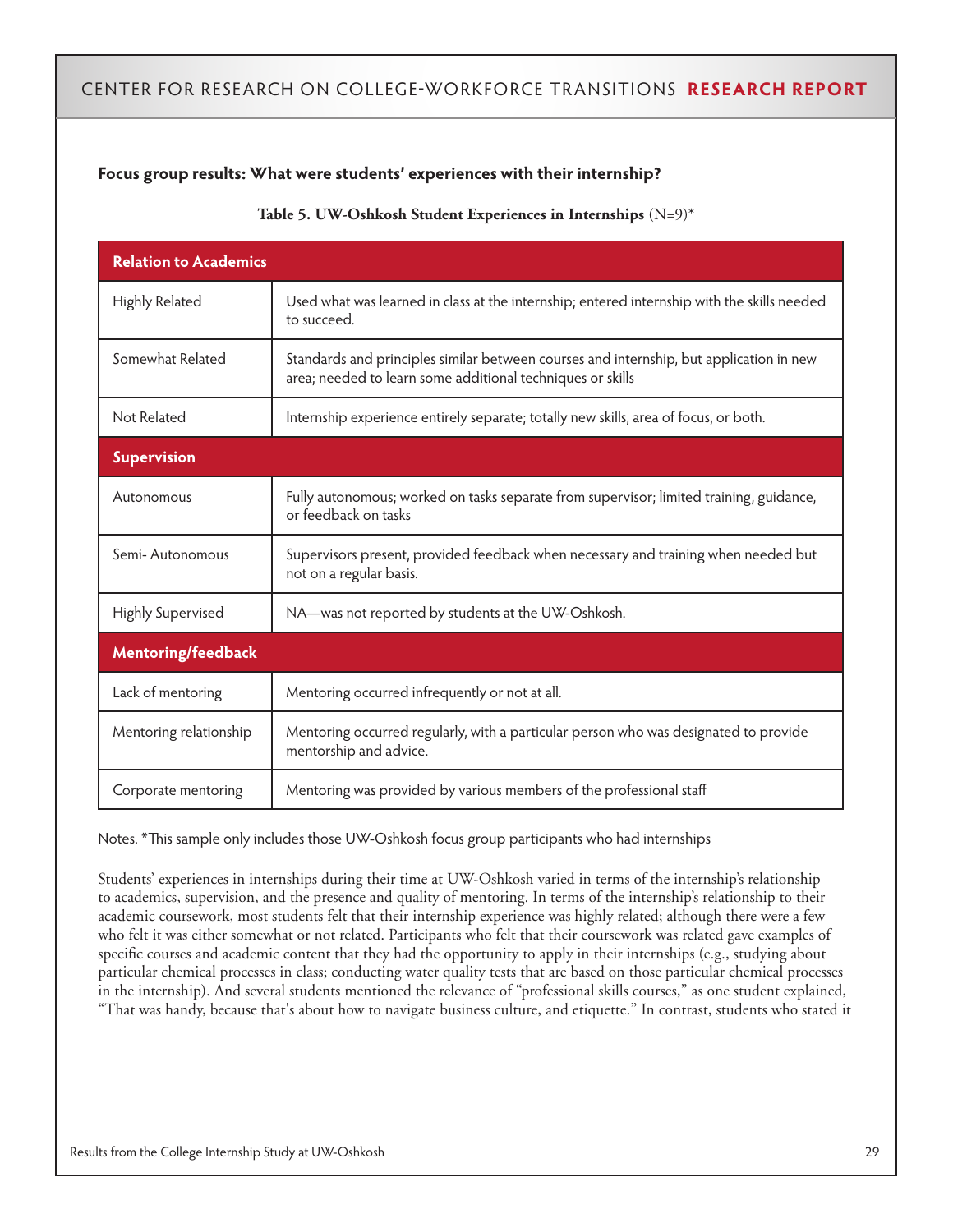was less related discussed needing to learn particular technical skills for their internship, such as how to operate a software program; a few students stated that the internship was in a field that was completely dissimilar to their academic area (in those cases, they had chosen to accept the unrelated internship because they had struggled to find a placement that was more suitable).

Supervision ranged from interns being relatively unsupervised and highly autonomous, to being supervised but still semiautonomous. On the unsupervised and highly autonomous end of this range, some students described themselves needing to identify work tasks without their supervisor's direction, or not knowing who specifically in the organization was their supervisor. In cases where there is a supportive, open, collaborative office culture—and where the intern's workspace is proximate the professional staff—this situation can result on a positive experience, where the student is more-or-less supervised by the various nearby staff. In other cases, interns who lacked a clearly identified supervisor felt confused about their work tasks and about the larger significance of their work for the organization. On the supervised yet semiautonomous end, students described being provided work tasks or a project, and the supervisor was available to answer questions and provide feedback as needed. A few students also described more involved training and feedback at the start of the internship, which rapidly decreased as the intern was able to work independently. Other students discussed having a pair of supervisors, one who supervised day-to-day work tasks, and the other who oversaw the intern's progress on the project overall. The participants in the focus groups did not report highly supervised internships, with daily, regular, or mandatory training sessions and meetings to provide directions and evaluations of the work.

There was also considerable variation in the presence and quality of mentoring experienced by students during their internships. A few students said that they received no mentorship at all, in particular, because their supervisors and other staff were too busy with other work (and these students regretted this aspect of their internship experience). Some students who were not provided a mentor at their internship site took proactive measures to obtain mentorship from busy coworkers, such as a creative strategy that one student explained:

*And actually, when I left, probably the most mentorship like thing, I just sent a quick email thanking everyone for everything and asked them to send me, you know, if you were 21 again, what would you do? And I got some really good responses back … interesting stuff.*

Other students described high quality and supportive mentoring relationships with their supervisors or with other professionals at their internship sites—involving open access to a mentor to ask questions, with supportive feedback on the work and advice on career preparation provided, with regular opportunities to shadow mentors and attend team meetings, with being invited to office social activities, and with helpful clues discussed about unspoken yet important norms of the office culture. Lastly, several students described a kind of corporate mentoring, receiving mentorship from numerous supervisors and professional staff at the internship site; e.g., "But my goal in the internship was to try to make a mentor, so to speak, to some extent out of everyone."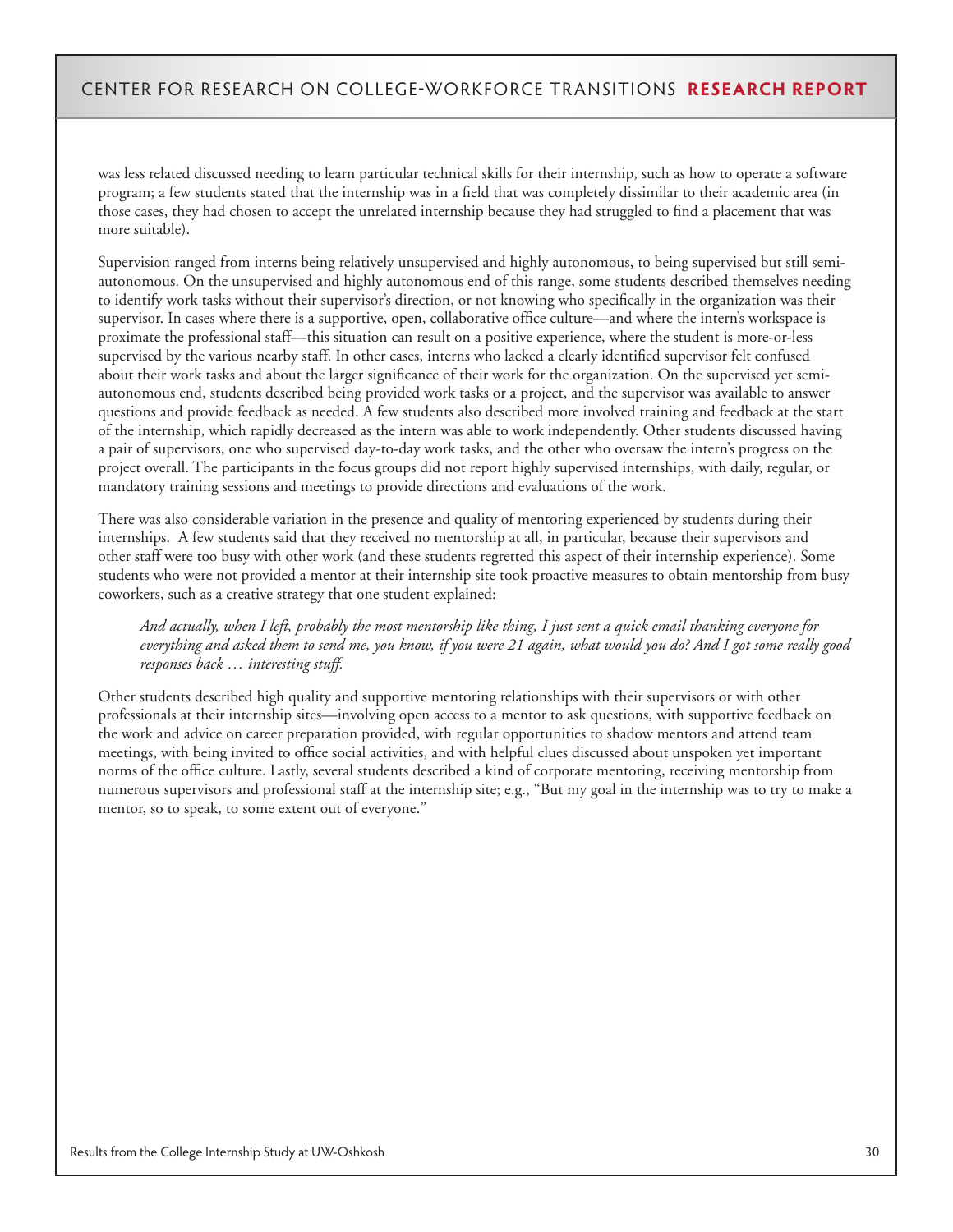### **IX. RESULTS: Outcomes of internships**

The impacts that internships have on students appears as one of the most important questions facing the field of higher education and workforce development, given their growing prominence in educational policy and programming. In empirical research on internships, this question is answered by tracking changes in variables such as employment status, wages, or vocational self-concept over time. In fact, our research team will be following the panel of students who participated in T1 of our study at UW-Oshkosh for at least one additional year, with these questions being addressed in the Spring of 2020. However, for this cross-sectional analysis of T1 data, we report outcomes in terms of satisfaction with the internship and student perceptions of how well (or poorly) the experience enhanced their knowledge, skills, and career aspirations.

### **Survey results: Outcomes of internships**

#### **Level of satisfaction with internship experience**

An important indicator of the usefulness and impact of an internship experience is how students themselves perceive their experience. For this issue we asked a single question about overall satisfaction and asked students to rate from 1=Not at all satisfied to 5=Extremely satisfied (M=4.04, SD=0.93), and 73.1% of UW-Oshkosh participating students reported that they were very or extremely satisfied with their experience. This high percentage of student satisfaction is quite promising; but the fact that 21.3% were only somewhat satisfied and 5.5% were not satisfied with their internship indicates that there remains work to be done to improve internships for some students (see Figure 36).



#### **Figure 36. How satisfied were you with your internship experience?**  $(N = 108)$

To investigate the relationship between internship program features and students' internship satisfaction, we conducted correlation and multiple regressions analysis. Please see Table 1 in Appendix B for the correlation and multiple regression results. The results indicate that supervisor support, mentoring, goal clarity, relatedness to academic program, autonomy, and similarity to an entry-level employment positively and significantly correlate with students' internship satisfaction with coefficients ranging from .33 to .55.

The multiple regression model with program features produces  $R^2$  = .55, F(18, 87) = 8.01,  $p$  < .001. Supervisor support, supervisor mentoring, goal clarity, and relatedness to academic program had significant positive regression weights, indicating students with higher scores on these variables were expected to have greater satisfaction, after controlling for the other variables in the model. Autonomy and similarity to entry level employment did not contribute to the multiple regression model. Finally, we can use this equation to compute predicted satisfaction scores: Satisfaction =  $0.22$  \* supervisor support +  $0.31$ \*supervisor mentoring,  $0.2$  \* goal clarity +  $0.28$  \* relatedness to academic program.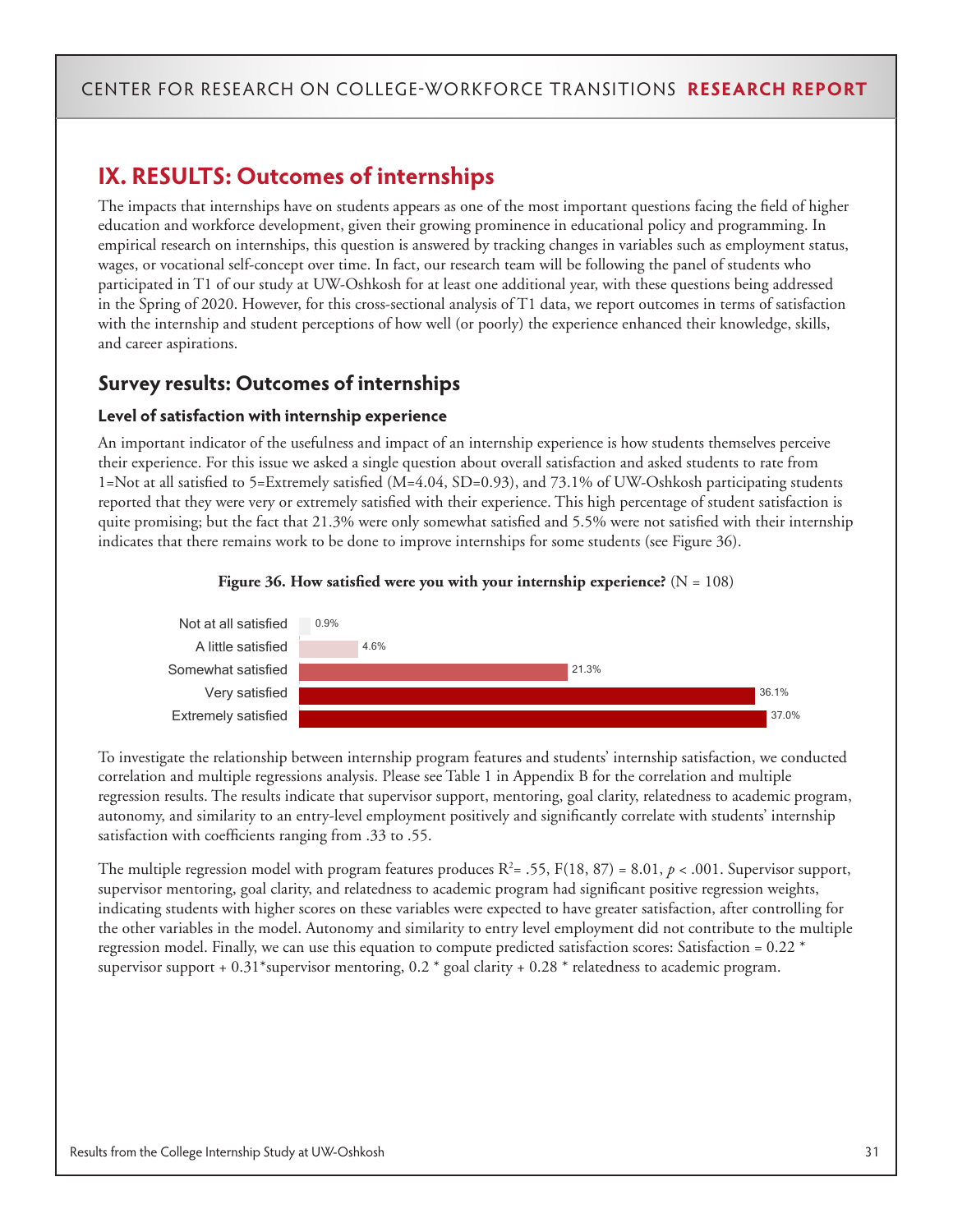#### **Developmental value of the internship experience**

Next, we examine the impact of program structure on another important outcome of internships – students' perception of how much their internship experiences have influenced their academic learning and career development (i.e., developmental value). The Developmental Value scale was developed based the work by McHugh (2017) and Nghia & Duyen (2019), which consists of 11 items of two subscales using a 5-point scale from 1=none to 5=a great deal: a) developmental value of academic learning with 6 items (M=3.8, SD=0.85); b) developmental value on career development with 5 items (M=3.77, SD=0.86).

The first scale was measured using five items: 1) The internship gave me opportunities to consolidate the knowledge that I have learned in my college coursework. 2) The internship gave me opportunities to apply knowledge from my coursework to real-world situations. 3) The internship gave me opportunities to identify academic knowledge gaps that need to be filled. 4) The internship helped me recognize what I should focus on studying in my program. 5) The internship motivated me to change from theory-focused to practice-focused learning. The second scale was measured by five items: 1) The skills I learned at this internship are important for my career development. 2) The internship helped me clarify my career objectives. 3) The internship gave me opportunities to learn new information or skills. 4) The internship offered me an opportunity to secure a job prior to my graduation. 5) The internship helped me identify some companies where I can apply and get a job. 6) The internship increased my beliefs about my abilities to pursue future career opportunities. We report below the results from two items of each subscale as examples (see Figures 37- 39). For example, the findings indicate 75% of the UW-Oshkosh participating students considered their internships to be providing "quite a bit" or "a great deal" opportunities for them to apply knowledge from coursework to real-world; and 71.3% reported internships are valuable in terms of providing "quite a bit" or "a great deal" opportunities for them to identify academic knowledge gaps. In addition, when reflecting the value of the internship to career development, 76.8% of participating UW-Oshkosh students rated the skills they learned at internships are "quite a bit" or "a great deal" important for their career development, and 76.8% reported that their internships "quite a bit" or "a great deal" helped clarify their career objectives.



#### **Figure 37. The internship gave me opportunities to apply knowledge from my coursework to real-world situations.**  $(N = 108)$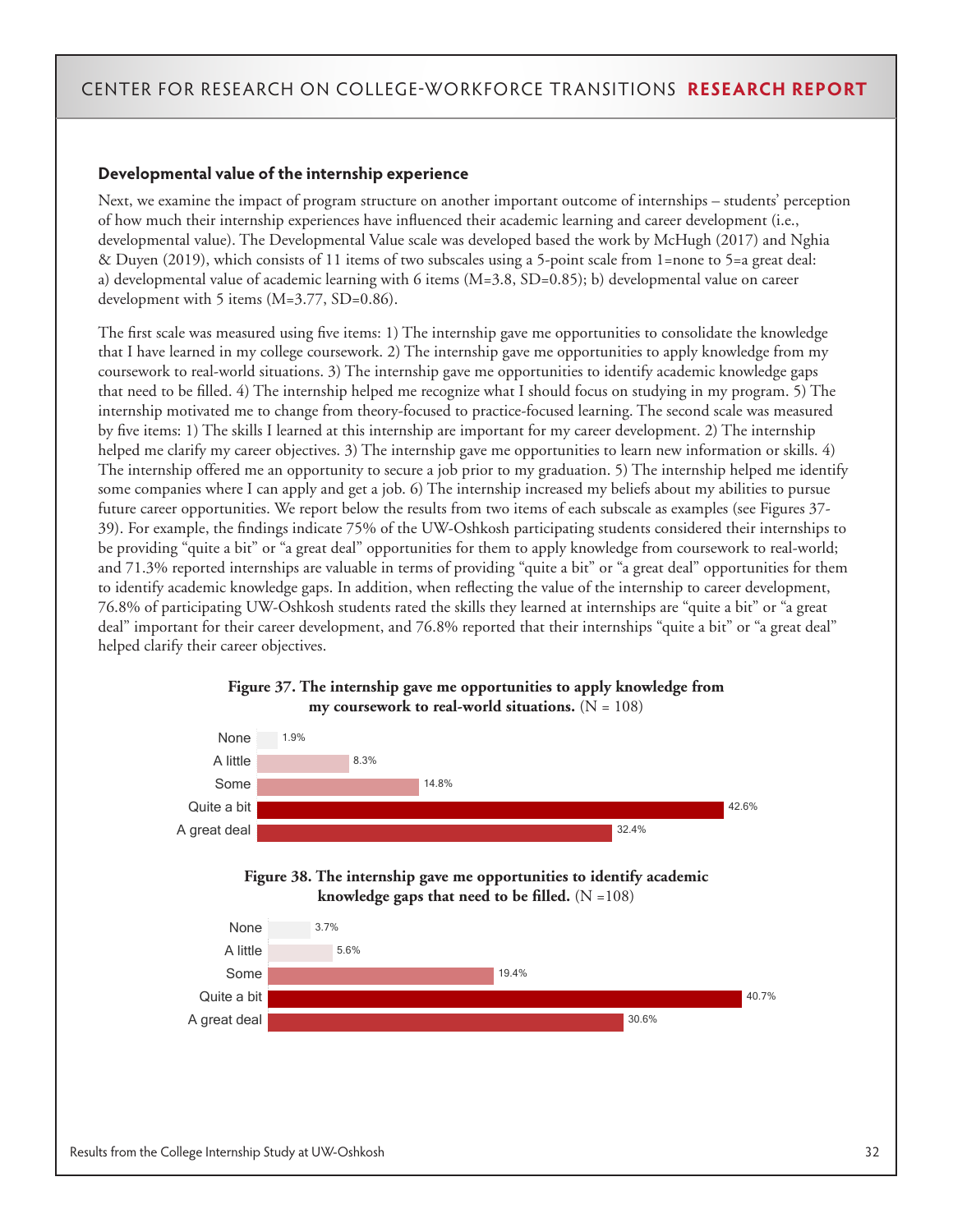#### CENTER FOR RESEARCH ON COLLEGE-WORKFORCE TRANSITIONS **RESEARCH REPORT Figure 39. The skills I learned at this internship are important for my career development.**  $(N = 108)$ None A little Some Quite a bit A great deal 13.0% 28.7% 48.1% 2.8% 7.4% Figure 40. The internship helped me clarify my career objectives.  $(N = 108)$ None A little Some Quite a bit A great deal 13.0% 36.1% 40.7% 2.8% 7.4%

To investigate the relationship between internship program features and students' internship satisfaction, we conducted correlation and multiple regressions analysis. Please see Table 2 in Appendix B for the correlation and multiple regression results. The results indicate that supervisor support, mentoring, goal clarity, autonomy, relatedness to academic program, and similarity to an entry-level employment positively and significantly correlate with students' perceived internship developmental value with coefficients ranging from .30 to .56.

The multiple regression model with program features produces  $R^2 = .52$ ,  $F(18, 87) = 7.21$ ,  $p < .001$ . Supervisor mentoring and relatedness to academic program had significant positive regression weights, indicating students with higher scores on these two variables were expected to perceive a higher level of developmental values of their internship experiences, after controlling for the other variables in the model. Supervisor support, goal clarity, autonomy, and similarity to an entry-level employment did not contribute to the multiple regression model. Finally, we can use this equation to compute predicted satisfaction scores: Development value =  $0.34$  \* supervisor mentoring +  $0.33$  \* relatedness to academic program.

Then we looked at developmental value to academic learning and career development respectively. Results shows that supervisor mentoring ( $\beta = .32$ ,  $p = .002$ ) and relatedness to academic program ( $\beta = .37$ ,  $p = <.001$ ) significantly predict one's perceived developmental value to academic learning,  $F(18, 87) = 5.36$ ,  $p < .001$ ,  $R<sup>2</sup> = .43$ . Likewise, supervisor mentoring (β = .30, *p* = .004) and relatedness to academic program (β = .22, *p* = .015) can significantly predict one's perceived internship developmental value to career development,  $F(18, 87) = 5.35, p < .001, R<sup>2</sup> = .43.$ 

Finally, multiple regression models of career adaptability and outcomes indicated significant predicting role of career adaptability on both perceived satisfaction (β = .30, p = .004) and development value (β = .44, p < .001). Compared with satisfaction model,  $F(13, 92) = 1.14$ ,  $p = 33$ ,  $R<sup>2</sup> = .02$ , developmental value model showed a better overall significance,  $F(13, 92) = 4.32, p < .001, R^2 = .30$ .

These results indicate that there are a variety of structural factors that may contribute to a students' perception that their internship was a satisfactory and valuable experience. Thus, as institutions and employers work towards improving these co-curricular experiences, these factors should be on the table as areas worthy of further attention, investment, and improvement.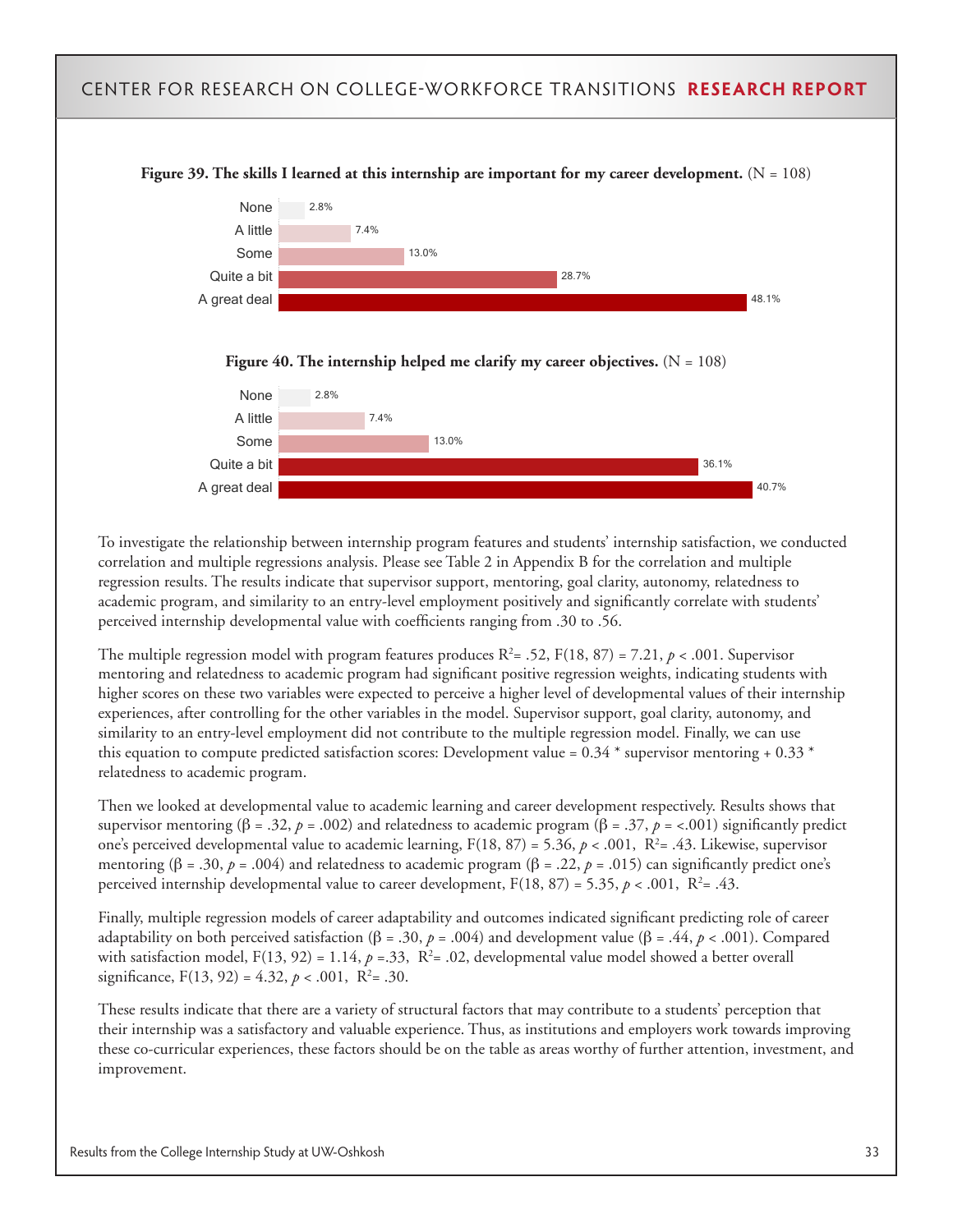### **Focus group results: Outcomes of internships**

| Table 6. UW-Oshkosh Perceived Outcomes of Internship Participation $(N=9)^*$ |  |  |  |  |  |  |
|------------------------------------------------------------------------------|--|--|--|--|--|--|
|------------------------------------------------------------------------------|--|--|--|--|--|--|

| <b>Outcome</b>                   | <b>Examples</b>                                                                                                                                                                               |
|----------------------------------|-----------------------------------------------------------------------------------------------------------------------------------------------------------------------------------------------|
| Resume boosting                  | Experience that makes students look better as applicants to employers                                                                                                                         |
| Gaining self-<br>confidence      | Overcoming personal self-doubt about one's abilities to perform in the workplace or<br>profession                                                                                             |
| Gaining skills and<br>experience | Gaining experience that is different from classroom, hands-on practice in the field, experience<br>in a work setting with people; learning and practicing skills specific to the field or job |
| Exploration of field             | Narrowing focus for specific career goals and trajectories; exploring the specific environments,<br>skill sets, or workplaces                                                                 |

\*This sample only includes those UW-Oshkosh focus group participants who had internships; outcomes are listed in descending order of frequency

What do UW-Oshkosh students gain from their internships? As one student cogently summarized, "The experience, the connections, the competency, the relevant claim to any employer that I have this, that I am able, that I'm capable of doing any kind of a job." Students described how the internships affected them, most often discussing that their experience helped them boost their resume, gain self-confidence, gain skills and experience, and explore the field (Table 6). The students at UW-Oshkosh most emphasized the potential of an internship to confer a competitive advantage on the postgraduation job market by boosting their resume; as one student explained, "what I gained from … [my internship] is putting something on a resume; I think it does look good." One student felt that including an internship on a resume indicates positive personal qualities that would be attractive to a potential employer: "Look at how motivated I am, how driven I am!" Others argued that their internship sets them apart from other students—students who may have better grades or may attend a more prestigious university—conferring a competitive advantage in the competition for prized employment or graduate school admissions.

Students also emphasize that their internships helped them gain confidence, as one student explained, "So this internship just continues to help build my confidence, my capabilities, my belief that my own success is possible." One student provide a compelling a description of how her internship helped her to overcome insecurities that she identified as a consequence of her first-generation college background:

*I definitely gained a lot of confidence. That was something that was, that it really empowered me, because I grew up in a family that … neither of my parents had gone to college. One of my parents didn't even go to high school. And so, it was something that really empowered me to kind of realize that I was doing, I guess, research and looking into this information and working in a field that was so, I guess, beyond what I had grew up from. And so, yeah, I felt really empowered.*

Another student described how the interviewing process for obtaining an internship helped him to feel more prepared and confident as he prepares for regular job interviews.

Related, students commonly identified acquiring new skills and on-the-job experience as an important outcome of their internship. These included gaining technical skills such as knowledge of particular software or worksite processes, acquiring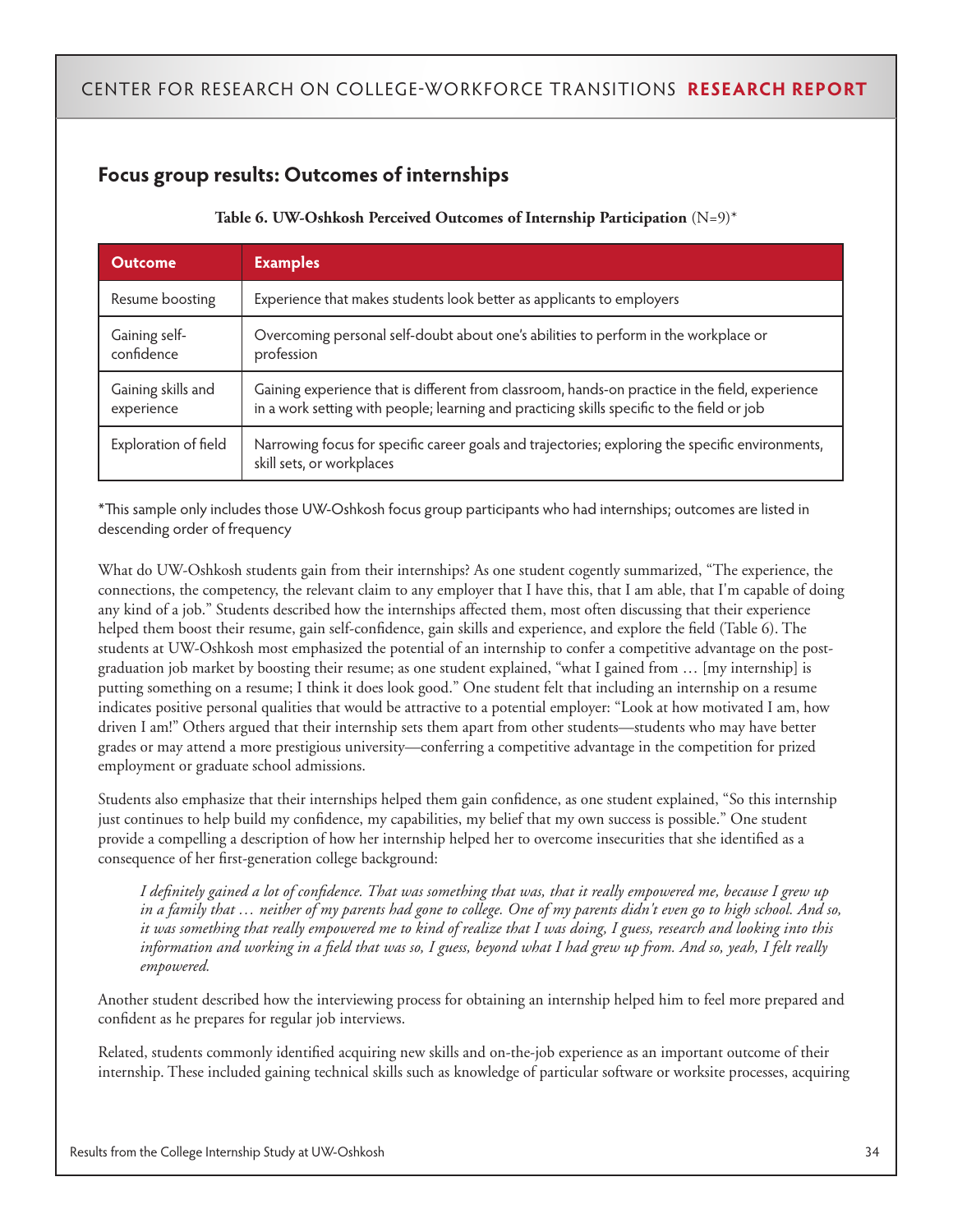knowledge of the culture of the profession or the worksite, and developing communication, teamwork, and leadership skills. Lastly, several students offered examples how the knowledge they gained about their professional field in their internship helped them to adjust their career goals; as one student explained, "In all the internships, like they've definitely helped with … knowing what I want to do and what I don't want to do." Several students echoed this sentiment that internships provided insider knowledge into the profession, which was needed to better inform their career planning and decision-making.

### **X. RECOMMENDATIONS FOR PROVIDING EQUITABLE, HIGH-QUALITY INTERNSHIPS FOR ALL**

In this final section we provide some recommendations for students, higher education professionals and employers for increasing the availability of high-quality and equitable internship programs for all students at UW-Oshkosh.

#### **What students can do**

Students are drivers of their self-exploration, career exploration and career planning and management. They need to actively pursue quality internship experiences, which serve as important work-based learning opportunities that help college students better know their interests, boost skills, and become adaptive to future challenges and changes.

- As illustrated by Figures 2-17 there is considerable social-economic variation among the students at UW-Oshkosh in our survey, including demographic characteristics, life circumstances, and features of academic programs that may impact students' ability to access an internship experience, especially parental income (Figure 6), employment status (Figure 7), academic program enrollment status (Figure 15), academic disciplinary sector (Figure 16.2), and GPA (Figure 17). Students in the focus groups highlighted the issue of financial considerations as a factor affecting their internship participation (Table 4). For their part, students should actively search for resources, connections and assistance such as utilizing connections between their academic program and potential employers, disclosing financial difficulties, asking for support, and increasing self-management and time-management skills.
- Internship experiences have an impact on students' outcomes including the internship satisfaction and the perceived developmental value, which may directly influence college students' post-graduation career development and psychological well-being. It is critical for students to manage their relationships with internship supervisors or mentors, pay attention to the supervision quality that they receive and actively establish effective communication and professional development opportunities as an intern.
- Although one's internship satisfaction and perceived contributions to one's development could be limited by many contextual factors, students ought to treat an internship as an opportunity for personal and professional development, no matter if the internship is required or elective. Table 5 presents some findings from the focus groups about factors that have the potential to impact students' efforts to work towards their educational and career goals. Students should identify their own short-term and long-term goals before entering an internship, and just as important, these goals need be communicated with their academic program coordinator/faculty and internship supervisor at the sites.
- When facing difficulties and psychological stress or distress, students need to seek advice and professional help (some of these resources are reviewed in the section of this report titled Institutional Capacity and Procedures for Administering Internship Programs).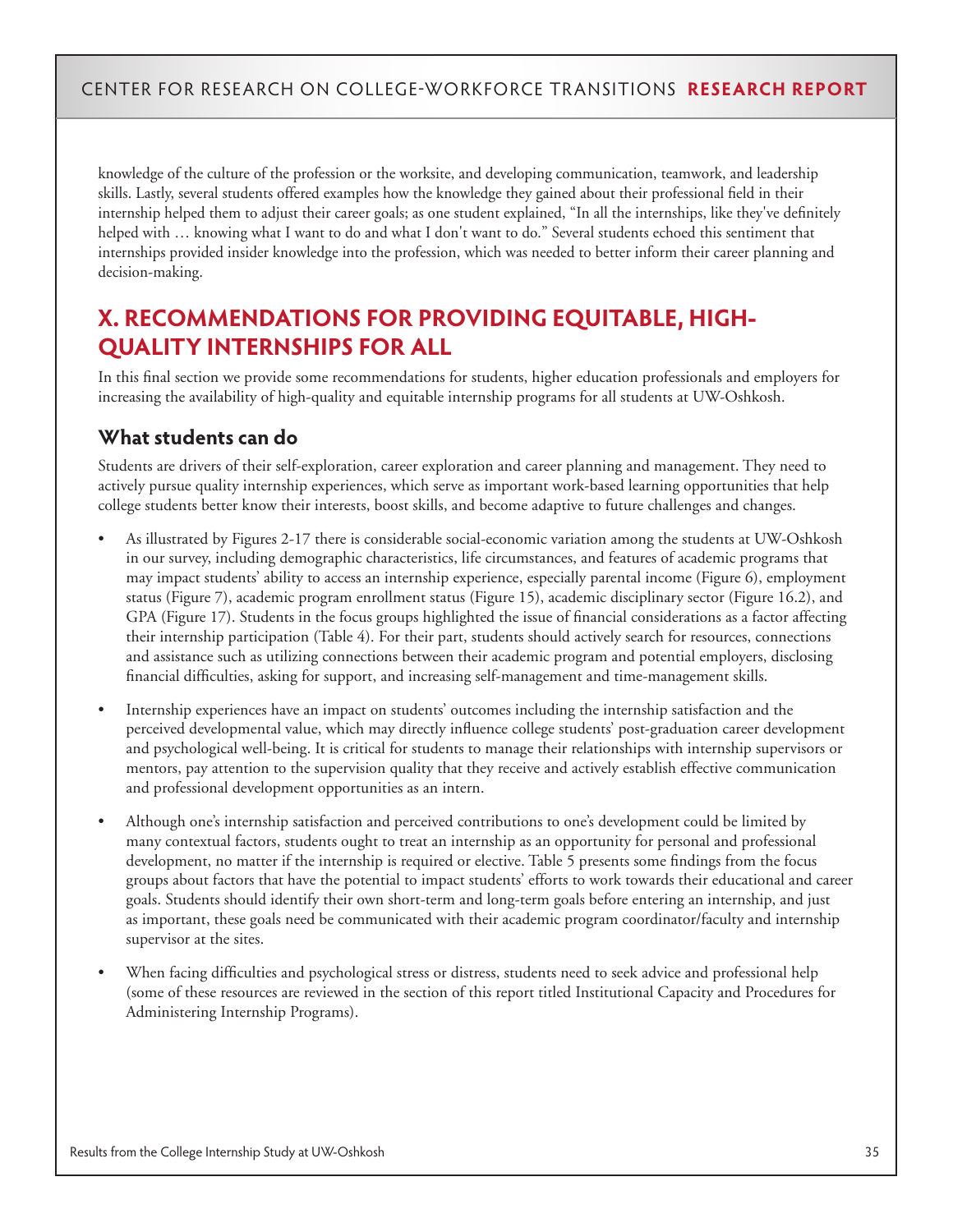### **What faculty and institutions can do**

Faculty and staff are people who guide the students to know about the world of work and the career future of a major. They play a critical role in building the academic foundation for students' future career, connecting the students to employers, and cultivating students' work ethic. The following suggestions can facilitate high quality internship programs:

- Institutional leaders at UW-Oshkosh would benefit from carefully scrutinizing the results of our analysis of the institutional capacity for internship programs, and consider which areas represent strengths, weaknesses, and opportunities. Regardless of whether a centralized or de-centralized approach is taken with respect to internship programming, leaders should pay close attention to ensuring that issues related to access and program quality are addressed before expanding or mandating internships across the entire institution. Moving forward, UW-Oshkosh could benefit from a centralized system for reporting internships to the Office of Career & Professional Development, which could yield useful information about how internships are conducted and which could be used to continuously improve practices across campus.
- Given that some social and economic needs of students at UW-Oshkosh, such as maintaining an employment and balancing between employment and coursework, may be an obstacle to participating in an internship (see Figures 2-17 & Figure 19), staff should understand and advocate for students' if they disclose such needs and also attend to students' mental health. For students who choose not to do an internship, staff can communicate with them to understand their reasons and seek resources to resolve problems. Additionally, academic programs can maximize opportunities to discuss students' acquisitions of career-relevant skills in their main paying jobs. For example, some typical internship activities could be provided to students with full-time jobs at their academic programs.
- Students indicated a lack of internship opportunities and challenges of finding a relevant internship (Figure 19 & Table 4). Staff can help with such challenges by continuing to cultivate relationships with employers, and working with students and employers to increase the link between academic learning and workforce practices. Staff can also work to maintain connections with former students to build an alumni network for the purpose of internship referrals. It would also help if staff made sure to post all internship opportunities on Handshake so that they are made available to all students.
- Factors such as an internship's relevance to the student's academic program, the quality of supervisor support and mentoring, and the clarity of goals are predictors of students' perceived internship satisfaction and developmental value. In addition, student focus groups described quality supervision and mentorship and the internship's relevance to the student's academic program as important features of their internship experiences (Table 5). Staff can support such desirable outcomes by carefully working with students and employers to design, implement, and evaluate the internship program, to ensure that quality work, supervision and mentorship, and relevance to academic program are maintained.
- Staff who have not yet been trained on the state and national laws that apply to internships should do so. The Office of Career & Professional Development would be a good resource for providing this training to ensure that UW-Oshkosh is compliant.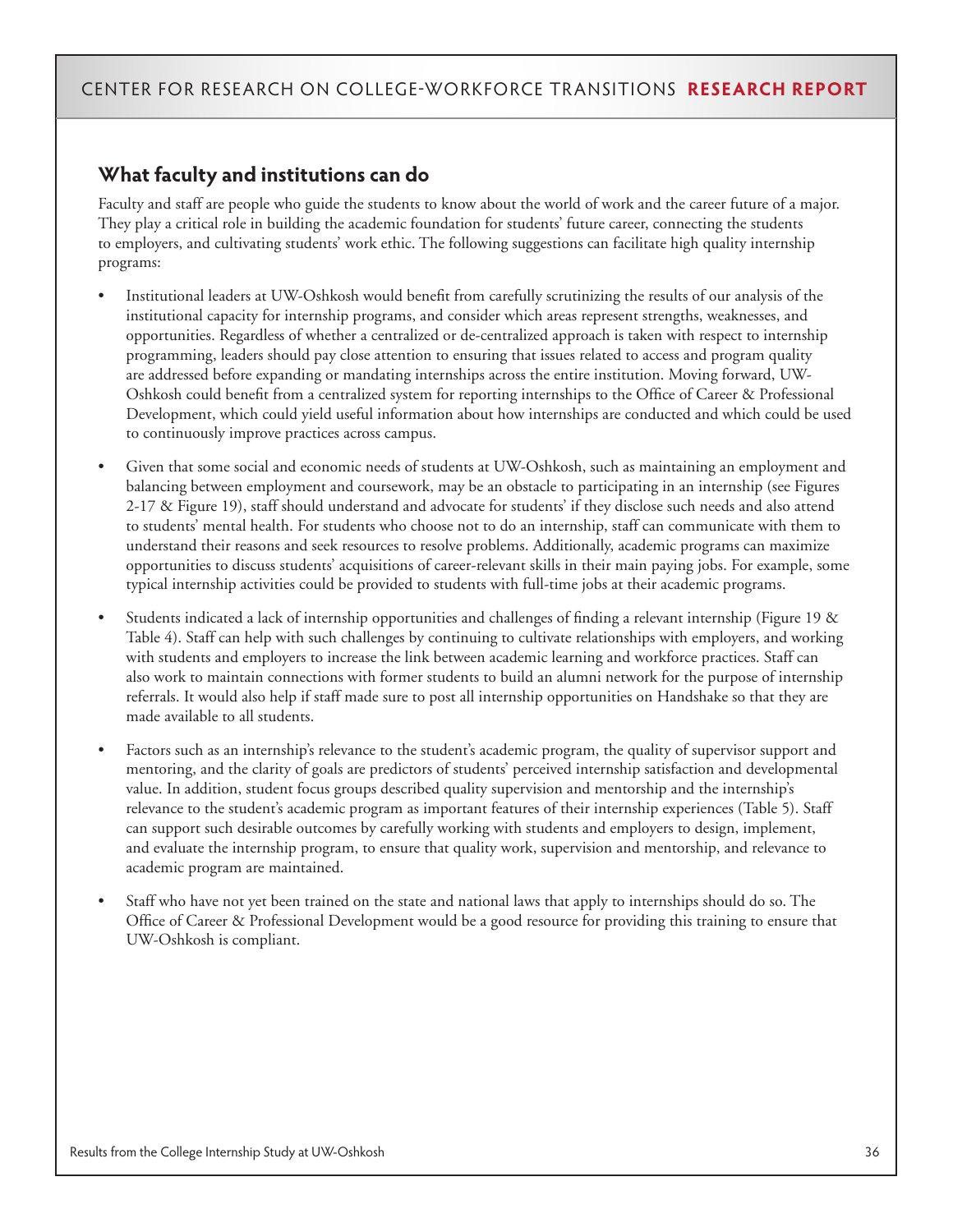#### **What employers can do**

Employers' recruitment, work setting and design, and mentorship and feedback directly determine students' internship experiences and outcomes. Therefore, employers who host internships or who are planning to host internships should attend to the following:

- In addition to the labor and recruitment goals that employers may have for their internship program, internships should primarily be considered as an educational and developmental opportunity for the students. Quality of supervisor support and mentoring, goal clarity, and the relevance to academic program are important predictors of student internship satisfaction; and supervisor mentoring and the relevance to academic learning are important predictors of one's perceived developmental value. Employers can enhance this opportunity by carefully designing internship programs to include consistent quality supervision and mentorship by the supervisor or by other senior staff in the organization (peer mentorship programs can also be supportive). Lastly, employers can value interns' efforts and time through providing emotional support and financial support, if possible.
- The clarity of the goals of work tasks is a predictor of student satisfaction. Supervisors can allow for some task autonomy for their interns by encouraging their creativity, but still provide clear objectives and explanation as well as structured guidance about what interns need to accomplish. Supervisors are encouraged to provide periodic feedback to interns that highlights their progress and accomplishments, while also pointing out shortcomings and proposing action plans for improvement.
- The relevance of the internship experience to the academic program serves as a critical predictor of positive student outcomes. The academic relevance of the internship was also emphasized by the students in the focus groups (Table 5). Educators and supervisors should discuss short-term goals and long-term goals with their interns, and adjust the internship program to provide experiences that can support those goals. And supervisors should coordinate with academic program faculty and career advisors to align the student's internship and academic program in relevant ways.

### **REFERENCES**

- Baert, S., Neyt, B., Siedler, T., Tobback, I., & Verhaest, D. (2019). *Student Internships and Employment Opportunities after Graduation: A Field Experiment (No. 12183).* Institute for the Study of Labor (IZA).
- Bauer, T. N., Bodner, T., Erdogan, B., Truxillo, D. M., & Tucker, J. S. (2007). Newcomer adjustment during organizational socialization: a meta-analytic review of antecedents, outcomes, and methods. *Journal of Applied Psychology, 92*(3), 707-37
- Beenen, G., & Rousseau, D. M. (2010). Getting the most from MBA internships: Promoting intern learning and job acceptance. *Human Resource Management, 49*(1), 3-22.
- Borgatti, S. P. (1994). Cultural domain analysis. *Journal of Quantitative Anthropology, 4*(4), 261–278.
- Borgatti, S. P. (1992). *AnthroPac methods guide.* Columbia, SC: Analytic Technologies.
- Broton, K., & Goldrick-Rab, S. (2016). The dark side of college (un) affordability: Food and housing insecurity in higher education. *Change: The Magazine of Higher Learning, 48*(1), 16-25.
- Callanan, G., & Benzing, C. (2004). Assessing the role of internships in the career-oriented employment of graduating college students. *Education+ Training, 46*(2), 82-89.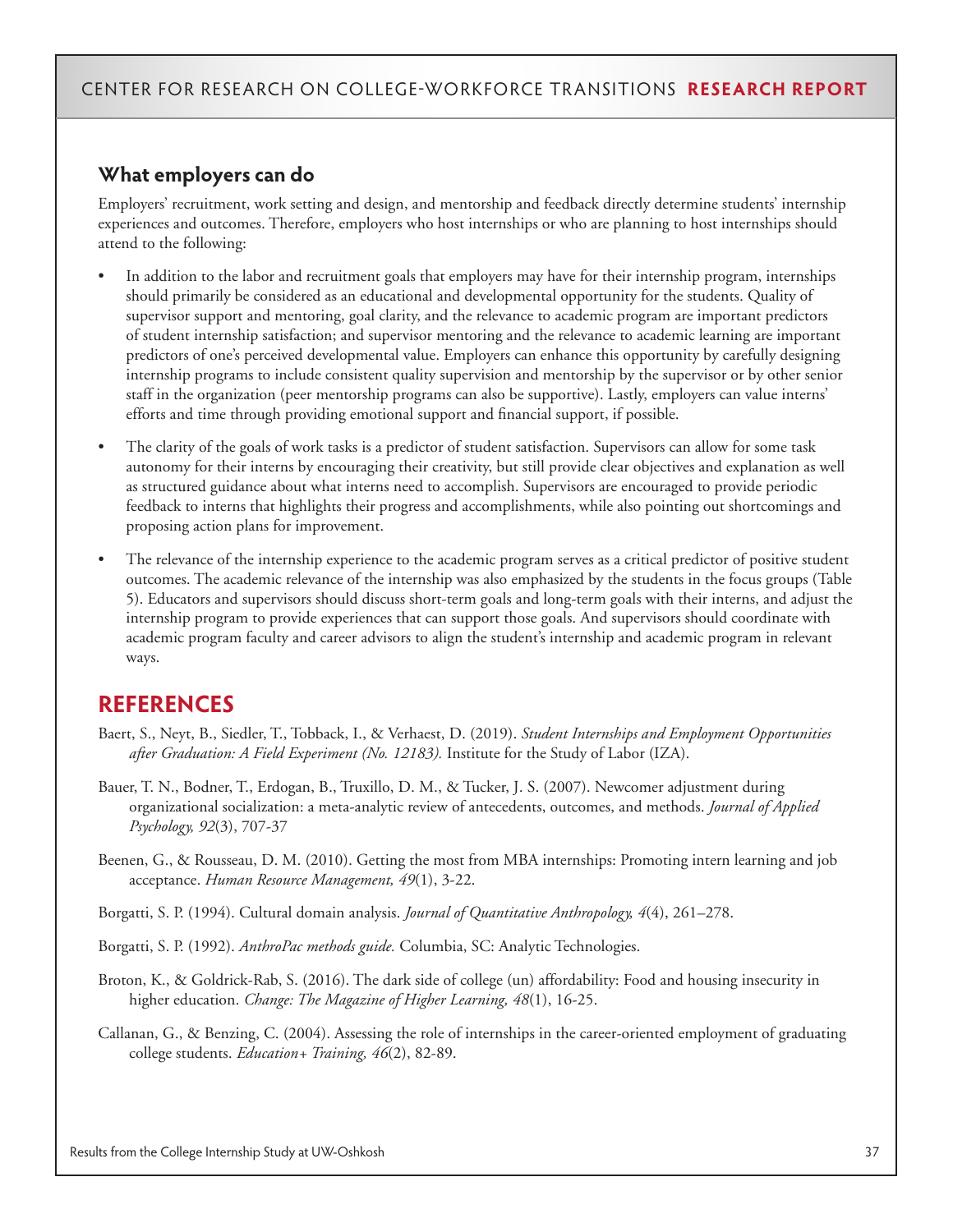- Cannon, H. M., & Geddes, B. (2019, March). Turning Experience into Experiential Learning: A Framework for Structuring Internships. In *Developments in Business Simulation and Experiential Learning: Proceedings of the Annual ABSEL conference* (Vol. 46).
- Corbin, J., Strauss, A., & Strauss, A. L. (2014). *Basics of qualitative research.* Sage Publications.
- Creswell, J. W. (2014). *A concise introduction to mixed methods research.* Sage Publications.
- Curiale, J. L. (2009). America's new glass ceiling: unpaid internships, the Fair Labor Standards Act, and the urgent need for change. *Hastings LJ,* 61, 1531.
- D'abate, C. P., Youndt, M. A., & Wenzel, K. E. (2009). Making the most of an internship: An empirical study of internship satisfaction. *Academy of Management Learning & Education, 8*(4), 527-539.
- Dewey, J. (1938). *Experience and education.* Touchstone: New York, NY.
- Dykema, J., Stevenson, J., Klein, L., Kim, Y., & Day, B. (2013). Effects of e-mailed versus mailed invitations and incentives on response rates, data quality, and costs in a web survey of university faculty. *Social Science Computer Review, 31*(3), 359-370.
- Finley, A., & McNair, T. (2013). *Assessing underserved students' engagement in high-impact practices.* Washington, DC. Association of American Colleges and Universities.
- Hergert, M. (2009). Student perceptions of the value of internships in business education. *American Journal of Business Education, 2*(8), 9-14.
- Jung, J. & Lee, S. (2017). Impact of internship on job performance among university graduates in South Korea. *International Journal of Chinese Education, 5*(2), 250-284.
- Katula, R. & Threnhauser, E. (1999). Experiential education in the undergraduate curriculum. *Communication Education 43,* 3, 238-255.
- Kitzinger, J. (1995). Qualitative research: introducing focus groups. *Bmj, 311*(7000), 299-302.
- Loeb, S., Dynarski, S., McFarland, D., Morris, P., Reardon, S., & Reber, S. (2017). *Descriptive Analysis in Education: A Guide for Researchers. NCEE 2017-4023*. National Center for Education Evaluation and Regional Assistance.
- Maroto, M. E., Snelling, A., & Linck, H. (2015). Food insecurity among community college students: Prevalence and association with grade point average. *Community College Journal of Research and Practice, 39*(6), 515-526.
- McHugh, P. P. (2017). The impact of compensation, supervision and work design on internship efficacy: implications for educators, employers and prospective interns. *Journal of Education and Work, 30*(4), 367-382.
- Massachusetts Institute of Technology Living Wage Calculator (2018). Retrieved from https://livingwage.mit.edu/ states/55
- Murphy, D., Merritt, W., & Gibbons, S. (2013). Student and supervisor perspectives on the benefits of criminal justice internships. *Journal of Criminal Justice Education, 24*(2), 235-250.
- Narayanan, V. K., Olk, P. M., & Fukami, C. V. (2010). Determinants of internship effectiveness: An exploratory model. *Academy of Management Learning & Education, 9*(1), 61-80.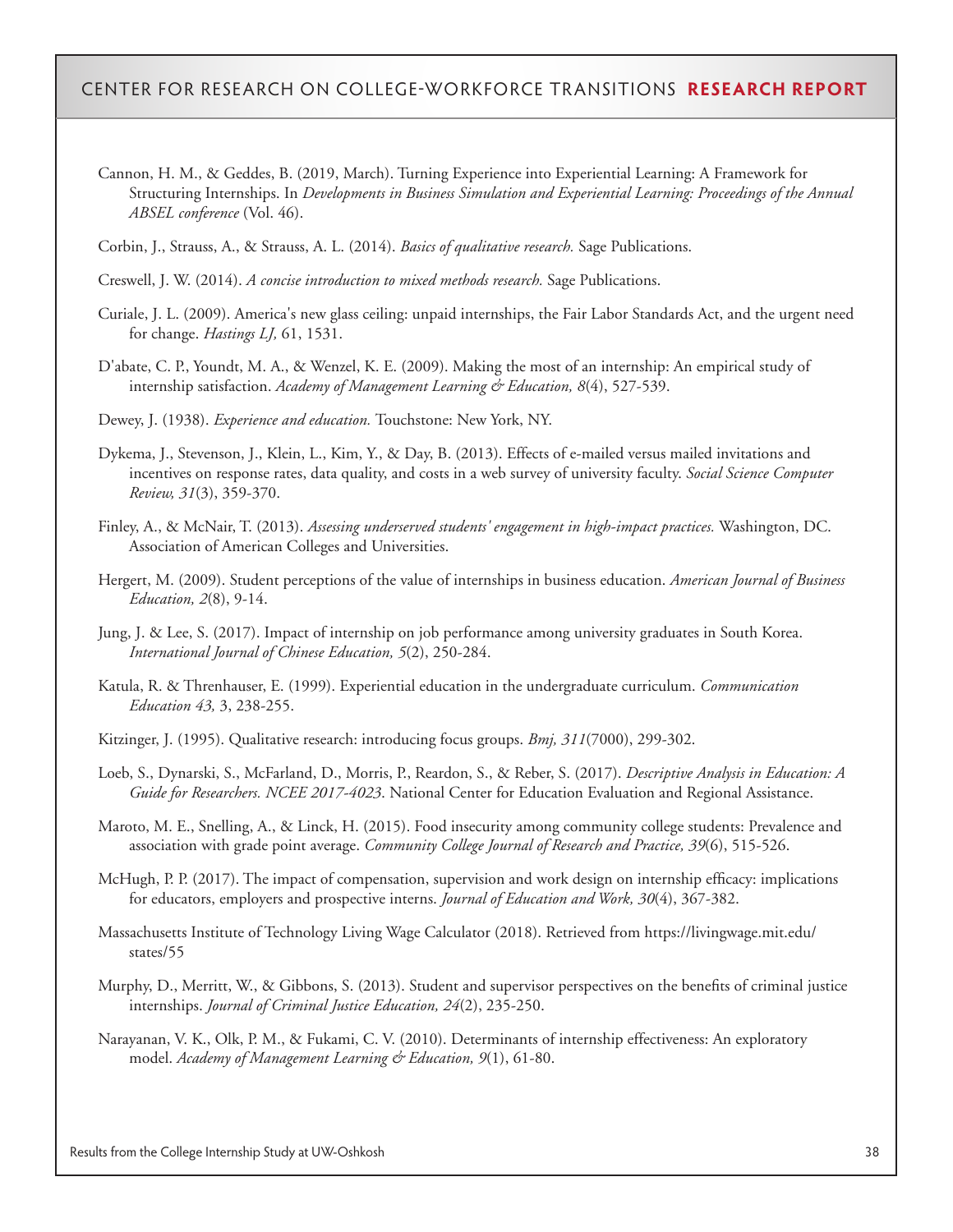- National Survey of Student Engagement (2018). NSSE Major Field Categories. Retrieved from http://nsse.indiana.edu/ pdf/NSSE\_Major\_Categories.pdf
- Nghia, T. L. H., & Duyen, N. T. M. (2019). Developing and validating a scale for evaluating internship-related learning outcomes. *Higher Education, 77*(1), 1-18.
- Nunley, J. M., Pugh, A., Romero, N., & Seals Jr, R. A. (2016). College major, internship experience, and employment opportunities: Estimates from a résumé audit. *Labour Economics, 38,* 37-46.
- Paulson, S. K., & Eugene Baker III, H. (1999). An experiential approach to facilitate anticipatory socialization. *The International Journal of Organizational Analysis, 7*(4), 365-378.

Perlin, R. (2012). *Intern nation.* London, UK: Verso Books.

Powers, K., Chen, H., Prasad, K., Gilmartin, S., & Sheppard, S. (2018, January). Exploring How Engineering Internships and Undergraduate Research Experiences Inform and Influence College Students' Career Decisions and Future Plans. In *Proceedings of the American Society for Engineering Education Annual Conference, June 24-27, 2018.* Salt Lake City, Utah.

Resnick, L. B. (1987). The 1987 presidential address learning in school and out. *Educational researcher, 16*(9), 13-54.

- Rothman, M. (2007). Lessons learned: Advice to employers from interns. *Journal of Education for Business, 82*(3), 140- 144.
- Rudolph, C. W., Lavigne, K. N., & Zacher, H. (2017). Career adaptability: A meta-analysis of relationships with measures of adaptivity, adapting responses, and adaptation results. *Journal of Vocational Behavior, 98,* 17-34.
- Savickas, M. L. (1997). Career adaptability: An integrative construct for life-span, life-space theory. *The Career Development Quarterly, 45*(3), 247-259.S
- Savickas, M. L. (2005). The theory and practice of career construction. In R. W. Lent, & S. D. Brown (Eds.), *Career development and counseling: Putting theory and research to work* (pp. 42–70). Hoboken, New Jersey: John Wiley & Sons.
- Savickas, M. L., & Porfeli, E. J. (2012). Career Adapt-Abilities Scale: Construction, reliability, and measurement equivalence across 13 countries. *Journal of vocational behavior, 80*(3), 661-673.
- Silva, P., Lopes, B., Costa, M., Melo, A. I., Dias, G. P., Brito, E., & Seabra, D. (2018). The million-dollar question: can internships boost employment?. *Studies in Higher Education, 43*(1), 2-21.
- Taylor, S. (1988). Effects of college internships on individual participants. *Journal of Applied Psychology, 73*(3), 393.
- Smith, J. J. (1993). Using ANTHOPAC 3.5 and a spreadsheet to compute a free-list salience index. *CAM, 5*(3), 1-3.
- Teddlie, C., & Tashakkori, A. (2003). Major issues and controversies in the use of mixed methods in the social and behavioral sciences. *Handbook of mixed methods in social & behavioral research,* 3-50.
- Weible, R., & McClure, R. (2011). An exploration of the benefits of student internships to marketing departments. *Marketing Education Review, 21*(3), 229-240.
- Ziliak, S. T., & McCloskey, D. N. (2008). *The cult of statistical significance: How the standard error costs us jobs, justice, and lives* (1st edition). Ann Arbor: University of Michigan Press.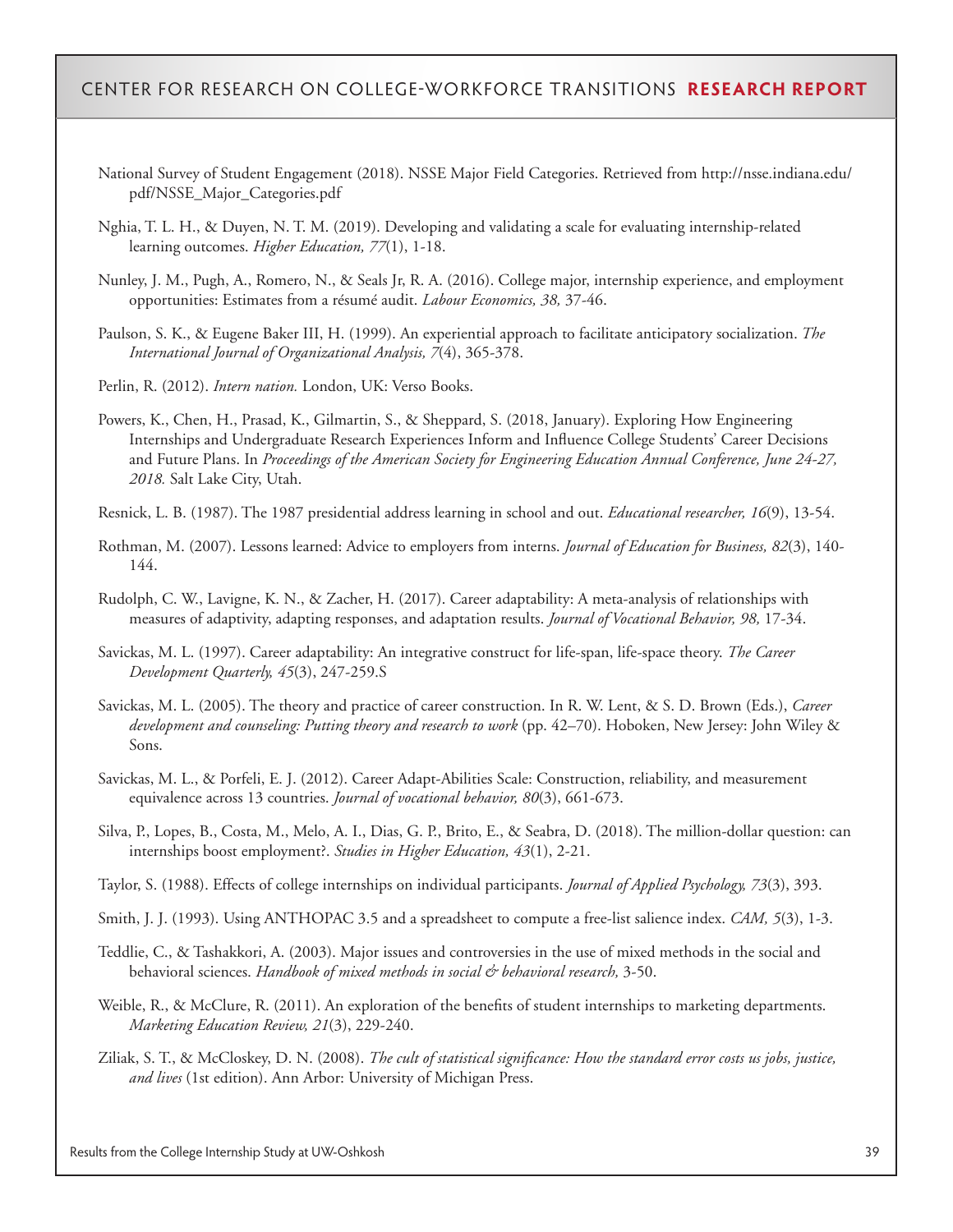### **APPENDICES**

### **Appendix A: Research Methodology**

*The College Internship Study* is a mixed-methods longitudinal study (Creswell, 2014; Tashakkori & Teddlie, 2003) of internship programs with three distinct yet inter-related components: (1) an online survey of students while in college and then the workforce, (2) focus groups and interviews with students while in college and then at work (3) interviews with career advisors and other educators involved in internship program administration and with area employers who host interns from the college. Primary data is collected in two phases: Spring of 2019 (T1) and then 12 months later in the Spring of 2020 (T2). The study aims to document the effects of internship participation and program characteristics on a variety of student outcomes, group differences (e.g., socio-economic status, race, gender, discipline, and first-generation status) in internship participation and student outcomes, and institutional experiences with hosting and implementing internship programs.

The survey of students and other data collection activities were conducted in Spring 2019; the current report is based on this data. The online survey was administered to students in the second half their degree programs. In order to focus on students' experiences in internships and not on other internship-like programs, data collection for the survey excluded students in programs with a required practicum (e.g., education and nursing fields). The definition of the term "internship" that we employed for the survey and other data collection activities was as follows:

*An internship is a position held within an established company or organization while also completing a college degree, certificate, or diploma program. It involves working in a position clearly designated as an "internship" by the host organization, and performing tasks similar in nature and skill-level to tasks done by entry-level employees in the organization.*

To participate in the survey, students were contacted with a letter and cash incentive mailed to their home address, and with two subsequent email recruitment letters, which directed them to a unique password-protected URL. The inclusion of incentives for surveys to raise response rates is based on best practices in survey research (Dykema, et al., 2013). Via the link, the students could review the IRB-approved consent form and signal their consent to participate in the research by entering their full name and birthdate. Students who completed the survey via this link received an additional cash incentive by mail.

This survey contains questions regarding whether or not a student has participated in an internship in the last 12 months while in college, their employment status, and demographic characteristics. Students who answered "no" to having participated in an internship in the last 12 months while in college also answered questions about their career preparation and any factors that may have dissuaded them from pursuing an internship (e.g., finances, child care), as well as questions that measure their level of career adaptability. For students who answered "yes" to already having participated in an internship while in college, questions were asked about the design features of their internship (e.g., compensation, type of mentoring, job-site activities, etc.), along with questions about demographics, career adaptability, and their satisfaction and perceptions of the developmental value of their internship experience.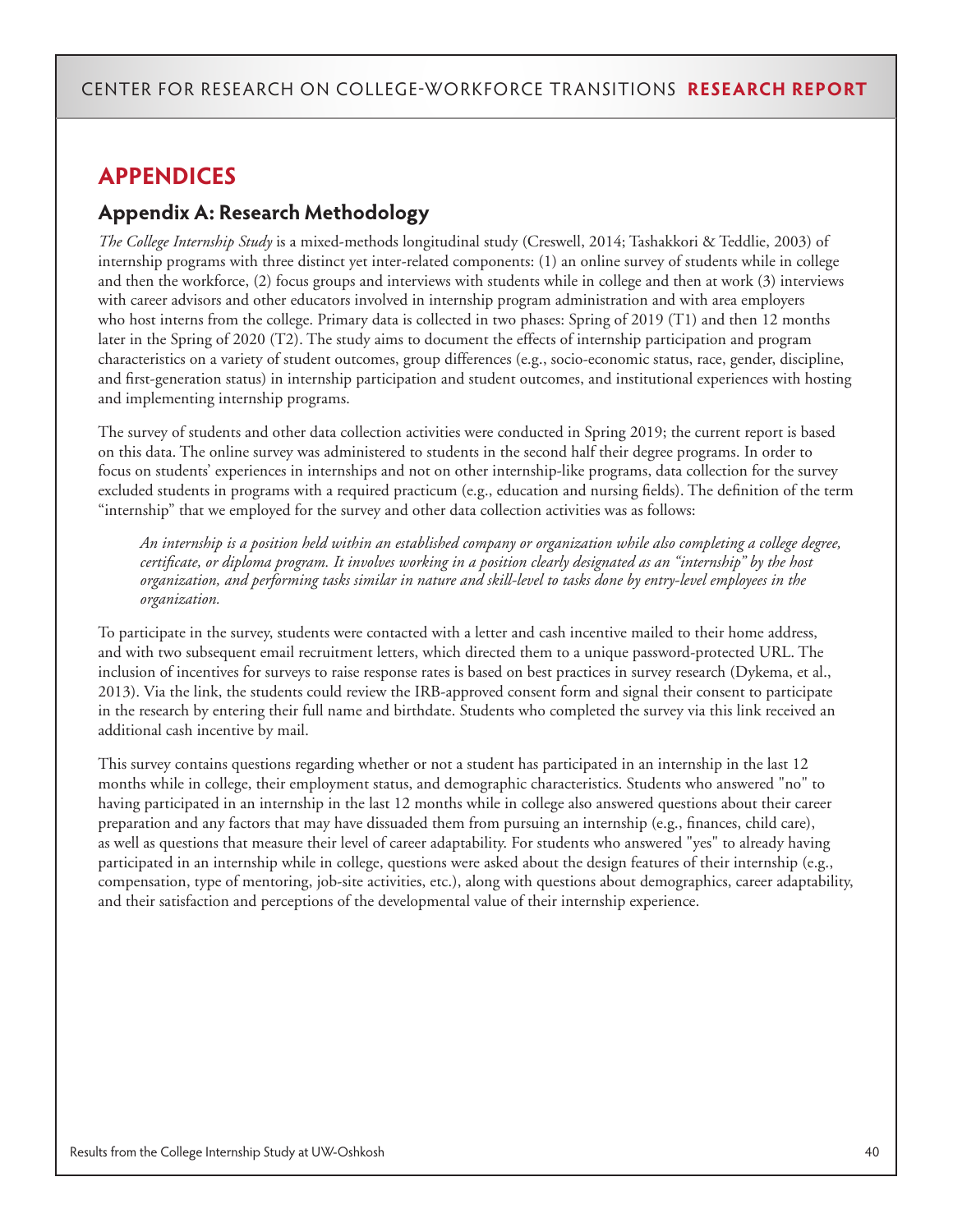| <b>Item</b>                     | <b>Mean</b> | <b>SD</b> | α    |
|---------------------------------|-------------|-----------|------|
| Supervisor support              | 4.25        | 0.80      | 0.89 |
| Supervisor mentoring            | 3.40        | 0.89      | 0.84 |
| Goal clarity                    | 3.63        | 0.98      | 0.92 |
| Task autonomy                   | 4.29        | 0.79      | 0.70 |
| Relatedness to academic program | 3.71        | 1.16      |      |
| Similarity                      | 3.50        | 1.07      |      |
| Satisfaction                    | 4.04        | 0.93      |      |
| Development value               |             | 0.90      | 0.78 |
| Career adaptability composite   | 3.65        | 0.94      | 0.63 |
| Concern                         | 3.72        | 0.87      | 0.79 |
| Control                         | 3.70        | 0.83      | 0.72 |
| Curiosity                       | 3.43        | 0.83      | 0.78 |
| Confidence                      | 3.77        | 0.88      | 0.72 |

#### **Descriptive statistics and Cronbach alpha coefficients of the measuring instruments**

The results of the survey were analyzed using methods such as Pearson Chi-square test, and ordinal logistic regression to explore the effects of demographic background on internship participation. In addition, correlation, simple regression, multiple regression was utilized to explore influential factors on college students' internship satisfaction and development value.

After completing the survey, the students were asked if they were willing to be contacted to participate in an in-person focus group and to be contacted a year later to participate in the follow-up survey. Students who had and had not participated in internships at the time of the T1 survey were asked to participate in the follow-up survey, thereby constituting distinct groups that can be statistically compared to one another during analysis. Additionally, students who participated in the focus group at T1 will be asked if they can be contacted for a follow-up online or phone interview.

For the focus groups at T1, groups comprised of one to three students were separated into those who have participated in an internship (N=10 students in 6 groups) and those who have not (N=9 students in 7 groups). Prior to the start of the focus group, students were given the opportunity to review the IRB-approved consent forms, ask questions, and to voluntarily consent to participate in the research by signing the form. Students received a cash incentive after consenting to participate in the audio-recorded focus group. Focus groups allow for interactions among participants that explore their experiences and thought processes (Kitzinger, 1995). All students who participated in the focus group completed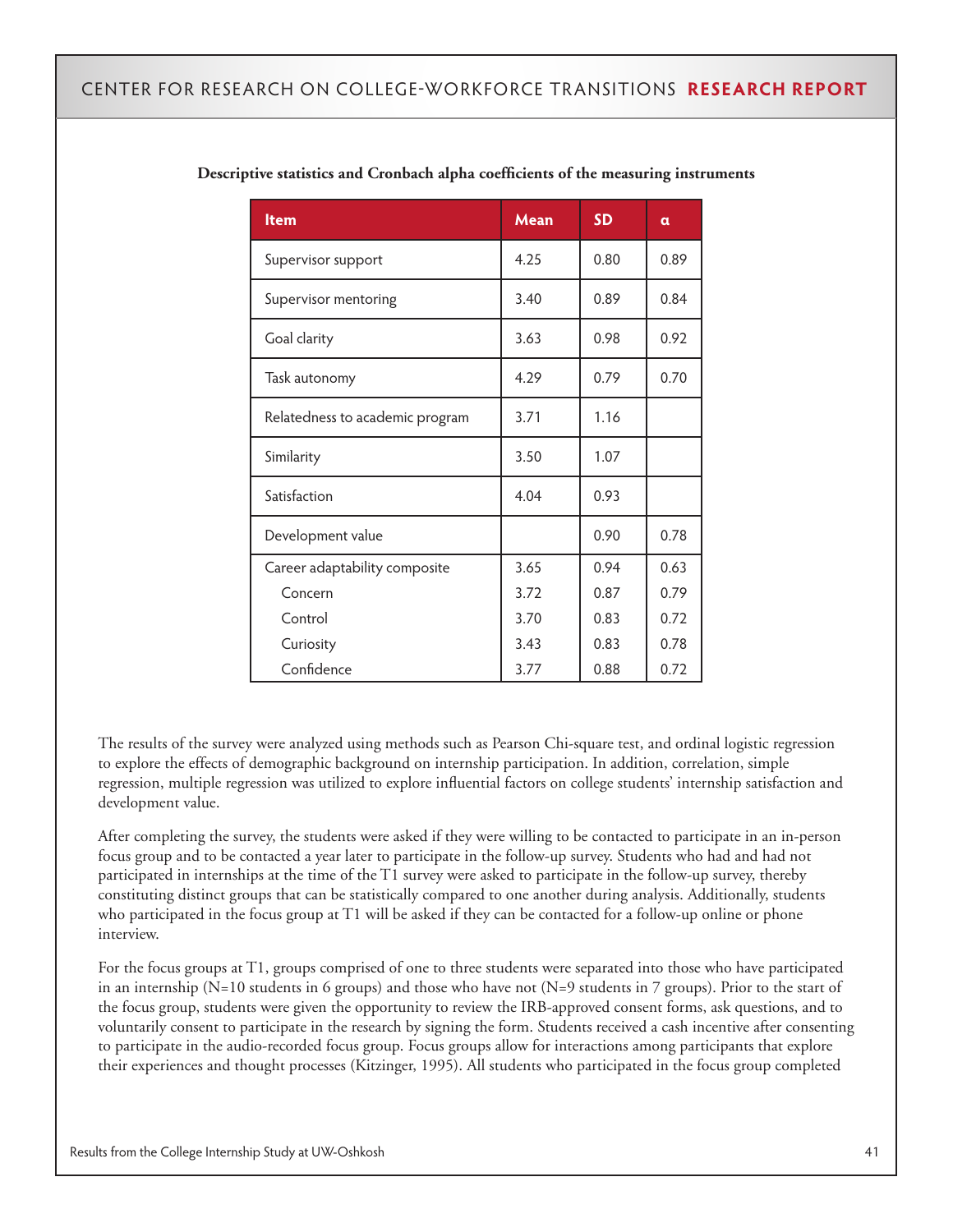a free-list exercise, where they were asked to identify short words or phrases associated with the term "internships," and to comment on the reasoning for the first term on the list. Students who had an internship experience during college answered questions about the nature of their experience, support from both the academic program and their job-site supervisor, their general level of career adaptability, and so on. For those who have not had an internship, questions focused on the reasons why they have not participated in an internship, as well as their level of career adaptability, and so on.

Lastly, we conducted an audio-recorded interview with educators, career advisors, and employers UW-Oshkosh who supports student internships. A list of potential recruits from among the UW-Oshkosh staff and area employers was provided by our colleagues at UW-Oshkosh. Prior to the start of the interview, participants were given the opportunity to review the IRB-approved consent forms, ask questions, and to voluntarily consent to participate in the research by signing the form. Similar to the student focus groups, the interview participant completed a free-list exercise and discussed their responses. The educator interview focused on the types of resources available for their college and/or company, their views on the sufficiency of these resources, and issues related to designing, managing, and implementing effective programs. Lastly, documents from career services, academic departments, and employers that offer internships themselves, were also collected and analyzed for details about design features of internship opportunities.

The data from the free-list exercises collected in these focus groups was analyzed to derive a salience measure that indicates the terms respondents most identify with the concept of internships (Romney & D'Andrade, 1964). The analysts reviewed the free-list data and transformed participants' raw data into standardized list of terms, since respondents may use different words for similar ideas. Once a list of standardized terms was settled on, two researchers applied the terms in parallel to 10% of raw data. The few discrepancies that were identified were resolved by the researchers and the standardized terms were applied to the rest of the raw data. Data were analyzed using Anthropac software to identify the concepts considered most salient to internships by different groups of respondents (e.g., students, educators, employers) (Smith, 1993; Borgatti, 1992).

Focus groups and interviews were transcribed and analyzed in MaxQDA software, which is a discourse analysis software for sorting and coding transcript data, and ultimately, to identify themes and patterns in the corpus. First, two researchers created a procedure to segment the focus groups and interviews based on the questions in the protocol. Both researchers practiced with the protocol and coded a set of transcripts in parallel; and the few discrepancies that were identified were resolved and the rest of the transcripts were coded by the two researchers. Then, the researchers reviewed the corpus of transcripts to identify themes in the data regarding the obstacles to participating internship and the characteristics of internship experience (Ryan & Bernard, 2003; Corbin & Strauss, 2014). The codes developed through this process were checked by the pair of researchers applying them in parallel to a selection of 10% of the transcript data; a few discrepancies were identified and resolved by the researchers, and the codes were then applied by the researchers to the entire corpus.

The limitations of this study are the small sample size of the student focus groups which could not be representative of students from the wide range of academic programs offered at UW-Oshkosh. This was also a non-random sample, with students self-selecting into the pool of volunteers who we contacted and tried to schedule for focus groups. Finally, in our study we did not examine whether or not study participants had participated in other work-based learning programs (e.g., apprenticeships), and the potential impacts of these experiences on their learning and career goals.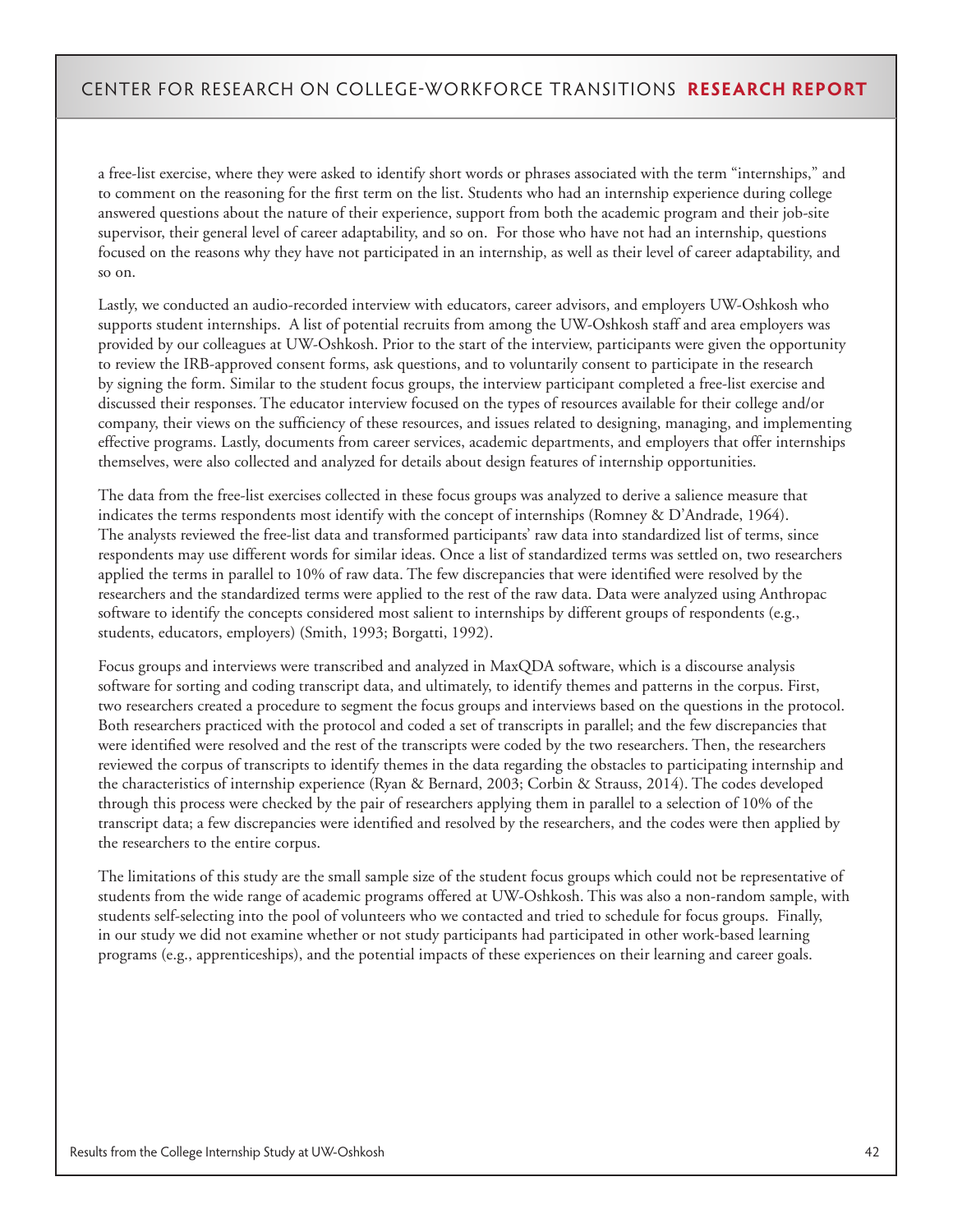### **Appendix B: Results of Regression tables**

**Table 1. Results of correlations and multiple regression analysis of internship program features and students' internship satisfaction**

|                                            |                                      | <b>Multiple Regression Results</b> |        |  |
|--------------------------------------------|--------------------------------------|------------------------------------|--------|--|
| <b>Predictor</b>                           | <b>Correlation with Satisfaction</b> |                                    | р      |  |
| Supervisor support                         | $55***$                              | $.22*$                             | .029   |  |
| <b>Supervisor Mentoring</b>                | $51***$                              | $.31***$                           | .001   |  |
| <b>Goal Clarity</b>                        | $.53***$                             | $.20*$                             | .022   |  |
| Relatedness to academic                    | $.43***$                             | $.28***$                           | < .001 |  |
| Task autonomy                              | $.36***$                             | .10                                | .216   |  |
| Similarity to an entry-level<br>employment | $.33***$                             | .03                                | .693   |  |

Dependent variable: Internship satisfaction

Independent variables: supervisor support, mentoring, goal clarity, relatedness with academic program, autonomy, similarity to an entry-level

Control variables: gender, race, academic program, GPA, employment status,

β refers to the unstandardized regression coefficient that demonstrated the change in internship satisfaction per unit change in predictors.

 $*_{p < 0.05, *_{p < 0.01, *_{p < 0.001}$ 

#### **Table 2. Results of correlations and multiple regression analysis of internship program features and students' development value**

| <b>Predictor</b>                             | <b>Correlation with</b><br><b>Development Value</b> | <b>Multiple Regression Results</b> |        |
|----------------------------------------------|-----------------------------------------------------|------------------------------------|--------|
|                                              |                                                     | β                                  | р      |
| Supervisor support                           | $.38***$                                            | $-.02$                             | .819   |
| <b>Goal Clarity</b>                          | $.52***$                                            | $.34***$                           | .001   |
| <b>Supervisor Mentoring</b>                  | $.41***$                                            | .09                                | .337   |
| Link between academic program and internship | $.56***$                                            | $33***$                            | < .001 |
| Task autonomy                                | $.30**$                                             | .10                                | .193   |
| Similarity to an entry-level employment      | $.42***$                                            | .13                                | .119   |

Dependent variable: Perceived development value

Independent variables: supervisor support, mentoring, goal clarity, relatedness with academic program, autonomy, similarity to an entry-level employment

Control variables: gender, race, academic program, GPA, employment status,

β refers to the unstandardized regression coefficient that demonstrated the change in internship satisfaction per unit change in predictors.

 $*_{p < 0.05, *_{p < 0.01, **p < 0.001}$